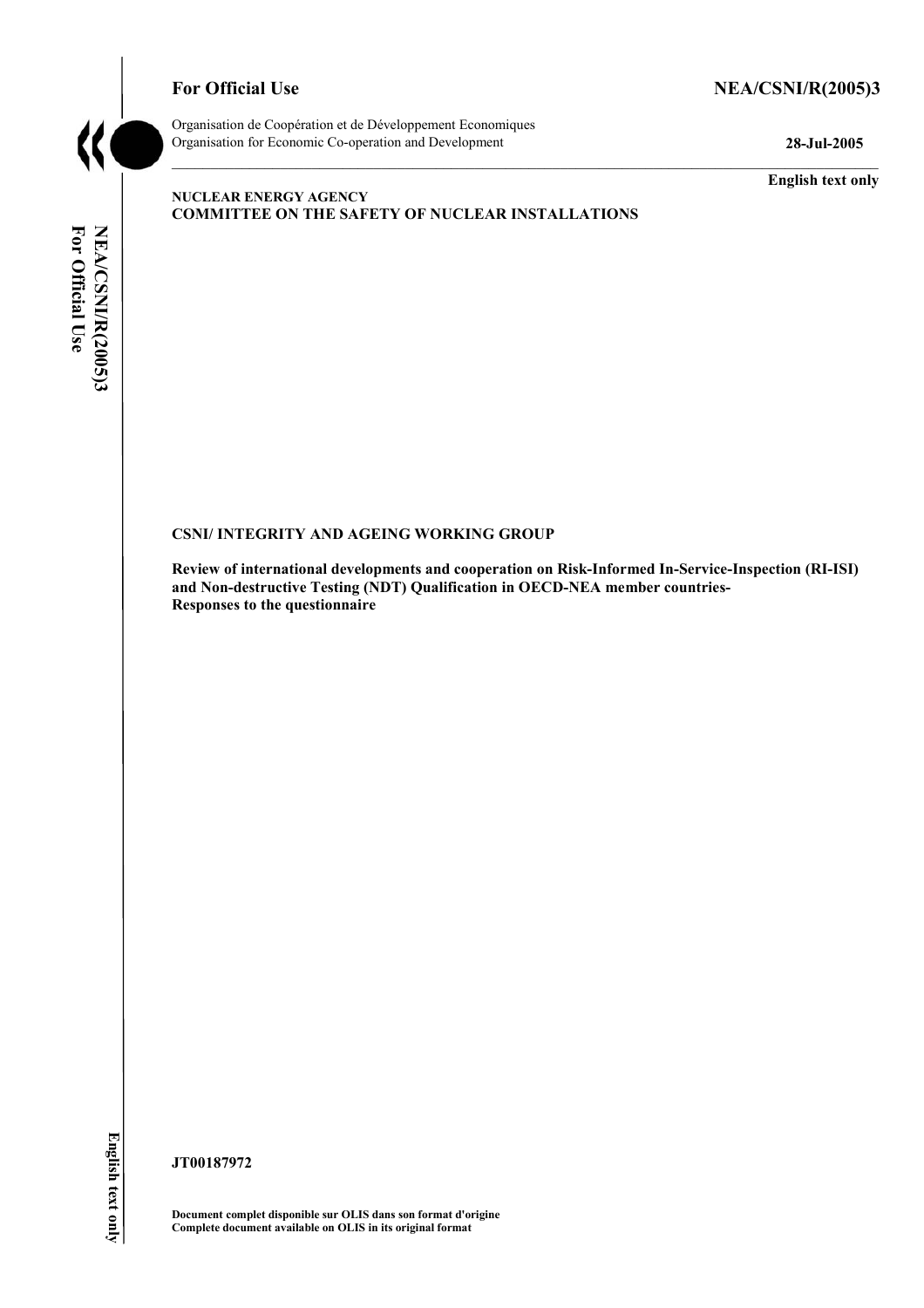#### **ORGANISATION FOR ECONOMIC CO-OPERATION AND DEVELOPMENT**

 Pursuant to Article 1 of the Convention signed in Paris on 14th December 1960, and which came into force on 30th September 1961, the Organisation for Economic Co-operation and Development (OECD) shall promote policies designed:

- to achieve the highest sustainable economic growth and employment and a rising standard of living in member countries, while maintaining financial stability, and thus to contribute to the development of the world economy;
- to contribute to sound economic expansion in member as well as non-member countries in the process of economic development; and
- to contribute to the expansion of world trade on a multilateral, non-discriminatory basis in accordance with international obligations.

 The original member countries of the OECD are Austria, Belgium, Canada, Denmark, France, Germany, Greece, Iceland, Ireland, Italy, Luxembourg, the Netherlands, Norway, Portugal, Spain, Sweden, Switzerland, Turkey, the United Kingdom and the United States. The following countries became members subsequently through accession at the dates indicated hereafter: Japan (28th April 1964), Finland (28th January 1969), Australia (7th June 1971), New Zealand (29th May 1973), Mexico (18th May 1994), the Czech Republic (21st December 1995), Hungary (7th May 1996), Poland (22nd November 1996), Korea (12th December 1996) and the Slovak Republic (14 December 2000). The Commission of the European Communities takes part in the work of the OECD (Article 13 of the OECD Convention).

#### **NUCLEAR ENERGY AGENCY**

 The OECD Nuclear Energy Agency (NEA) was established on 1st February 1958 under the name of the OEEC European Nuclear Energy Agency. It received its present designation on 20th April 1972, when Japan became its first non-European full member. NEA membership today consists of 28 OECD member countries: Australia, Austria, Belgium, Canada, the Czech Republic, Denmark, Finland, France, Germany, Greece, Hungary, Iceland, Ireland, Italy, Japan, Luxembourg, Mexico, the Netherlands, Norway, Portugal, Republic of Korea, the Slovak Republic, Spain, Sweden, Switzerland, Turkey, the United Kingdom and the United States. The Commission of the European Communities also takes part in the work of the Agency.

The mission of the NEA is:

- to assist its member countries in maintaining and further developing, through international co-operation, the scientific, technological and legal bases required for a safe, environmentally friendly and economical use of nuclear energy for peaceful purposes, as well as
- to provide authoritative assessments and to forge common understandings on key issues, as input to government decisions on nuclear energy policy and to broader OECD policy analyses in areas such as energy and sustainable development.

 Specific areas of competence of the NEA include safety and regulation of nuclear activities, radioactive waste management, radiological protection, nuclear science, economic and technical analyses of the nuclear fuel cycle, nuclear law and liability, and public information. The NEA Data Bank provides nuclear data and computer program services for participating countries.

In these and related tasks, the NEA works in close collaboration with the International Atomic Energy Agency in Vienna with which it has a Co-operation Agreement, as well as with other international organisations in the nuclear field.

#### *©* **OECD 2005**

Permission to reproduce a portion of this work for non-commercial purposes or classroom use should be obtained through the Centre français d'exploitation du droit de copie (CCF), 20, rue des Grands-Augustins, 75006 Paris, France, Tel. (33-1) 44 07 47 70, Fax (33-1) 46 34 67 19, for every country except the United States. In the United States permission should be obtained through the Copyright Clearance Center, Customer Service, (508)750-8400, 222 Rosewood Drive, Danvers, MA 01923, USA, or CCC Online: http://www.copyright.com/. All other applications for permission to reproduce or translate all or part of this book should be made to OECD Publications, 2, rue André-Pascal, 75775 Paris Cedex 16, France.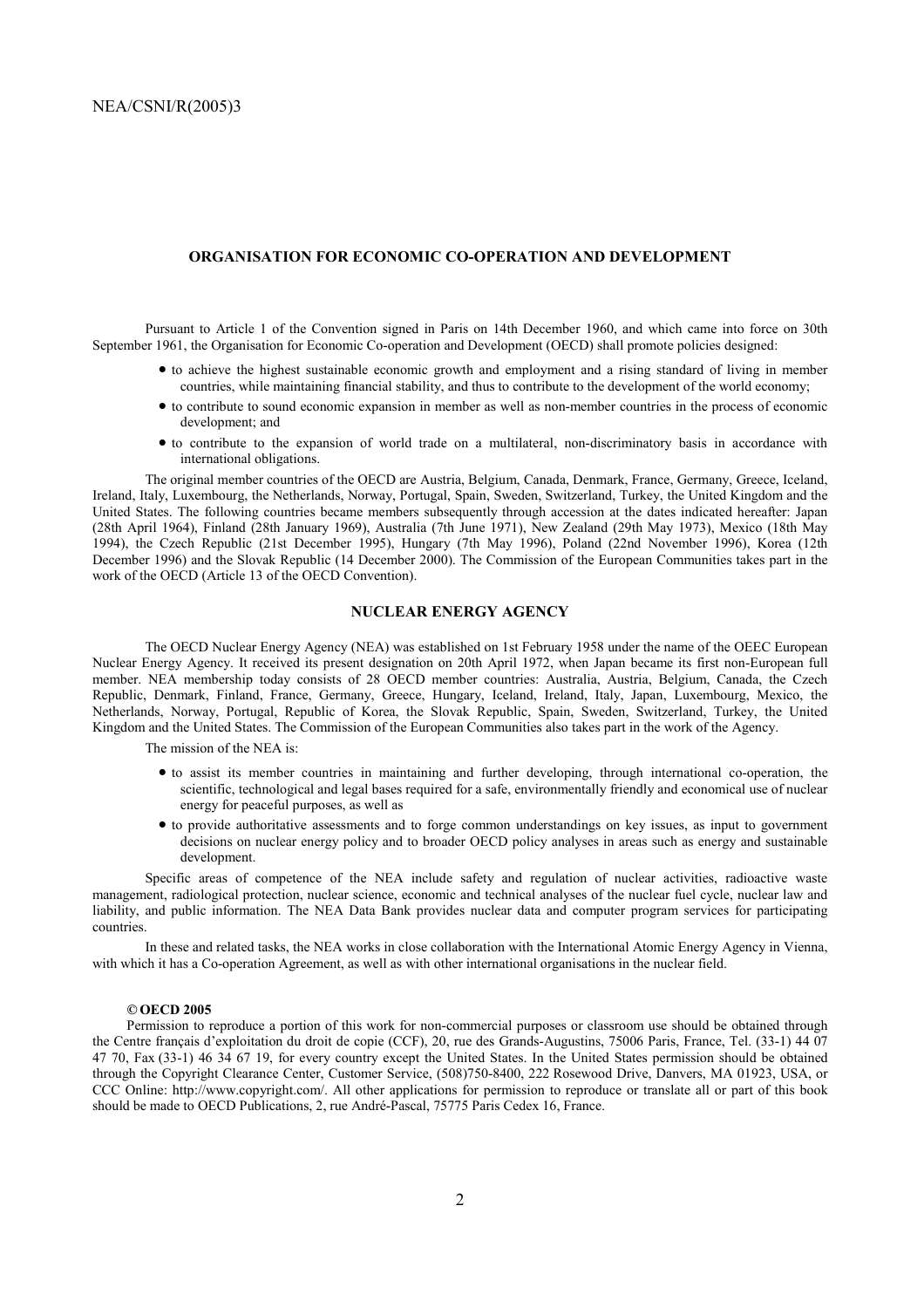#### **COMMITTEE ON THE SAFETY OF NUCLEAR INSTALLATIONS**

 The NEA Committee on the Safety of Nuclear Installations (CSNI) is an international committee made up of senior scientists and engineers, with broad responsibilities for safety technology and research programmes, and representatives from regulatory authorities. It was set up in 1973 to develop and co-ordinate the activities of the NEA concerning the technical aspects of the design, construction and operation of nuclear installations insofar as they affect the safety of such installations.

 The committee's purpose is to foster international co-operation in nuclear safety amongst the OECD member countries. The CSNI's main tasks are to exchange technical information and to promote collaboration between research, development, engineering and regulatory organisations; to review operating experience and the state of knowledge on selected topics of nuclear safety technology and safety assessment; to initiate and conduct programmes to overcome discrepancies, develop improvements and research consensus on technical issues; to promote the coordination of work that serve maintaining competence in the nuclear safety matters, including the establishment of joint undertakings.

 The committee shall focus primarily on existing power reactors and other nuclear installations; it shall also consider the safety implications of scientific and technical developments of new reactor designs.

 In implementing its programme, the CSNI establishes co-operative mechanisms with NEA's Committee on Nuclear Regulatory Activities (CNRA) responsible for the program of the Agency concerning the regulation, licensing and inspection of nuclear installations with regard to safety. It also co-operates with NEA's Committee on Radiation Protection and Public Health (CRPPH), NEA's Radioactive Waste Management Committee (RWMC) and NEA's Nuclear Science Committee (NSC) on matters of common interest.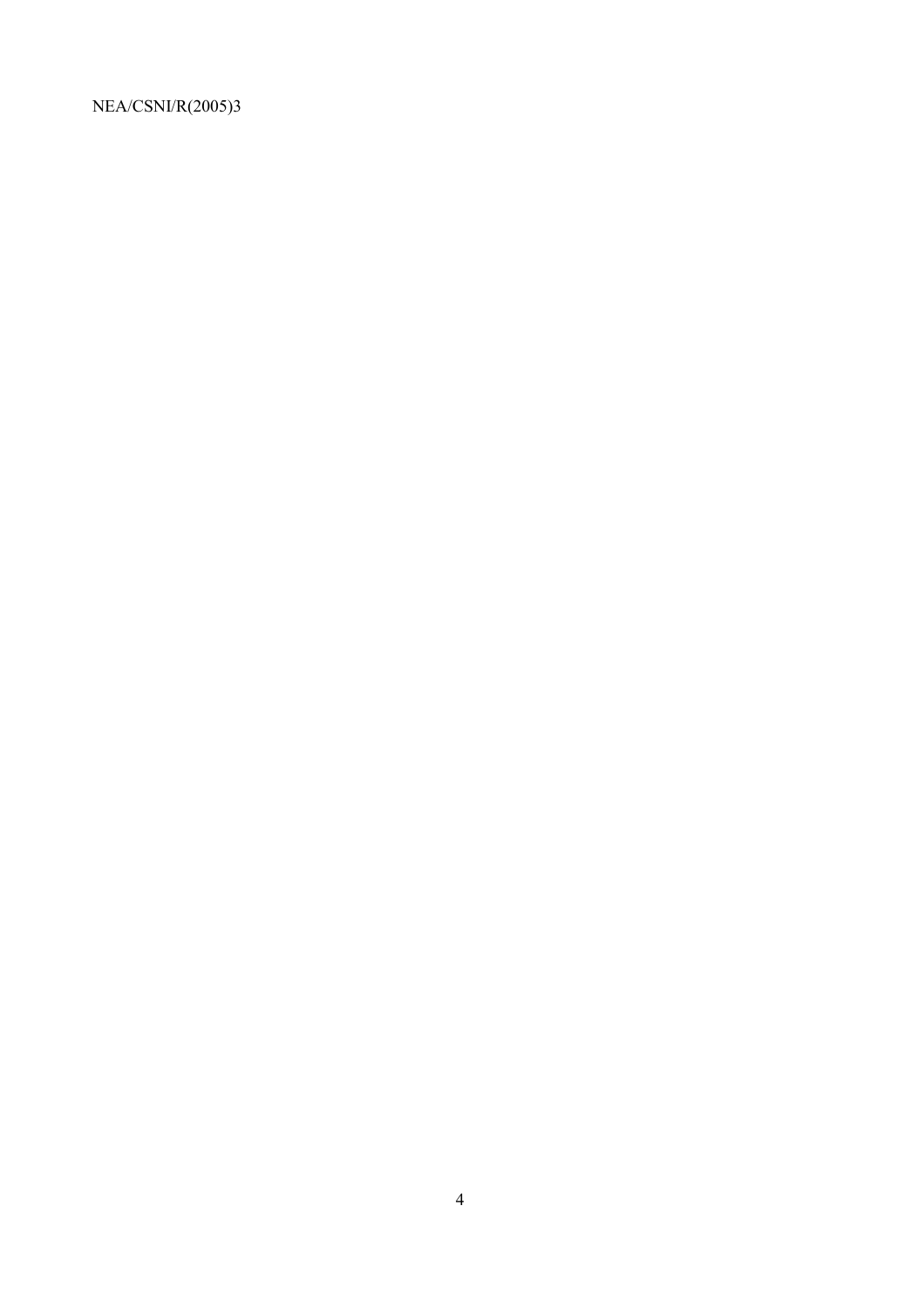#### **FOREWORD**

In December 2000, the Committee on Nuclear Regulatory Activities (CNRA) and the Committee on the Safety of Nuclear Installations (CSNI) agreed to prepare a state-of-the art report addressing the present situation and regulatory aspects in NEA member countries on:

- Risk based/risk informed in-service inspections developments,
- Qualification of NDT system to be used for the inspections.

The CSNI gave mandate to the CSNI working group on the Integrity of Components and Structures (IAGE) to prepare the report.

In order to get a good basis for compiling the report with an overview on the present situation in OECD countries and regulatory aspects on the further developments of RI-ISI and NDT qualification approaches a questionnaire was prepared. This questionnaire was organised in two parts. The first part addressed used risk based/risk informed ISI approaches and regulatory aspects on the further developments. The second part addressed used NDT qualification approaches and other measures for getting reliable inspection results as well as regulatory aspects on the further developments of qualification approaches.

Some parts of the questionnaire addressed topics, which have been dealt with in other European or national programs. Available relevant information from these programs has been also collected.

The questionnaire was circulated in 2003 among NEA member countries organisations. Appendix 1 contains the questionnaire. Appendix 2 contains the compilation of responses to the questionnaire.

A workshop was organized to complement the questionnaire (NEA/CSNI/R(2004)9 Proceedings of the CSNI Workshop on "International developments and cooperation on Risk-Informed In-Service-Inspection (RI-ISI) and Non-destructive Testing (NDT) Qualification" held in Stockholm, Sweden on 13- 14 April 2004 and hosted by SKI). In addition to regulators, licensees, manufacturers and researchers, this workshop gathered international organisations (i.e EC, IAEA) and the main organisations worldwide developing RI-ISI methodologies.

The synthesis report referenced NEA/CSNI/R(2005)9 "Review of International developments and cooperation on Risk-Informed In-Service-Inspection (RI-ISI) and Non-destructive Testing (NDT) Qualification in OECD-NEA member countries" compiles information from the questionnaire, the workshop and from discussions held at the IAGE WG meetings. It presents in a synthetic manner the state of the art on this topic and includes recommendations for activities to be further addressed.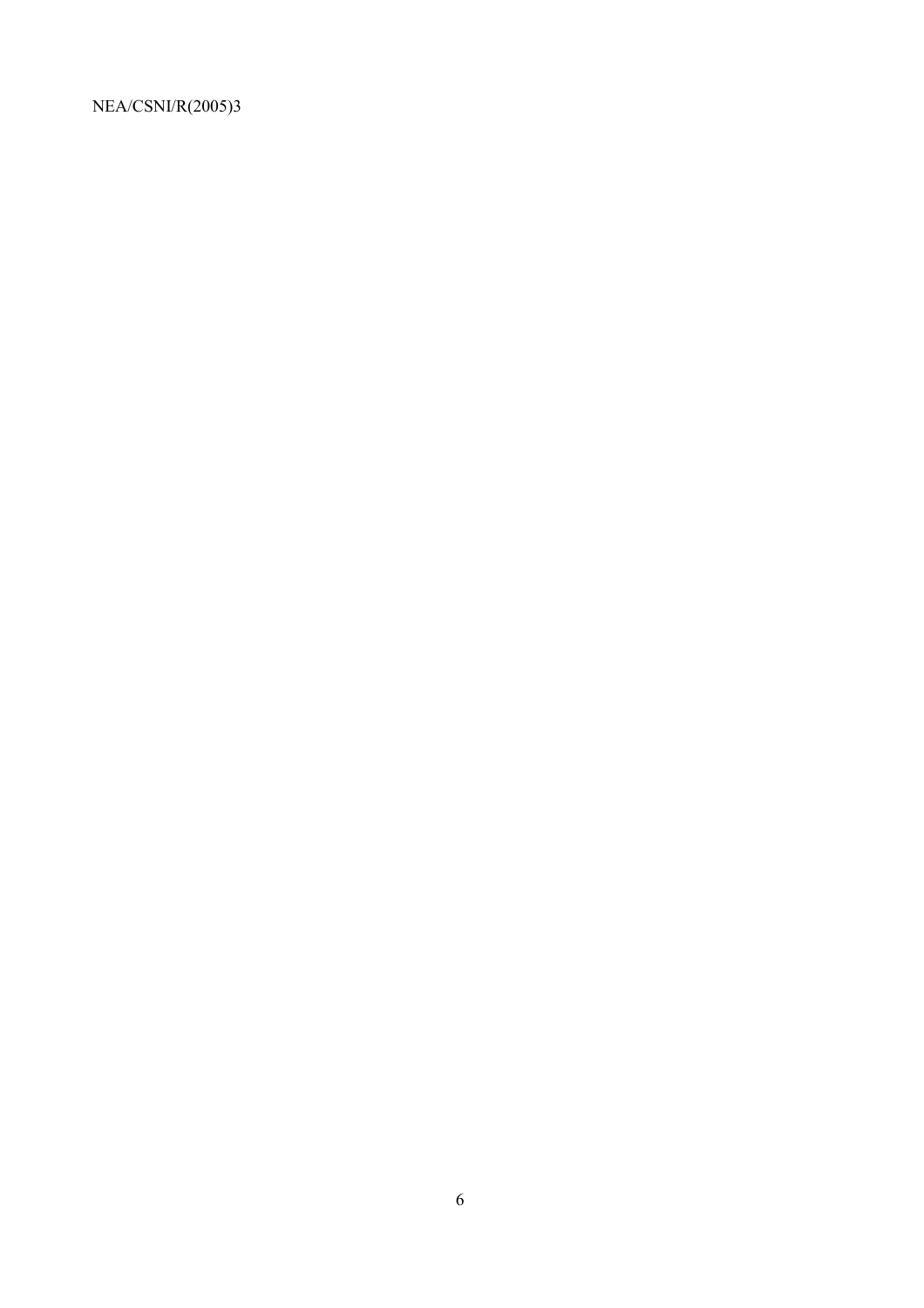# **TABLE OF CONTENTS**

| II QUESTIONNAIRE ON RI-ISI AND NDT QUALIFICATION DEVELOPMENTS 11                          |  |
|-------------------------------------------------------------------------------------------|--|
|                                                                                           |  |
|                                                                                           |  |
| APPENDIX 2. Compilation of responses to the OECD/NEA questionnaire on developments of in- |  |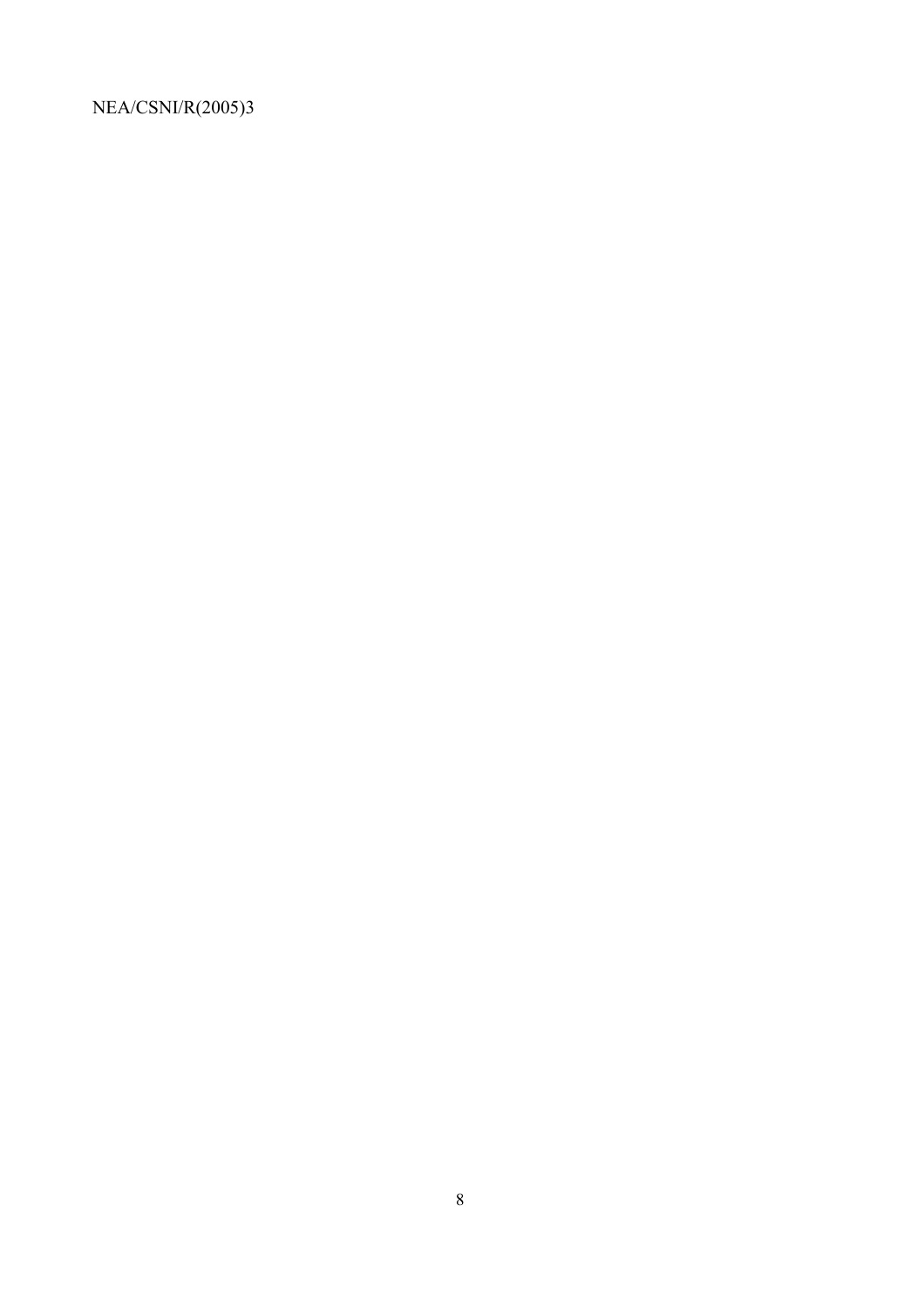# **I CONSIDERATION ON RI-ISI AND NDE QUALIFICATIONS**

In-service inspection (ISI) and testing are important means in the defence-in-depth concept to prevent incidents and accidents by detecting any degradation of components and equipment before it can affect the safety of the plant. Moreover, according to international guidance on defence-in-depth strategies<sup>1</sup> maintenance, in-service inspection and testing of structures, systems and components important to safety need to be of such a standard and frequency as to ensure that levels of reliability and effectiveness remain in accordance with the design assumptions and intent, and that the safety of the plant has not been compromised since beginning of operation.

The efficiency of applied ISI programmes, and thereby how well they can fulfil their role, depends on many factors such as strategies and procedures for

- identification and ranking of reactor system parts and components in which failure can have an impact on the safety level,
- identification of components which can be degraded by different kinds of operating conditions,
- determining the extent of inspections and inspection intervals,

 $\overline{a}$ 

- qualification by demonstration of the performance of the non-destructive testing (NDT) systems to be used during inspections.

The early ISI strategies, as well as many presently used, prescribe consequence ranking of components by safety classifications and the selection of specific areas to be inspected, more or less on the basis of design stresses. Many of these strategies also included prescriptive NDT rules with detailed description of equipment to be used and how it should be calibrated. However, during the late 1970s and early 1980s when component failures due to different types of cracking and other types of degradation were observed in several nuclear power plants the degradation problems were in many cases discovered by leakage, and not by in-service inspections. These observations led to concerns about the efficiency of the used in-service inspection strategies. Regulatory bodies therefore began to require additional inspections that were more focused on different types of degradation mechanisms.

Augmented inspection programmes were therefore successively developed for specific mechanisms such as intergranular stress corrosion cracking in piping, high-cycle thermal fatigue in piping and nozzles, erosion-corrosion in piping, etc. During the last five years regulatory bodies in many countries also have began to require more stringent demonstrations (qualifications) of the performance of the NDT systems that are to be used for inspection of safety related components which are susceptible to different kind of degradation mechanisms.

In the same time period the nuclear power generation industry have been facing an increasing economic pressure due to fierce competition in deregulated electricity markets. This has led to a pressure to cut operation and maintenance cost. In this situation many nuclear utilities have started to develop and implement risk-based or risk-informed inspection approaches to optimise the ISI programmes as far as possible.

<sup>&</sup>lt;sup>1</sup> Defence In Depth in Nuclear Safety, INSAG 10. A report by the International Nuclear Safety Advisory Group. International Atomic Energy Agency, 1996.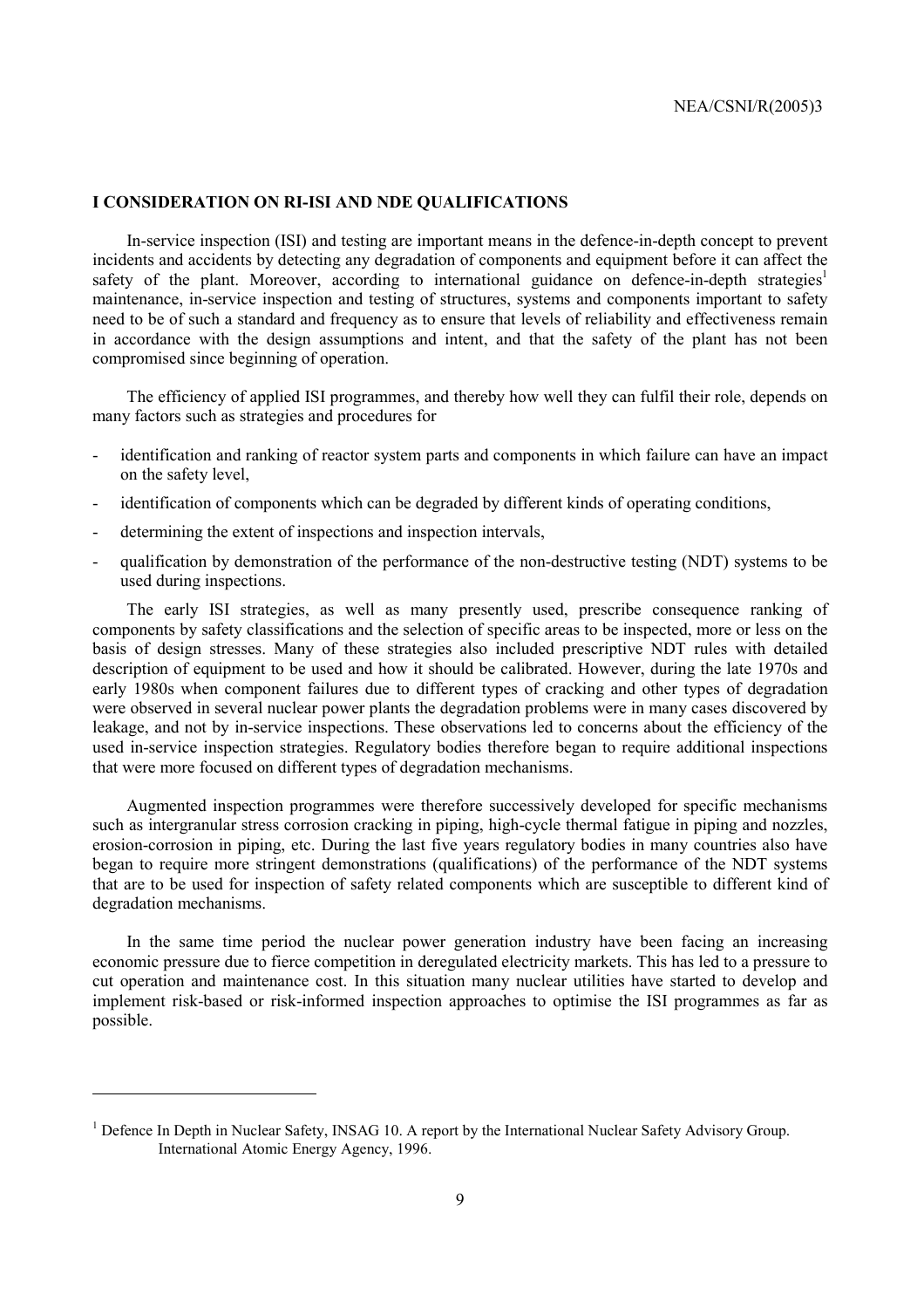However, the introduction of risk based/risk informed ISI strategies, particularly those based on quantitative methods, as well as NDT qualification requirements include both complex technical aspects and some more fundamental aspects. The further implementations and developments of risk based/risk informed inspection and NDT qualification approaches have therefore to be followed closely by the regulatory bodies and their technical support organisations.

Over the last years several guides and code cases have been developed to facilitate the practical implementation of risk informed in-service inspection (RI-ISI) programs. Examples of such documents are US NRC Regulatory Guide 1.178, ASME Code Cases N-577-1 and N-578-1, the EURIS-report and the NRWG-report EUR 19153. Guides and codes have also been published to facilitate the practical implementation of NDT qualification requirements. Examples of such documents are Appendix VIII to ASME Section XI, the NRWG-report EUR 16802 and the ENIQ-report EUR 17299.

The questionnaire is reproduced in Appendix 1. The responses provided by member countries are listed in appendix 2.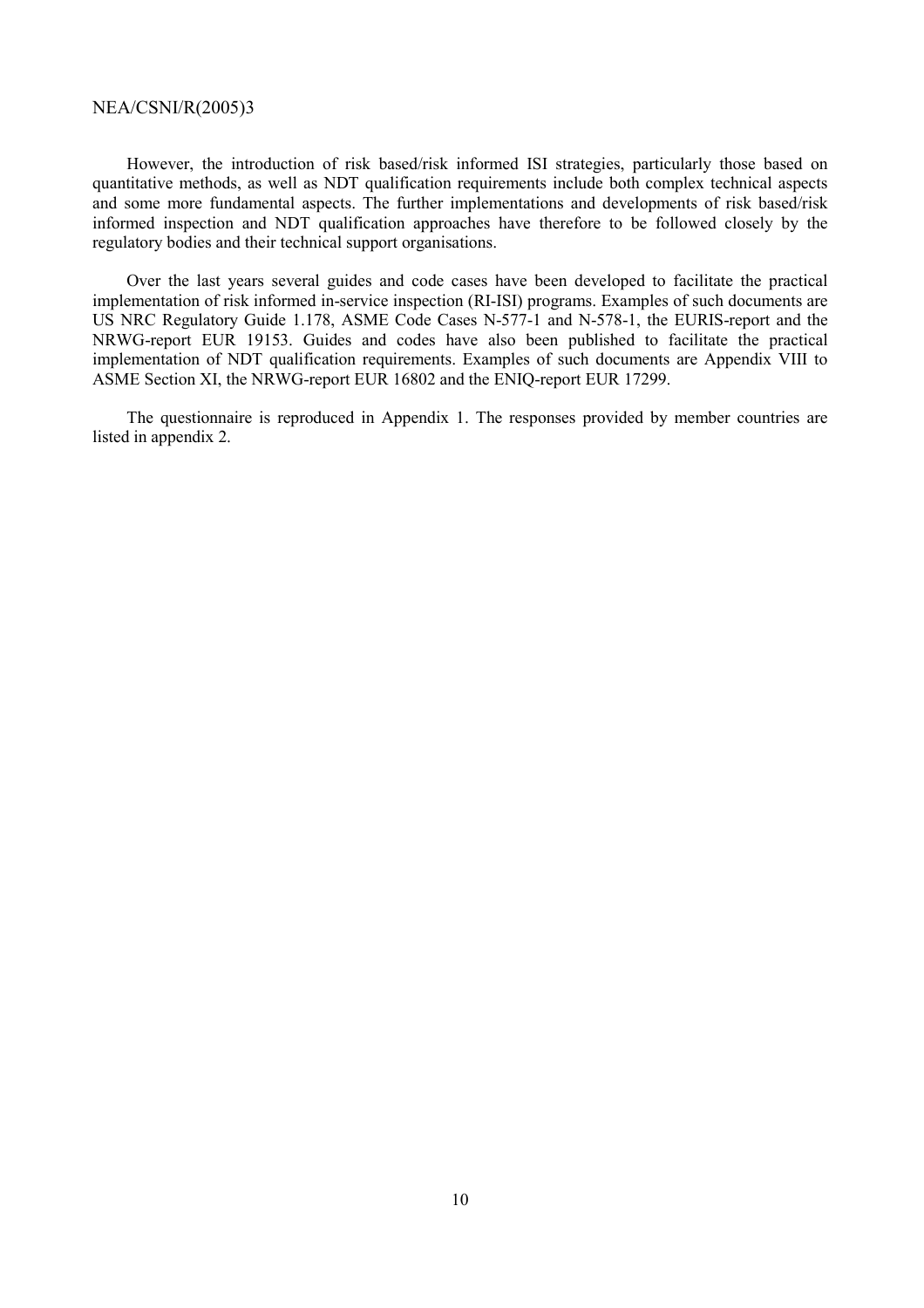# **II QUESTIONNAIRE ON RI-ISI AND NDT QUALIFICATION DEVELOPMENTS**

In order to get a good basis for compiling a report with an overview on the present situation in the OECD countries and regulatory aspects on the further developments of RI-ISI and NDT qualification approaches a questionnaire was prepared. This questionnaire was organised in two parts. The first part addressed used risk based/risk informed ISI approaches and regulatory aspects on the further developments. The second part addressed used NDT qualification approaches and other measures for getting reliable inspection results as well as regulatory aspects on the further developments of qualification approaches

Some parts of questionnaire addressed subjects, which have been dealt with in other European or national programs. Available information from these programs and that are relevant in this context, were included in the SOAR report.

The questionnaire had been circulated among organisations participating in the IAGE and responses had been received from most of the organisations.

Appendix 1 contains the questionnaire.

Appendix 2 contains the compilation of responses to the questionnaire.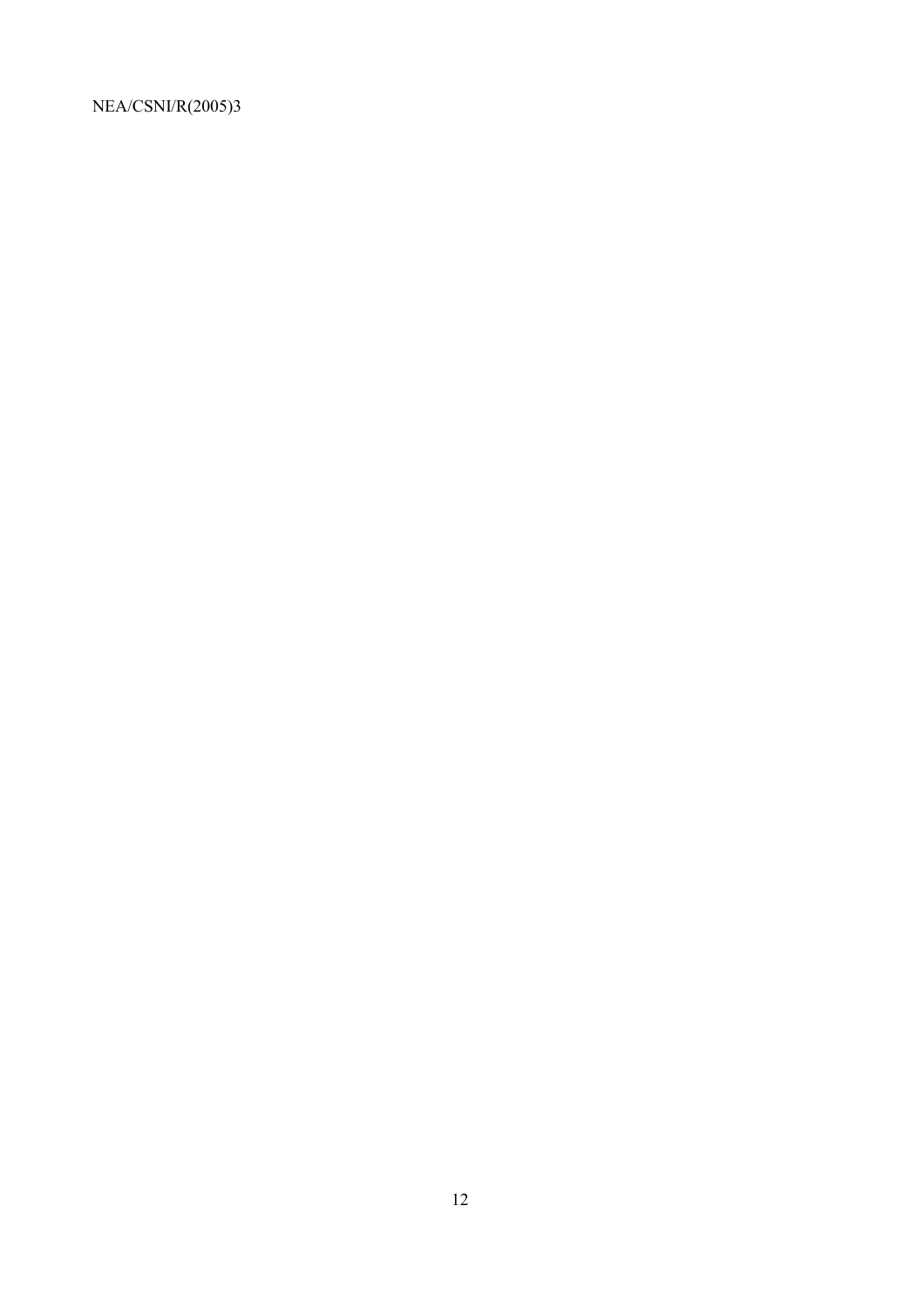# **III FURTHER WORK**

At its meeting in December 2003 the CSNI decided to organise a workshop on RI-ISI and NDT qualification. The purpose of this workshop was to give complementary information for the SOAR by discussing and contrasting experience so far with different RI-ISI applications and NDT qualifications as well as important aspects to be considered in the further development.

The SOAR was finalised in March 2005. The report also included recommendations for further international co-operation in the area of RI-ISI and NDT Qualifications within IAGE and its subgroups.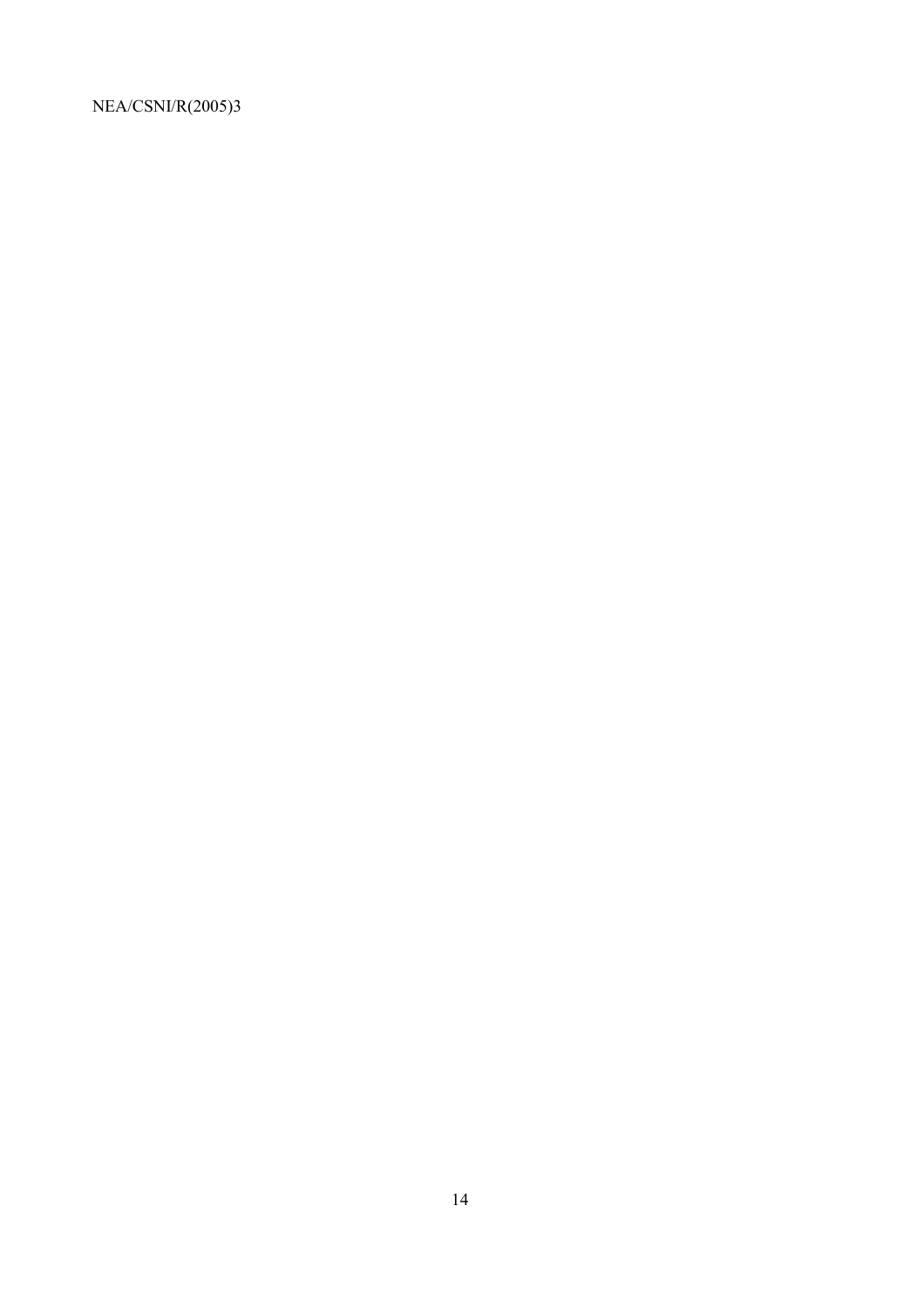# **APPENDIX 1: Questionnaire distributed to NEA member countries**

### **Part 1- Risk based/risk informed ISI approaches**

- 1.1 Describe briefly, or refer to published documents/papers with information on, used or planned risk based/risk informed strategies for identifying in-service inspection needs and extent for
	- a) piping systems
	- b) reactor pressure vessels and other passive components of safety importance.
	- c) reactor pressure vessel internals
	- d) steam generator tubes
	- e) reactor containment parts

in your country's nuclear power plants.

- 1.2 What has been or are the main incentive (optimisation, increasing safety, reducing inspection efforts, ALARA considerations, etc) for introduction of risk based/risk informed ISI strategies and practice.
- 1.3 Do you apply any prerequisite, such as US NRC in Reg. Guide 1.1.78<sup>2</sup> and discussed in the EURIS document, for the introduction of risk based/risk informed ISI strategies and practices?
- 1.4 Do your used or planned risk based/risk informed strategies in addition to identifying ISI needs and extent also include methods for determine inspection intervals and its relation to NDT performance (qualification/performance demonstration targets)? If not, what is the basis for inspection intervals?
- 1.5 What are or will be the strategy in your country to determine the extent of inspections in relation to different risk groups or risk ranking.
- 1.6 What are or will be the strategy in your country for high consequence components or regions but with low risks due to estimated low failure probability based on present knowledge of the degradation mechanism that can be active?
- 1.7 Do you have or plan to introduce any requirements on the quality (including level of detail, key assumptions, data sources, modelling approach and sensitivity/uncertainty analysis) of those Probabilistic Risk Analysis (PRA) that shall be used for developing risk informed ISI programs?
- 1.8 Do you have or plan to introduce any requirements on verification and/or validation of those Probabilistic Fracture Mechanics (PFM) codes/Structural Reliability Models (SRM) that shall be used for developing quantitative risk informed ISI programs?
- 1.9 What are the general experiences so far, from a regulatory point of view, of applied risk based/risk informed ISI strategies in your country? Do you foresee any changes in the near future?
- 1.10 What further actions and developments are needed from a regulatory point of view to improve applications of the risk based/risk informed strategies. Your response could for example include comments to the recommendations in the EURIS report. Indicate also aspects that can be appropriate for further discussions in IAGE or its subgroups

 $\overline{a}$ 

 $2$  e.g. demonstrating that the changes

is consistent with the defence in depth philosophy

maintains sufficient safety margins

are risk neutral or result in a small risk increase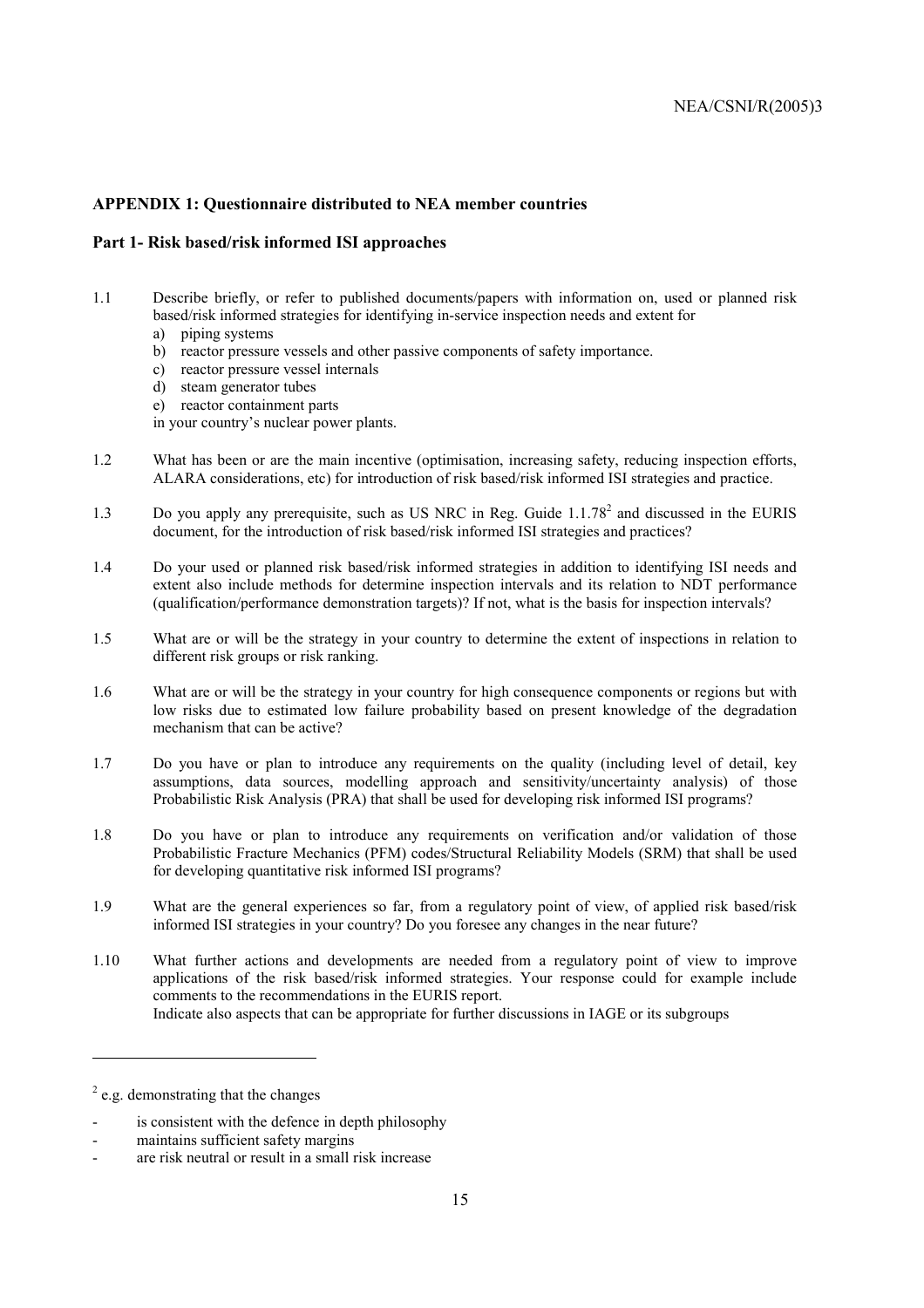# Part 2 – NDT qualification/performance demonstration approaches<sup>3</sup>

- 2.1 Have regulations, licence conditions or codes with requirements on the use of qualified NDT system for pre- and in-service inspections of reactor components been introduced in your country? Please describe briefly the requirements for qualification/performance demonstrations, and when the requirements have been introduced.
- 2.2 If NDT qualification requirements have not yet been introduced in your country please describe the future plans, or those other measures taken to secure reliable inspection results.
- 2.3 Are the qualification requirements in force or under a transition period?
- 2.4 Are the qualification requirements presently applicable to
	- a) all safety class/risk group components or just some of them?
	- b) all NDT methods or just NDT systems based on ultrasonic?
	- c) all components types?

 $\overline{a}$ 

- d) both equipment, procedures and personnel?
- 2.5 What is the basis for derivation component specific qualification requirements, including qualification targets and the relationship, if any, between target size and inspection interval for different components?
- 2.6 Describe briefly, or refer to published documents/papers with information on, used qualification methodology (e.g i accordance with Appendix VIII to ASME Section XI, European approach as outlined in EUR 16802/17299, etc) in your country.
- 2.7 Describe how the qualification activities have been organised in your country. What organisations are responsible for:
	- a) Approval of the infra structure for qualification activities and assessment of the organisations involved?
	- b) Preparation and assessment of the qualification requirements, e.g. qualification targets, detection and sizing capabilities, for particular reactor components?
	- c) Preparation and assessment of the technical justifications of NDT procedures?
	- d) Witnessing, assessment and evaluation of practical trial demonstrations?
	- e) Issuing, withdrawal and cancellation of qualification certificates?
- 2.8 What actions are taken in your country to assure that the qualification defects are representative simulations of the defects/cracks that can occur in the plants?
- 2.9 What are the general experiences so far, from a regulatory point of view, of applied NDT qualification/performance demonstration approaches in your country? Do you foresee any changes in the near future?
- 2.10 What are the experiences so far of using qualified NDT systems for in-service inspection activities in the plants?
- 2.11 Discuss what further actions and developments that are needed to improve (from safety, cost-effective point of view, etc) the application of NDT qualification requirements? Indicate also aspects that can be

<sup>&</sup>lt;sup>3</sup> Some of these questions are a part of a more detailed questionnaire that presently is circulated among members of the European Nuclear Regulators Working Group (NRWG) Task Force on NDT qualifications. The questions are included here in order to also get information from other OECD/CSNI member countries on addressed subjects.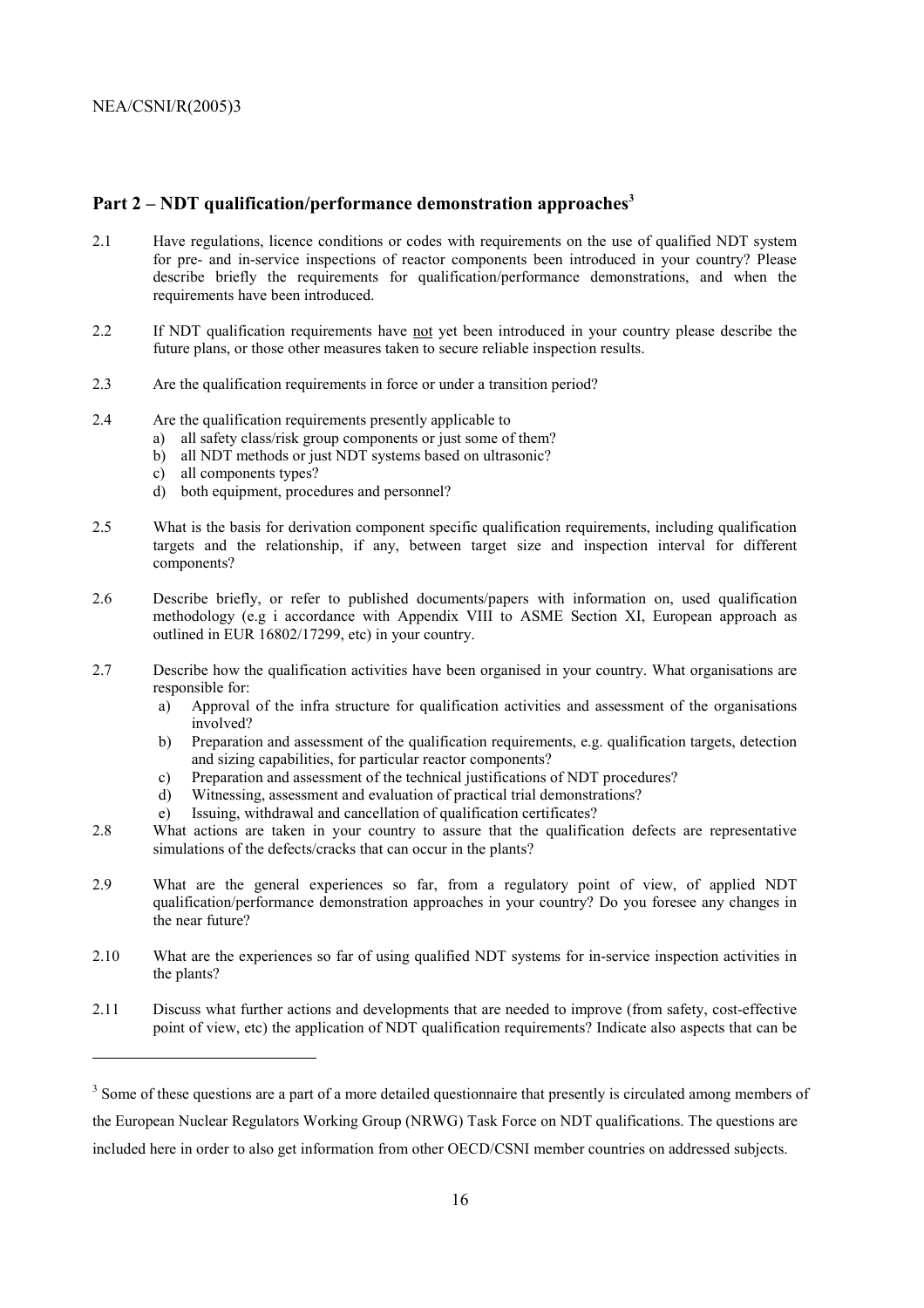appropriate for further discussions in IAGE or its subgroups.

# **APPENDIX 2. Compilation of responses to the OECD/NEA questionnaire on developments of inservice inspections in nuclear power plants**

#### **Part 1- Risk based/risk informed ISI approaches**

- **1.1 Describe briefly, or refer to published documents/papers with information on, used or planned risk based/risk informed strategies for identifying in-service inspection needs and extent for** 
	- **f) piping systems**
	- **g) reactor pressure vessels and other passive components of safety importance.**
	- **h) reactor pressure vessel internals**
	- **i) steam generator tubes**
	- **j) reactor containment parts**

**in your country's nuclear power plants.** 

#### Belgium

Risk Based or Risk Informed methodologies have not yet been applied in Belgian NPPs. The present strategy is to remain informed about RI ISI developments in the USA and in Europe. A pilot study could be launched in the future to test the feasibility of this methodology. ISI is now organized according to the requirements of ASME XI code. Some Belgian adaptations to the code are implemented. These adaptations are usually justified taking into account risk information. There is however no plan for applying systematically RI ISI in the near future. Due to this situation, many of following questions are non applicable today.

#### Canada

In-service Inspection in Canadian nuclear power plant is guided by the CAN/CSA N285.4 "Periodic Inspection of CANDU Nuclear Power Plant Components". Some of Canadian utilities are considering risk based/ risk informed inspection methodologies, but they have not developed comprehensive RB/RI ISI strategies yet. The regulator and the utilities have been applying principles of risk informed decision making in identifying the scope of the in-service inspection program (including the population at risk, sampling size and inspection frequency) for certain components (steam generator tubes, pressure tubes, feeder pipes etc.) for several years.

# Czech Republic

#### Piping systems

At present only risk informed strategies for identifying more general maintenance needs are applied (for example Phare project 1.07/97B). Specific risk informed strategy for identifying ISI needs is not used. Structural reliability models are applied for piping Risk informed strategy aspects are analysed within international co-operation in NURBIM project.

Reactor pressure vessels and other passive components of safety importance. PFM code for RPV probabilistic assessment will be developed, verified and used for VVER type RPVs during a national project and PROSIR RRT project, in which NRI Rez participates. Application of PFM RPV code will not be in near future available and suitable for identifying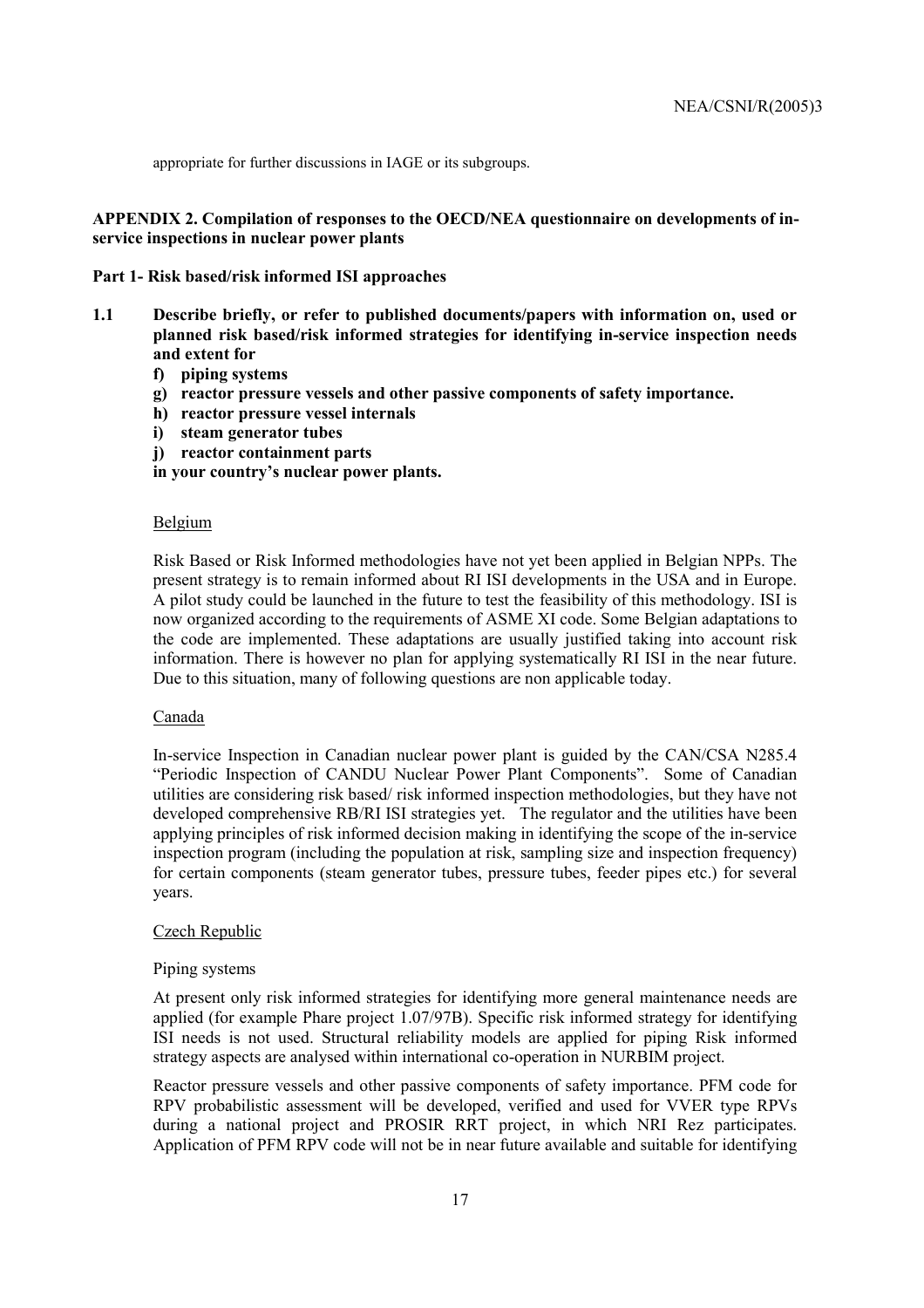# RPV ISI needs.

Reactor pressure vessel internals

No application at present and near future.

Steam generator tubes

Application of PFM/SRM code for SG tubes assessment will not be available in near future and suitable for identifying ISI needs.

Reactor containment parts

No application at present and near future.

# Finland

Finnish Radiation and Nuclear Safety Authority (STUK) has made a pilot study consisting of two systems in both plants (See "A pilot study on risk informed in-service inspection", Presented at International Conference on Probabilistic Safety Assessment and Management - PSAM 5, Osaka, Japan, 2000). The results have not been implemented. The power company Fortum is interested in the application of RI-ISI and plans to start a pilot study about 2004. TVO is making a preliminary study on the application.

# France

EdF has applied a "qualitative" risk informed approach since the beginning of plant operation (1977) for class 1 components (see C. Buchalet, J. Vauterin "A tentative approach to a more rational preparation of ISI programmes" AIEA document: SM 218/39, 1977). All the consequences at this time was considered has "high" and since reliable PRA not was available inspection were based on the potential degraded locations. For class 2 and 3 components a similar approach is used.

Recently six pilot risk inform studies have been conducted. The results are partially included in the ISI program for the six class 2 and 3 piping systems studied.

EdF have complete ISI-specific applications for steam generators.

Pilot studies are ongoing for RPV and Pressurizers

# Germany

# Hungary

The present in-service inspection programs for these components are not based on risk in Hungary. In-service inspection programs are based on original Soviet design prescriptions with consideration of recent ISI results and operational experience. It means the deterministic basis for class 1 and class 2 equipment can be modified if the inspection results indicate a declining condition of equipment or unexpected degradation mechanisms appear. Percentage of SG tube inspection was determined on basis of engineering judgement and experience of other WWER reactors. There are plans at the licensee to modify the ISI frequency of Class 1 components (from 4 years to 8 years) and they plan to use risk-informed strategies as well to support this major ISI change.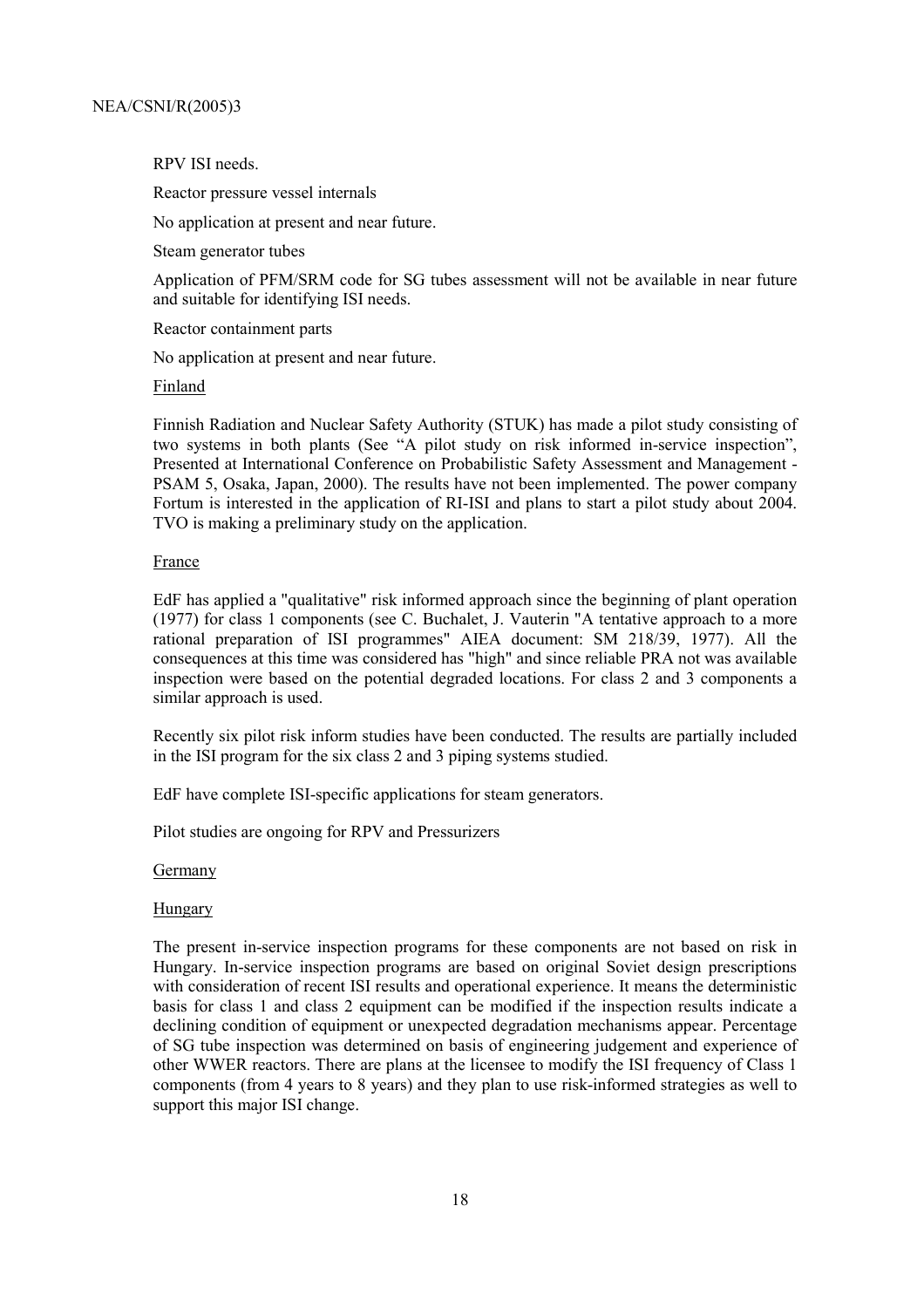# Japan

Some of the Japanese electric power companies are studying risk based/risk informed inspection methodologies. However, they have not yet introduced the methodologies and do not have any concrete plan for the introduction because of the unresolved issues such as construction of necessary data bases and establishment of the safety goal.

As for risk-informed ISI in Japan, the Japan Power Engineering and Inspection Corporation conducted a METI-sponsored study, "Study on Optimum Periodical Inspection Studying", in fiscal year 1995 through 2000. The study aimed at preparing a draft guideline for applying such methodologies through reviewing the risk-informed ISI methods in the United States and studying the applicability of probabilistic inspection management methods (risk-informed ISI methods) to the nuclear power plants in Japan. (Japan Power Engineering and Inspection Corporation's "Fiscal 2000 Project Report on the Development of the Advanced Safety Management Technologies for Light Water Reactors - Availability Improvement Technologies, etc.")

# Korea

Korea is now establishing the framework of risk informed regulation (RIR) including risk informed ISI (RI-ISI). Some applications of risk information such as the change of AOT/STI in Tech. Spec. were approved as case-by-case basis. RI-ISI application will be regarded as one part of the RIR framework.

The current Korean regulatory guidance for ISI is based on ASME Code Sec. XI. Basically, RI-ISI will be applied only to piping systems in Korea. One Korean utility, KHNP, has just completed the pilot plant study on RI-ISI for one Korean Standard Nuclear Power Plant (PWR, 1000MWe) based on the WOG methodology. KHNP will submit the results of the pilot plant study to Korean regulatory body for review and approval in the near future.

# Netherlands

# Spain

For piping systems there is a Spanish guideline developed by the CSN and Spanish utilities (UNESA) with all the information. This guide follows the principles established in USNRC Regulatory Guides 1.174 and 1.178 and was issued after a pilot study conducted in Spain between the utilities and CSN to verify the feasibility of applying RI-ISI methodology (WOG approach, Code Case N-577).

Regarding the other components, in Spain there is nothing developed up to now.

As a brief summary, in Spain the RI-ISI programs are developed taking into account the safety principles included in the R.G. 1.174 and 1.178. All the RI-ISI programs combine probabilistic and deterministic information in order to identify the scope of the in-service inspection program and the inspection strategies (including the inspection method and the inspection frequency). All the programs have to demonstrate that although the scope is reduced the safety margins are maintained or increased. A small risk increase is allowed according to the Spanish guide, which takes the acceptance criteria from USNRC R.G. 1.174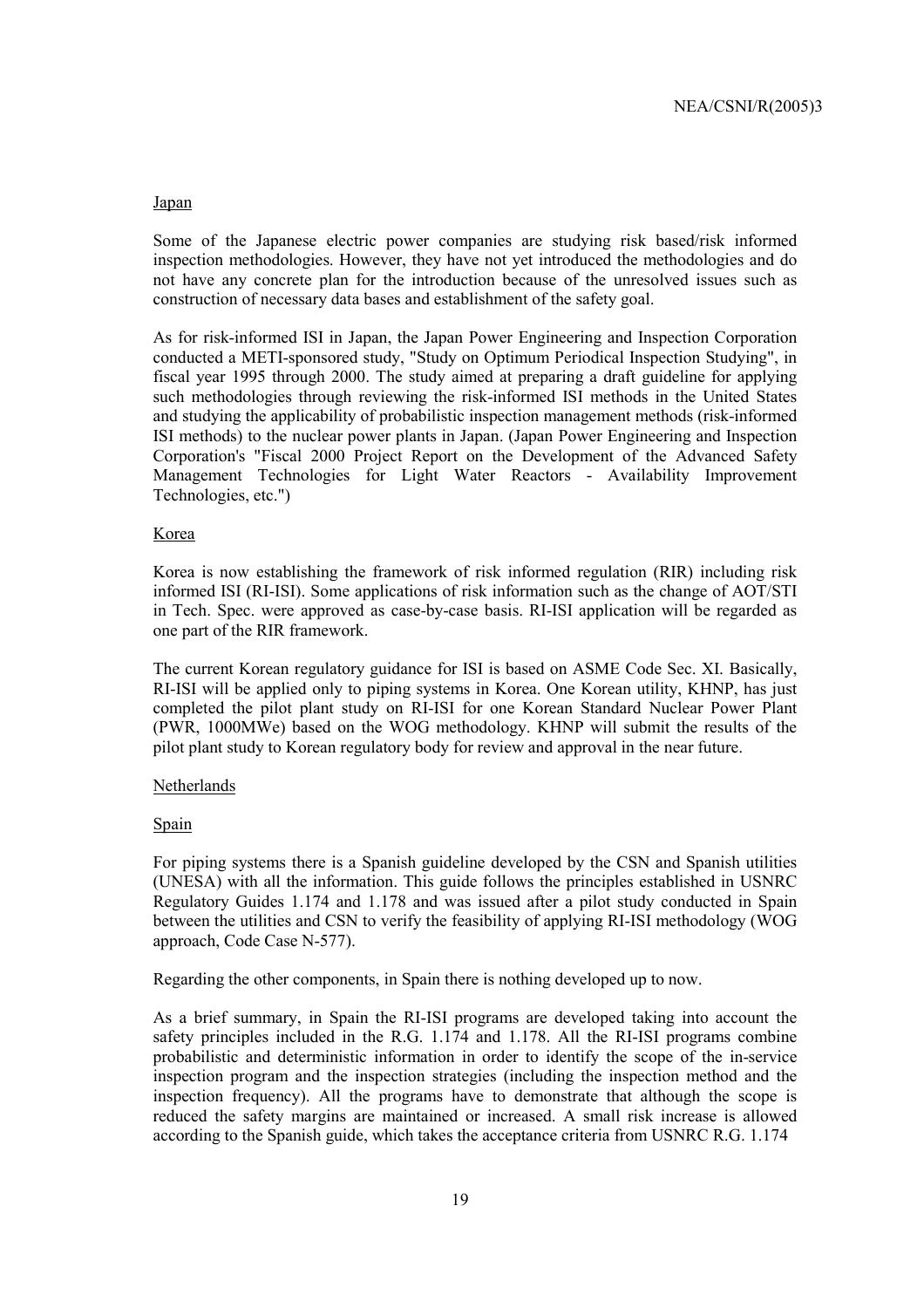# Sweden

Piping systems

For piping and other components in the piping system a qualitative risk oriented approach is used. This approach was first introduced in 1987. It is based on the division of components and parts thereof into the control groups A–C. After a transition period of five years it became mandatory in 1992 for all components and parts thereof, except reactor pressure vessels and some steam generator parts. For the reactor pressure vessel and for steam generator tubes special rules still apply. (See further in the answer to question 1.1 b and c).

The division shall be such that it takes into account the risks for nuclear fuel damage, discharge of radioactive materials, unintentional chain reactions, and the degradation of the other safety levels as a result of cracking or other degradation process. In this respect, both the probabilities that such cracking or other degradation will occur in the specific component or component part must be taken into account, as well as the possible resultant consequences. Structural parts for which the resulting risks are assessed to be highest are assigned to control group A. Structural parts for which the risks are assessed to be lower than for group A are assigned to control group B. Structural parts for which the risks are assessed to be low are assigned to control group C.

For the practical application of this approach a qualitative system was developed where the division into the control groups is performed according to a risk matrix and assignment of a damage index and a consequence index to each component and parts thereof.

The consequence index gives a qualitative measure of the likelihood that a crack or other degradation process will result in nuclear fuel damage, damage to the reactor containment tightness, discharge of large amounts of radioactivity or other damage which could lead to ill health or an accident. In reactor plants the consequence index is determined mainly by the margin to such consequences as the result of a break or malfunction of the specific component or system part. Two aspects of importance when determining consequence index are:

- system technical margins, i.e. how many systems or system circuits that are essential in relation to how many are available, and
- thermal technical margins, i.e. how much the fuel can be heated up, in relation to the values which are considered to be acceptable.

The damage index gives a qualitative measure of the likelihood for crack formation or other degradation process occurring in the specific component, and it is determined by the probable loads and environment in relation to dimensions and material properties of the component. Components or parts which may be exposed to loads or other conditions which experience has shown can result in the occurrence of damage should be assigned damage index I. Components or parts which may be exposed to loads or other conditions which experience has shown are not expected to result in the occurrence of damage should be assigned damage index II. Components or parts, which are considered to be exposed to minimal loads or other benign operational conditions, should be assigned damage index III.

All components assigned to control group A should be inspected. For control group B an inspection sample of at least 10%, taken on random basis, is considered to be acceptable. For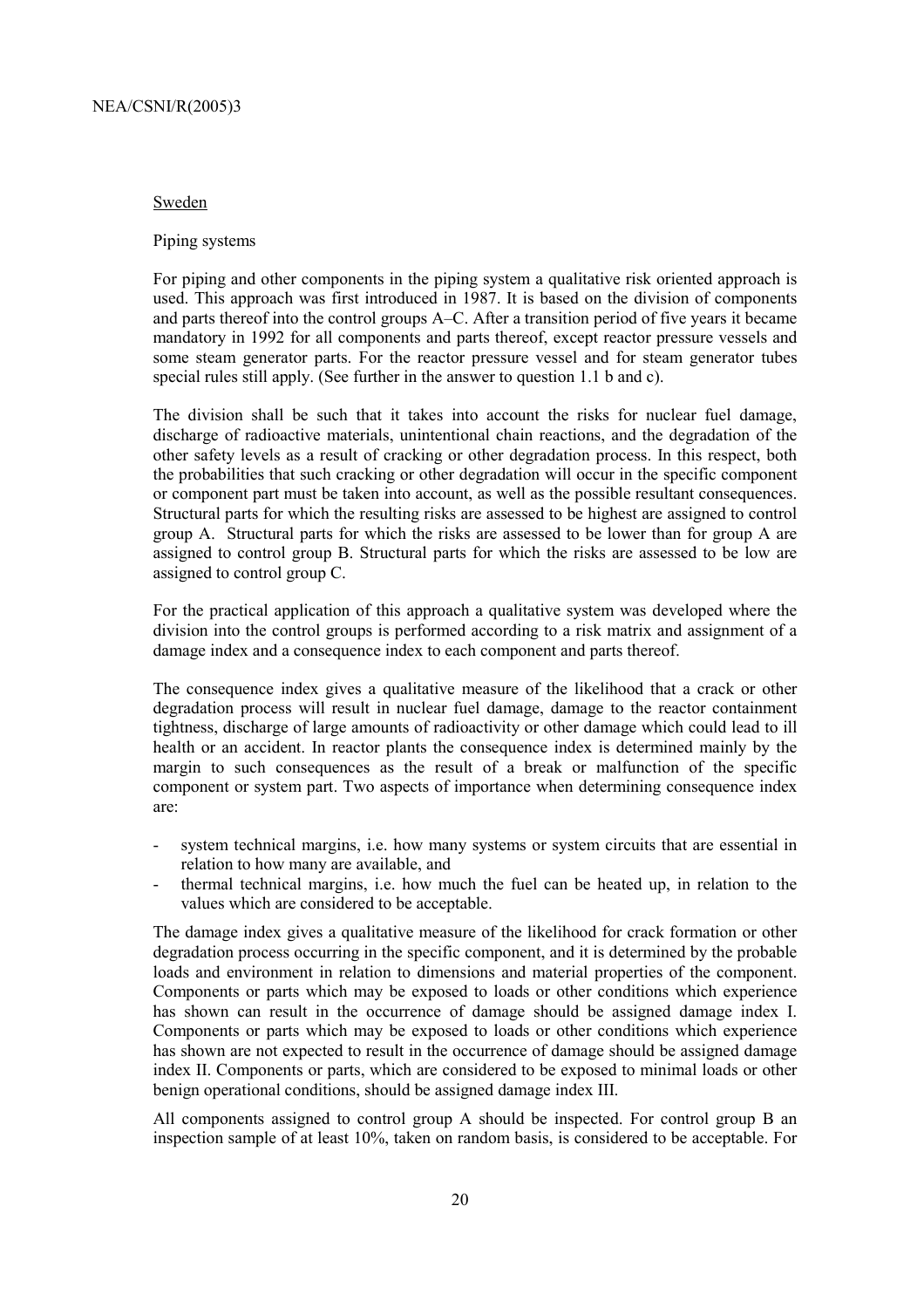components and parts thereof assigned to control group C, and where the radiological the risks are assessed to be low, the inspection extent and interval should comply with the regulations of the Swedish Board of Occupational Safety and Health concerning inspections of boilers, and suchlike.

Inspection intervals are variable and depending on the detection capability of the qualified NDT systems used, damage tolerance of the component in question and the growth rate of the relevant degradation mechanism. However, with a maximum interval of 10 years. The NDT systems used for in-service inspection of component parts assigned to group A and B shall to be qualified in agreement with SKI's regulations and guidelines, which in this context are based on EUR  $16802^4$ .

#### Reactor pressure vessels

No risk informed inspection approach is presently used for the main butt welds in reactor pressure vessels or for the safe-ends and inner radius in vessel nozzles. These welds and vessel reactor pressure parts shall be inspected at intervals not exceeding ten years. The more precise intervals, within the ten years limits, between reactor pressure vessels inspections are determined by the detection capability of the qualified NDT systems used, damage tolerance of the component in question and the growth rate of the relevant or postulated degradation mechanism.

#### Reactor pressure vessel internals

A simplified qualitative risk oriented approach is used for identification of inspection needs for other parts of reactor pressure vessels (e.g. instrument and control rod penetrations) as well as for reactor vessel internals. The approach includes accordingly both considerations of failure potentials and consequences of failure.

# Steam generator tubes

No risk informed approach is presently used for in-service inspection of steam generator tubes. The practice for inspection of tubes in new steam generators and where no active degradation mechanism has been observed is such that all tubes are inspected in their full extension every 5-6 years. However, for the old steam generators in Swedish plants, which have stress corrosion susceptible tubes more frequent and extensive inspections, are performed. In these generators the identification of inspection needs is consequently based on failure potentials.

#### Reactor containment parts

No risk informed approach is presently used for in-service inspection and testing of reactor containment. Several licensees have however plans to use performance based inspection and testing approaches based on option B in US NRC 10CFR50, Appendix J.

#### Switzerland

 $\overline{a}$ 

<sup>&</sup>lt;sup>4</sup> Common position of European regulators on qualification of NDT systems for pre- and in-service inspection of light water reactor components. EUR16802. European Commission 1997.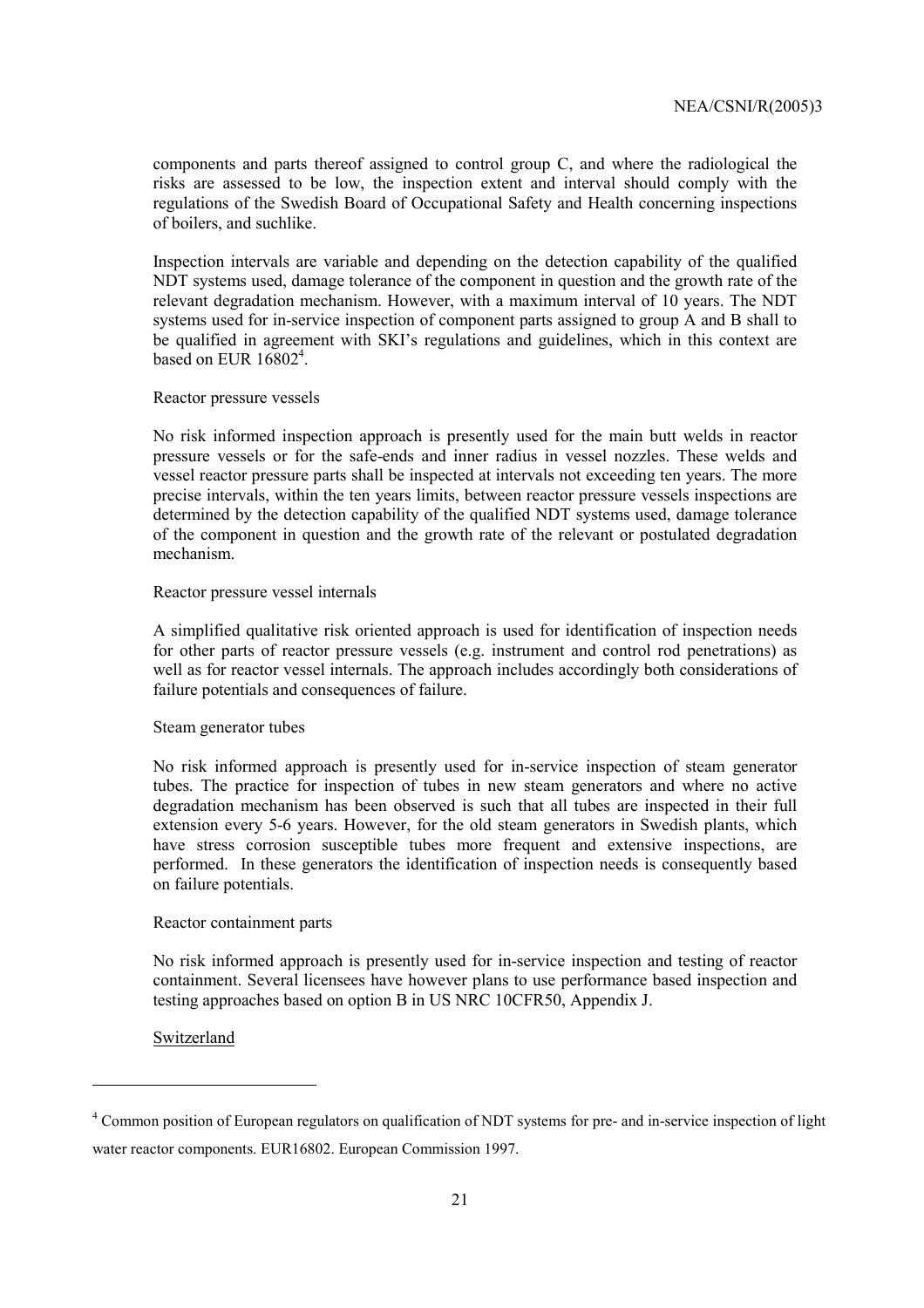Inservice Inspection in Swiss nuclear power plants is guided by the "SVTI Festlegung" NE-14. For class 2 components, NE-14 has pursued a simple qualitative risk-informed approach from the beginning (though it was not called "risk-informed"). The approach was revised in 1999, but still needs further development with regard to recent methodologies. The existing interest in risk-informed inservice inspection was recently strengthened by licensees desire to adopt the ASME/WOG and EPRI risk-informed methods to class 1 piping systems. Pilot projects have been carried through in two Swiss NPPs, and the HSK followed them as an observer. The HSK has launched an internal project to establish the prerequisites and appropriate guidance for the application of risk-informed methods to piping systems. The following answers to questions 1.2 to 1.10 will focus on the current and future developments.

# United Kingdom

The NII assessment of nuclear safety cases is on the basis of risk analysis and engineering principles-see the NII Safety Assessment Principles (SAPs) http://www.hse.gov.uk/nsd/saps.htm -and the Health and Safety Executive (HSE) document "The Tolerability of Risks from Nuclear Power Stations" (TOR). TOR is only available as a paper copy. However the more general HSE framework for decision taking (Reducing Risks, Protecting People) is based on TOR and this is available as a pdf document at http://www.hse.gov.uk/dst/r2p2.pdf.

The NII SAPs recognise cases where it is difficult to quantify risk, for instance where failure rate data is not firmly based. Tenuous failure rate data (whether actuarial or synthesised) can undermine decisions based on estimates from complex calculations of either absolute risk or comparative risk between components.

NII has no formal requirements for risk based / risk informed approaches to In-Service Inspection (ISI). NII would assess the role, importance and contribution of ISI to a safety case on its merits, rather than consider ISI in isolation. Rather than concentrating exclusively on the methods by which an ISI plan was produced we would look closely at the outcome, to assess whether the plan made sense in deterministic engineering terms.

Engineering aspects we would consider include:

1. What importance does the structural integrity safety case of a component or set of components have for the nuclear safety case;

2. What is the structural integrity safety case for the components and what role does ISI play within this structural integrity safety case;

3. Is the proposal intended to modify a current general sampling coverage inspection;

4. Is the proposal intended to modify a current general 100% coverage inspection of defined regions – for instance welds (e.g inspections of parts of some components which come under the UK definition of Incredibility of Failure components or "No Break Zone" pipework);

5. Is inspection for specific active degradation mechanisms affected or are specific enhanced inspection programmes treated separately;

6. Do the consequences of component failure considered include the internal hazard aspects for adjacent systems (e.g pipewhip etc) as well as the functional capability of the system in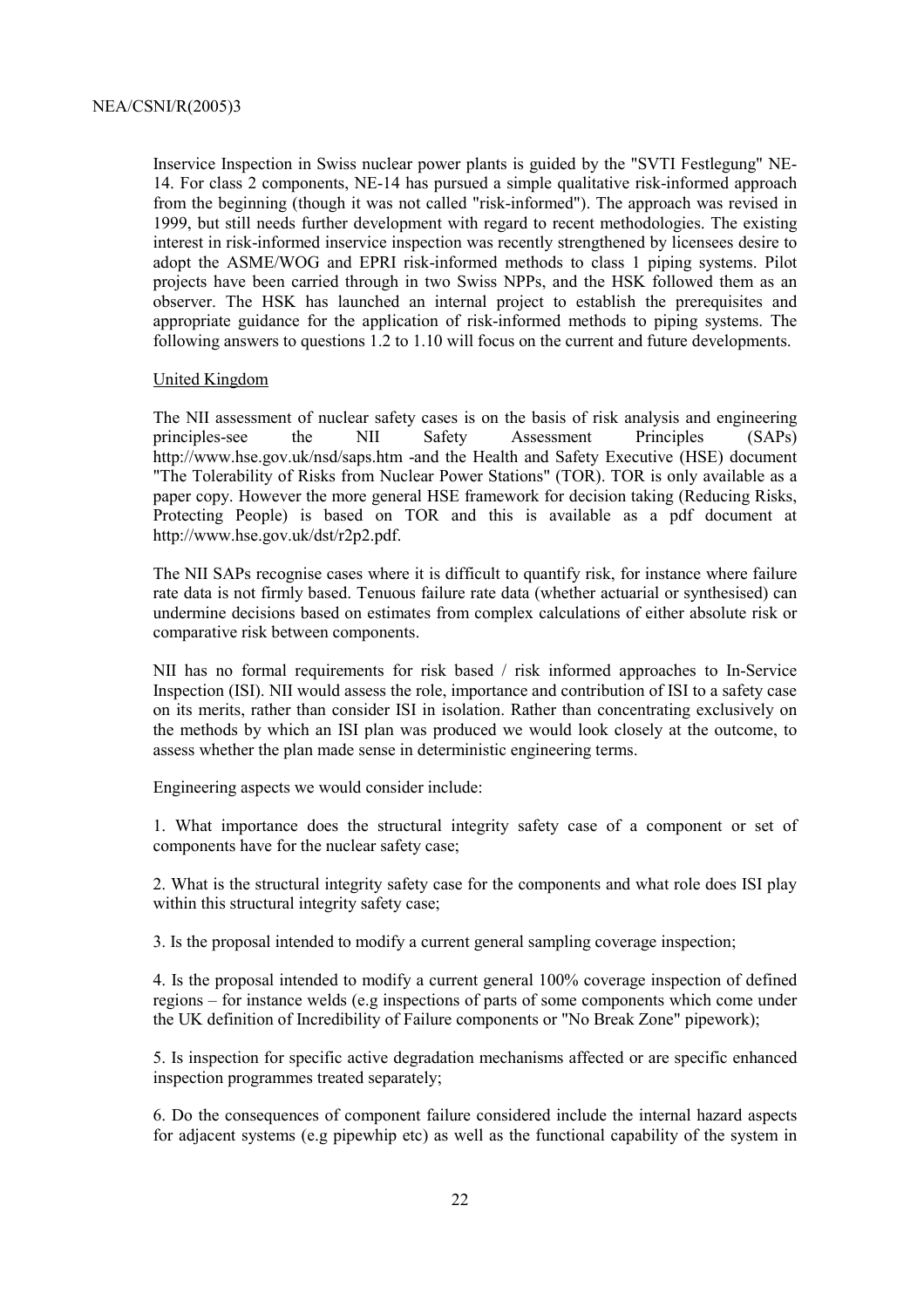which the failure occurs (e.g inability to deliver fluid).

The NII SAPs state that a nuclear plant should be so designed that defence in depth against potentially significant faults or failures is achieved (Principle P65).

All UK industry, including nuclear installations, must comply with the requirements of the Health and Safety at Work etc Act 1974 (HSW Act). Sections 2 and 3 of the HSW Act require that measures necessary to avert risk must be taken until or unless the cost of those measures, whether in money, time or trouble, is grossly disproportionate to the risk which would thereby be averted. In short, risk must be reduced to a level which is as low as reasonably practicable (ALARP) - the ALARP principle. Information on ALARP is given in:

http://www.hse.gov.uk/dst/alarp1.htm http://www.hse.gov.uk/dst/alarp2.htm http://www.hse.gov.uk/dst/alarp3.htm

NII considers the ALARP principle in its assessments of safety cases for nuclear installations. Often this will be on the basis of judgement rather than precise quantification.

Considerations of tolerability of risk, defence in depth and ALARP would particularly feature in NII assessment of components / regions where the frequency of failure of the component / region is *required* to be low for the overall nuclear safety case. The role of ISI is just one element in the overall structural integrity safety case NII would expect to be produced by the Licensee to argue the requirement is achieved.

The concept of a limit of tolerability is translated in the NII SAPs into basic safety limits (BSLs). Each BSL is complemented by a basic safety objective (BSO). The BSOs define the point beyond which the NII assessor need not seek further safety improvements from the Licensee in the quest for ALARP. The Licensee is not given the option of stopping at the BSO. ALARP considerations may be such that the Licensee is justified in stopping before the BSO level is reached. But if it is reasonably practicable for the Licensee to provide a standard of safety better than the BSO, he is obliged to do so. When numerical estimates of risk are uncertain, the BSLs and BSOs provide a point of reference for engineering judgement.

If risk based / risk informed approaches to ISI mean methods which involve Probabilistic Safety Analysis (PSA) and Probabilistic Fracture Mechanics (PFM), then no use is currently made of these approaches for UK licensed nuclear installations. We are not aware of any definite plans to introduce such approaches. There are examples of more qualitative approaches being used in the UK.

# United States of America

Present and planned risk informed in-service inspection applications are described in the following documents:

| U.S. NRC Regulatory Guidance Documents: |                                                       |  |
|-----------------------------------------|-------------------------------------------------------|--|
|                                         | Regulatory Guide 1.174                                |  |
|                                         | Regulatory Guide 1.178                                |  |
|                                         | Standard Review Plan 3.9.8                            |  |
| <b>Industry Topical Reports:</b>        |                                                       |  |
| a)                                      | Westinghouse Owners Group (WOG) Topical Report 14572, |  |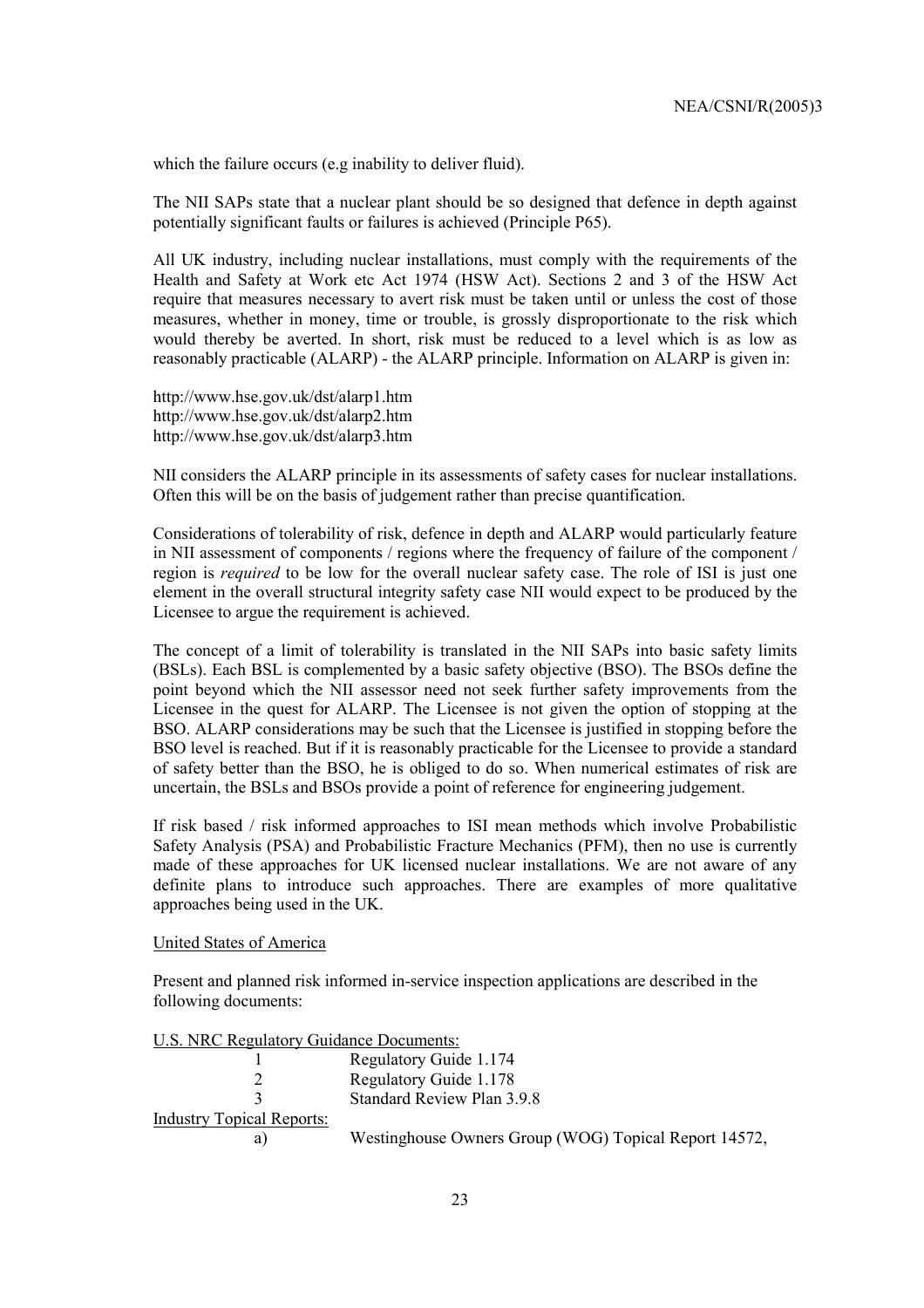Revision 1-NP-A, Feb. 1999 b) Electric Power Research Institute (EPRI) Topical Report TR-112657, Revision B-A, Feb. 2000

ASME Code Activities:

Code Case N-560-2 Code Case N-577-1 Code Case N-578-1 Code Case N-658 (Under Preparation) Code Case N-660 (Under Preparation) Nonmandatory Appendix X Some preliminary work on changing PWR reactor pressure vessel (RPV) inspection interval.

A Task Group has been established to formulate risk-Informed inservice inspection (RI-ISI) strategies for reactor containment structures and its components.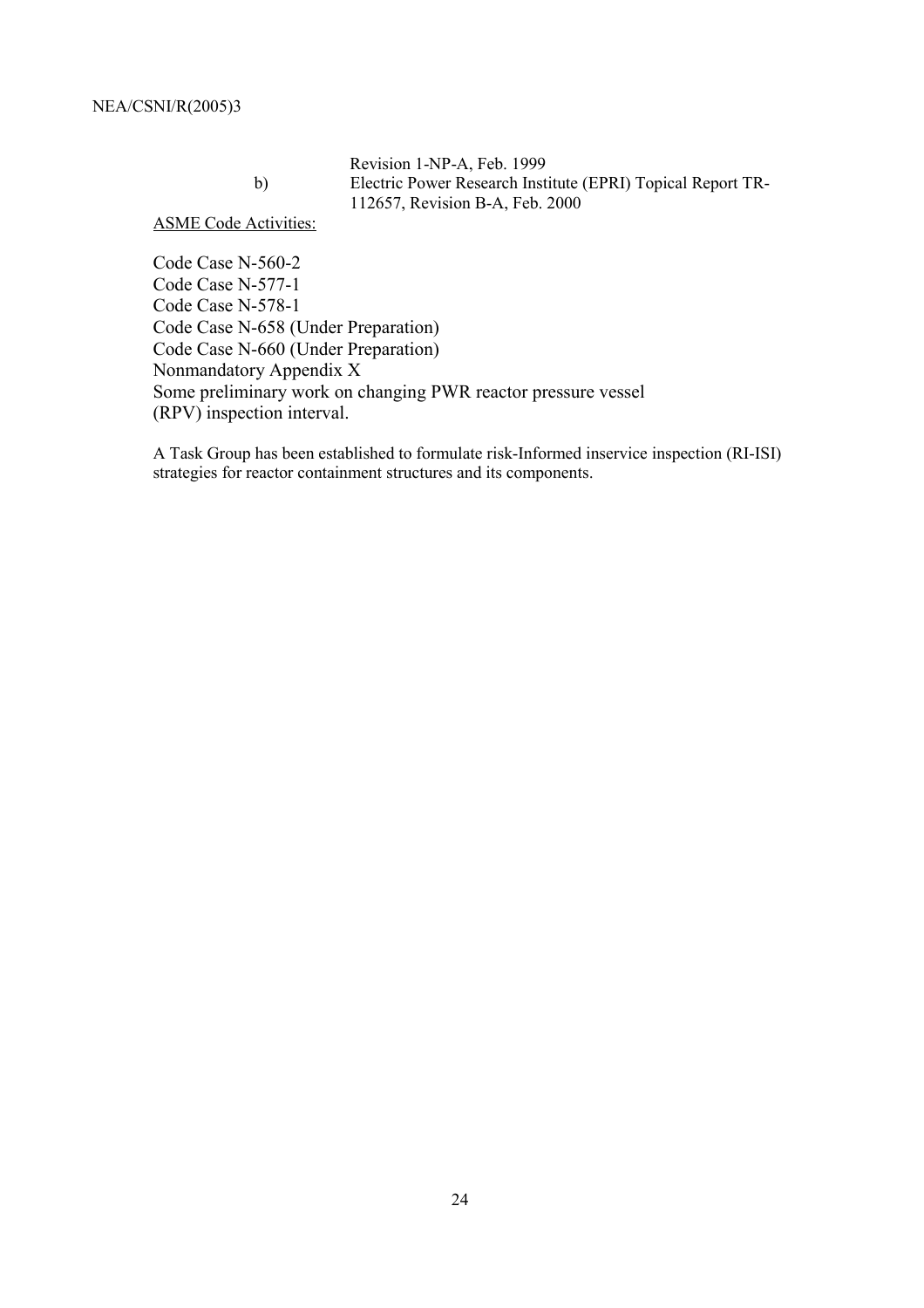# **1.2 What has been or are the main incentive (optimisation, increasing safety, reducing inspection efforts, ALARA considerations, etc) for introduction of risk based/risk informed ISI strategies and practice.**

# Belgium

Main incentives would be optimization of ISI (concentrate efforts where the risk really is).

# Canada

Increasing the safety and optimisation of inspection activities of aging nuclear power plants is the main incentive, for both, CNSC and Canadian licensees.

# Czech Republic

For future activities: ISI needs - selection of sensitive inspection areas, ISI programme optimisation and potential reducing inspection efforts.

#### Finland

From the authorities point of view increasing safety by mapping places vulnerable for different ageing mechanisms and ALARA are important. Optimisation and reducing of inspection efforts gives the incentive to the power companies.

#### France

Sampling methods, as ASME XI, have never been used in French plants. However, optimisation of existing practices is needed to reduce and to focalise ISI on key locations

#### Germany

#### Hungary

Reducing inspection efforts without safety level decreasing.

## Japan

The incentives of the "Study on Optimum Periodical Inspection Studying" were effective use of resources (human, facilities and financial) and streamlining of safety assuring activities for nuclear power stations.

#### Korea

Main incentives for RI-ISI would be 'reducing inspection efforts' and 'ALARA consideration' in Korea. Korean utility expects about 50~60% reduction of inspection points in piping.

# Netherlands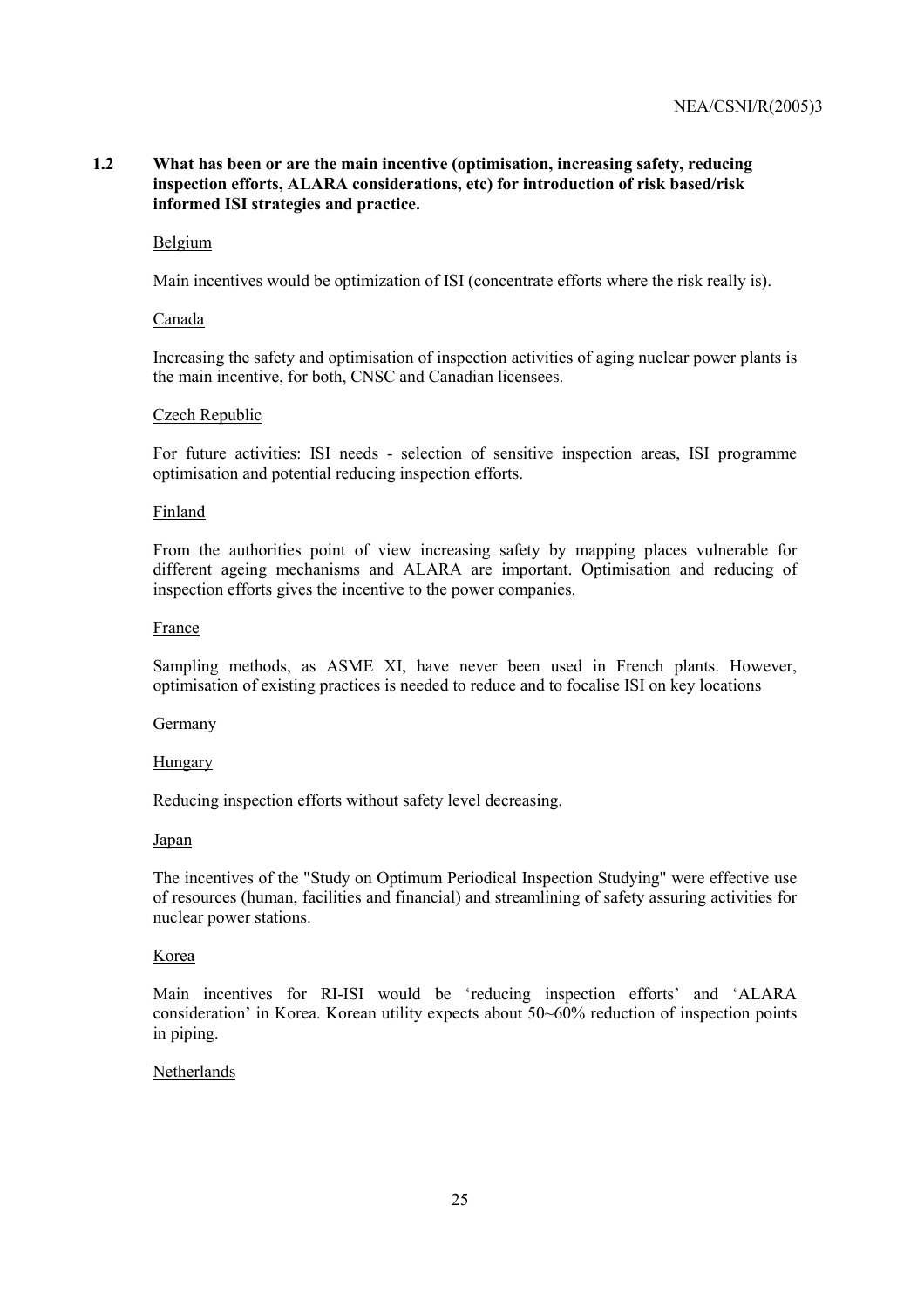# Spain

The main incentive for introduction of RI-ISI programs is the optimisation of the in-service inspection (optimisation means reducing the inspections while maintaining or increasing safety), even though a small risk increase is allowed. The application of RI-ISI strategies is aimed to reduce inspection efforts which has a benefit from the ALARA point of view and would allow best allocation of resources.

# Sweden

Optimisation of inspection efforts and increasing safety was the main incentive, for both SKI and the Swedish licensees, when the presently used qualitative risk oriented approach was introduced in the early 1990s. This will also be the most pronounced driving force for the further development of quantitative risk informed in-service inspection strategies in Sweden.

# Switzerland

The HSK favours risk-informed inservice inspection, because it believes that the inclusion of service experience and PRA insights can provide a broader technical basis and make ISI more effective and efficient. Licensees stress economic reasons.

# United Kingdom

(see answer to question 1.1)

# United States of America

During the past several years, both the U.S. NRC and the nuclear industry have recognized that probabilistic risk assessment has evolved to the point that it can be used increasingly as a tool in regulatory Decision Making. In August 1995, the NRC published a policy statement that articulated the view that increased use of PRA technology would 1) enhance regulatory Decision Making, 2) allow for a more efficient use of agency resources, and 3) allow a reduction in unnecessary burden on licensees. In order for this change in regulatory approach to occur, guidance must be developed describing acceptable means for increasing the use of PRA information in the regulation of nuclear power reactors.

The NRC developed a PRA implementation plan that included development of RG 1.178 and SRP 3.9.8 for utilizing risk-informed methodologies in the areas of ISI. The RI-ISI RG and SRP provide guidance to nuclear power reactor licensees and NRC staff reviewers for utilizing risk information to support requests for changes in a plant's inservice inspection program for piping. The increased use of PRA information as described in the RI-ISI RG/SRP is voluntary.

In addition to the NRC activities, industry also developed methodologies for implementing RI-ISI of piping. These methodologies are sponsored by WOG and EPRI. As an integral part of the industry initiatives, ASME Section XI developed three Code Cases for implementing RI-ISI based on WOG and EPRI methodologies

Acceptance guidelines included in the RG 1.178 state that only small increases in overall risk are to be allowed under the risk-informed program. An improved prioritization of industry and NRC staff resources, such that the most important areas associated with plant safety receive increased attention, should result in a corresponding contributor to a reduction in risk.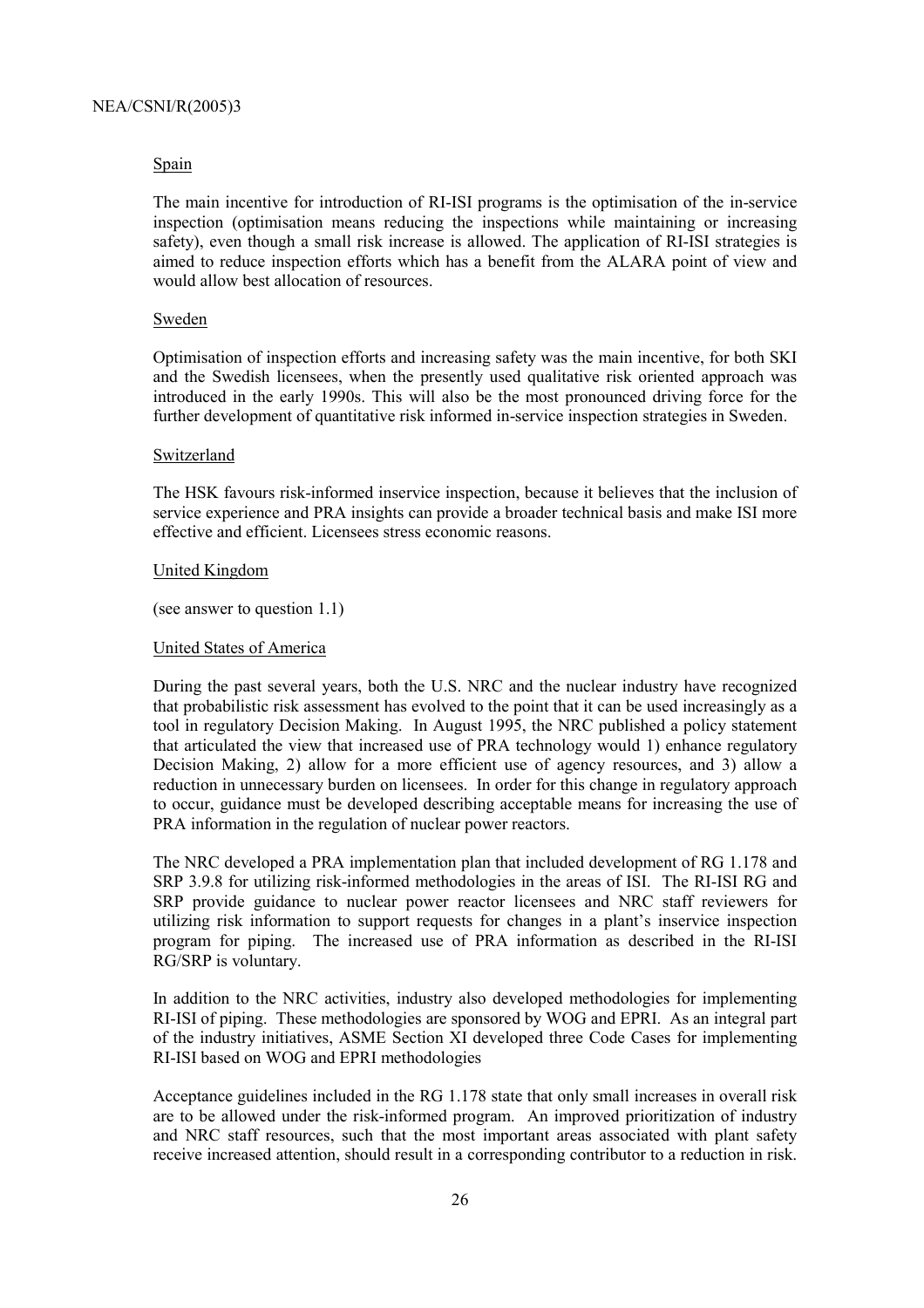It is believed that the changes in regulatory approach provided for in RG 1.178 and SRP 3.9.8 will result in significant improvement in the allocation of industry and NRC resources, and at the same time, the program can be implemented while maintaining an adequate level of safety at the plants that choose to implement risk-informed programs.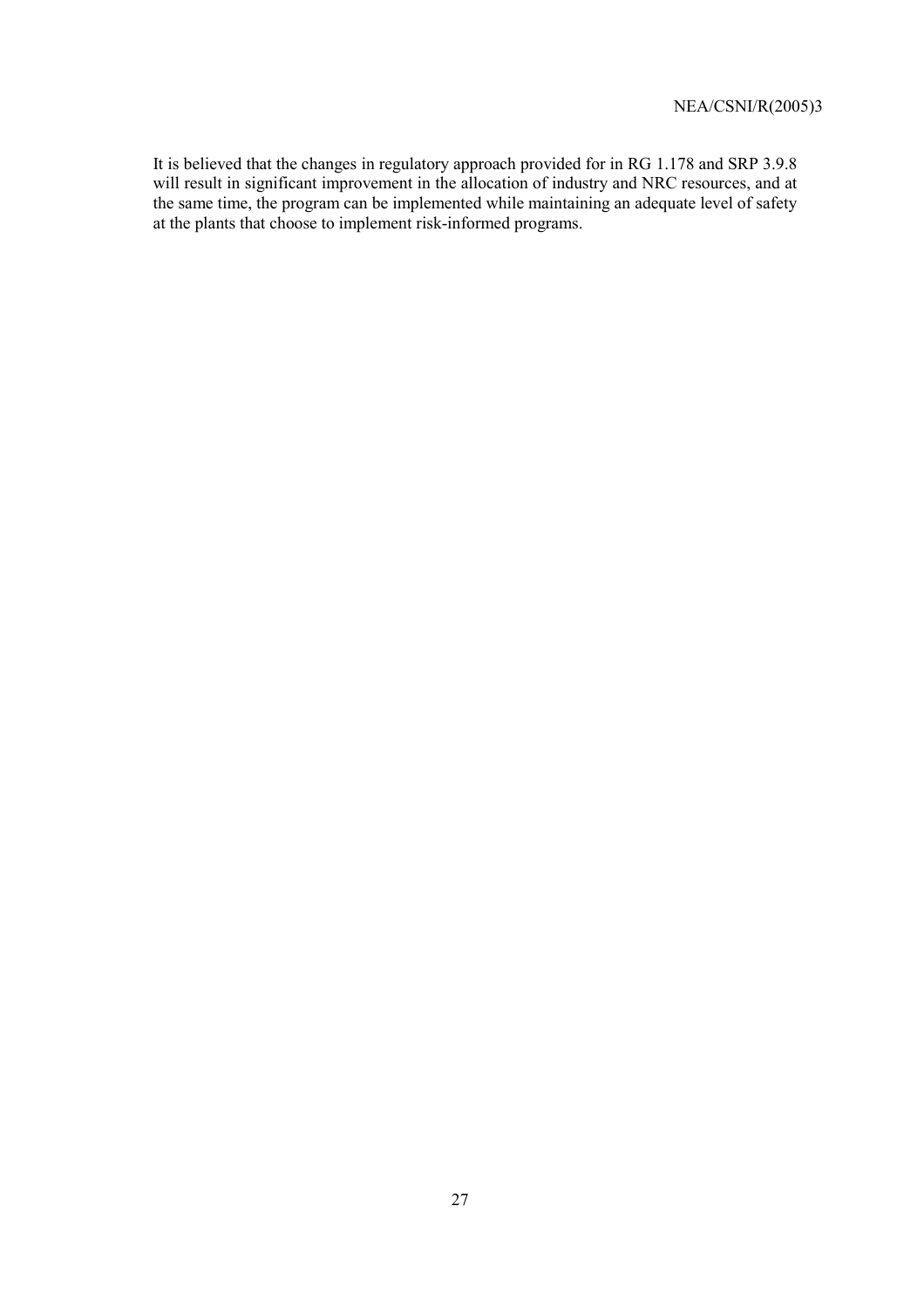1.3 Do you apply any prerequisite, such as US NRC in Reg. Guide 1.1.78<sup>5</sup> and discussed in **the EURIS document, for the introduction of risk based/risk informed ISI strategies and practices?** 

# Belgium

#### Canada

No specific prerequisite has been formulated at the present time. However, it is expected that CNSC will develop such prerequisite in near future.

#### Czech republic

Risk based/risk informed ISI strategies are not introduced yet.

# Finland

USNRC and EU documents on RI-ISI are used in the context of the pilot study. It is expected that the safety level is better if there are moderately less inspections. If the reduction of inspections is dramatic, the authorities would require more evidence on how to the maintaining of the safety level.

#### France

EdF have own practices presented in EURIS or RIBA project documents, or ENIQ future documents.

#### **Germany**

#### **Hungary**

Reg. Guide 1.178 is used as part of background material in elaboration of new regulations for maintenance effectiveness monitoring program. These regulations are expected to come into force in 2007.

#### Japan

In conducting the "Study on Optimum Periodical Inspection Studying", reference was made to US NRC Reg. Guide 1.178, ASME Code Case N-560, 577, 578, ASME Risk-Based Inspection – Development of Guidelines, etc.

# Korea

 $\overline{a}$ 

The USNRC Reg. Guide 1.174 & 1.178 and SRP 3.9.8 will be used as technical bases for RI-ISI in Korea with some modifications and Limitations as follows; (1) Small increase of risk after the RI-ISI application given in Reg. Guide 1.174 will not be permitted in Korea. Korean

<sup>&</sup>lt;sup>5</sup> e.g. demonstrating that the changes

is consistent with the defence in depth philosophy

maintains sufficient safety margins

are risk neutral or result in a small risk increase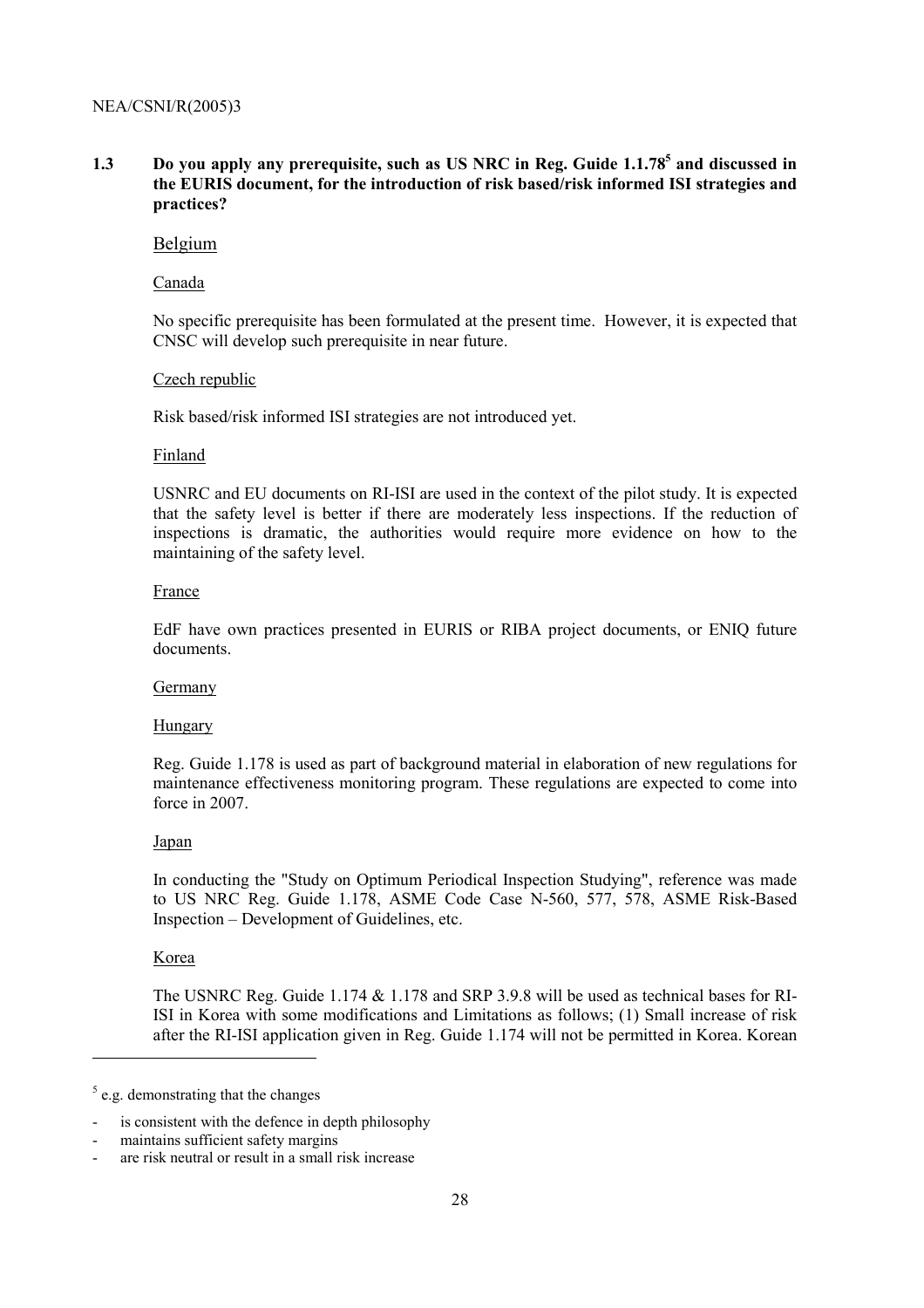pilot plant study shows that only 8 inspection points may be added to satisfy this requirement. (2) Qualification of UT shall be introduced prior to RI-ISI application to increase the reliability of UT. (3) Current augmented ISI program shall be excluded from the RI-ISI scope. (4) Adequate PRA quality on data, assumption, methods, and peer review shall be ensured for the purpose of RI-ISI application.

# Netherlands

# Spain

Yes, after the definition of the program the owner has to demonstrate that the application is risk neutral or the increase in risk is within the allowable limits (defined in RG 1.174 and RG 1.178). Additionally the application has to be consistent with the defence in depth philosophy and the safety margins must be maintained or increased.

# Sweden

No prerequisite has been formulated so far. It is however expected that SKI will apply such prerequisite for the further optimisation of in-service inspection programmes by the use of quantitative risk informed strategies.

#### Switzerland

The HSK is on the way to define the prerequisites. All relevant information available will be considered.

#### United Kingdom

(See answer to question 1.1)

#### United States of America

The NRC applies RGs 1.174 and 1.178 as prerequisite for the overall implementation of RI-ISI in practice. In addition, the staff has reviewed and approved WOG and EPRI Topical Reports referenced in response to Question 1.1 for the detailed implementation of RI-ISI methodologies, and therefore, accepts plant specific RI-ISI submittals that comply with either of these two methodologies. The NRC staff is also working with the ASME Code personnel to develop a plan to revise and then approve the relevant ASME Code Cases, with conditions, if necessary.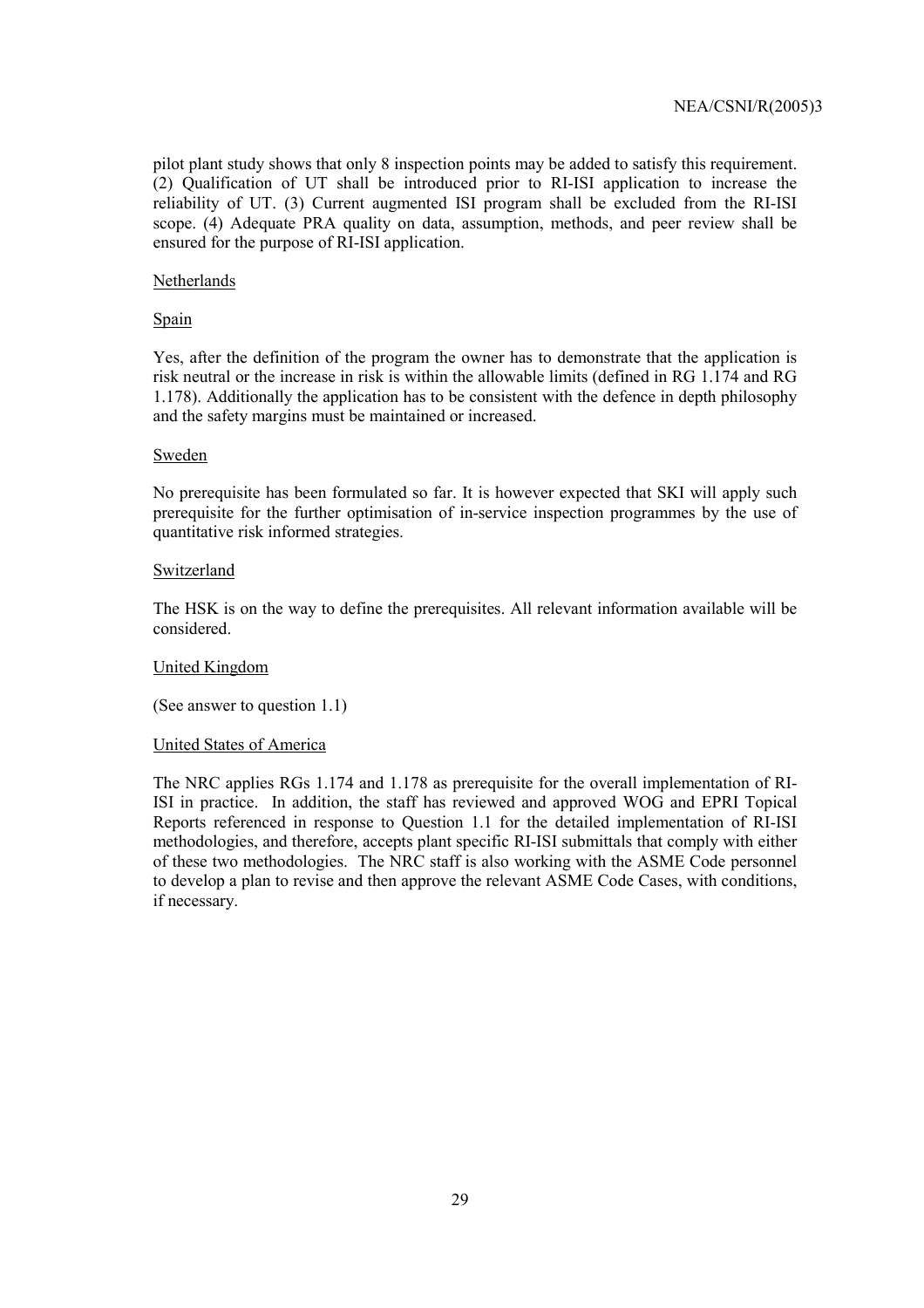# **1.4 Do your used or planned risk based/risk informed strategies in addition to identifying ISI needs and extent also include methods for determine inspection intervals and its relation to NDT performance (qualification/performance demonstration targets)? If not, what is the basis for inspection intervals?**

# Belgium

RI strategy will most probably consider all aspects of the inspection programme, including interval between inspections. Qualified performances of NDT methods will certainly be one of the information taken into account to assess the risk.

# Canada

The basic requirements for the inspection intervals are defined by the CAN/CSA N285.4 but it is allowed to define different inspection intervals for different components and the areas at risk on a case by case fitness-for-service criteria. Inspection samples prescribed in CSA/CAN N285.4 are 100% of inspection program in first 5 years and then 100% of inspection program in lesser of 10 years or 1/3 of design lifetime. The inspection intervals for fitness-for-service are determined by the detection and sizing capability of the qualified NDE techniques, the growth rate of known degradation mechanism and the structural limit of specific components. The NDE methods and personnel must be federally qualified for site specific degradation mechanisms. It is expected that the inspection interval determination will be integral part of any future risk based/ risk informed ISI strategies.

# Czech Republic

It would be desirable – both inspection intervals and relation to NDT performance. Current practice: Inspection interval, if it is not used a general 4 years interval, prescribed by the original Russian Code is derived using a deterministic enough conservative crack growth assessment, taking into account degradation of material properties, design/operational loadings, etc.

# Finland

No plans. Normal inspection interval is 10 years according to ASME XI. Welds vulnerable to SCC are inspected every 3 or 5 years and high cycle thermal fatigue areas are inspected every 3 years**.** 

# France

ISI needs are connected to deterministic periodically updated studies of major degradation mechanisms (corrosion, fatigue, embrittlement…)

# Germany

#### Hungary

In-service inspection intervals were originally determined by soviet design requirements. These are much shorter than intervals used in ASME BPV Section XI (4 years in the primary circuit and 8 years in the secondary circuit). A thorough analysis of material properties, original manufacturing QA-requirements and other special features is needed to extend these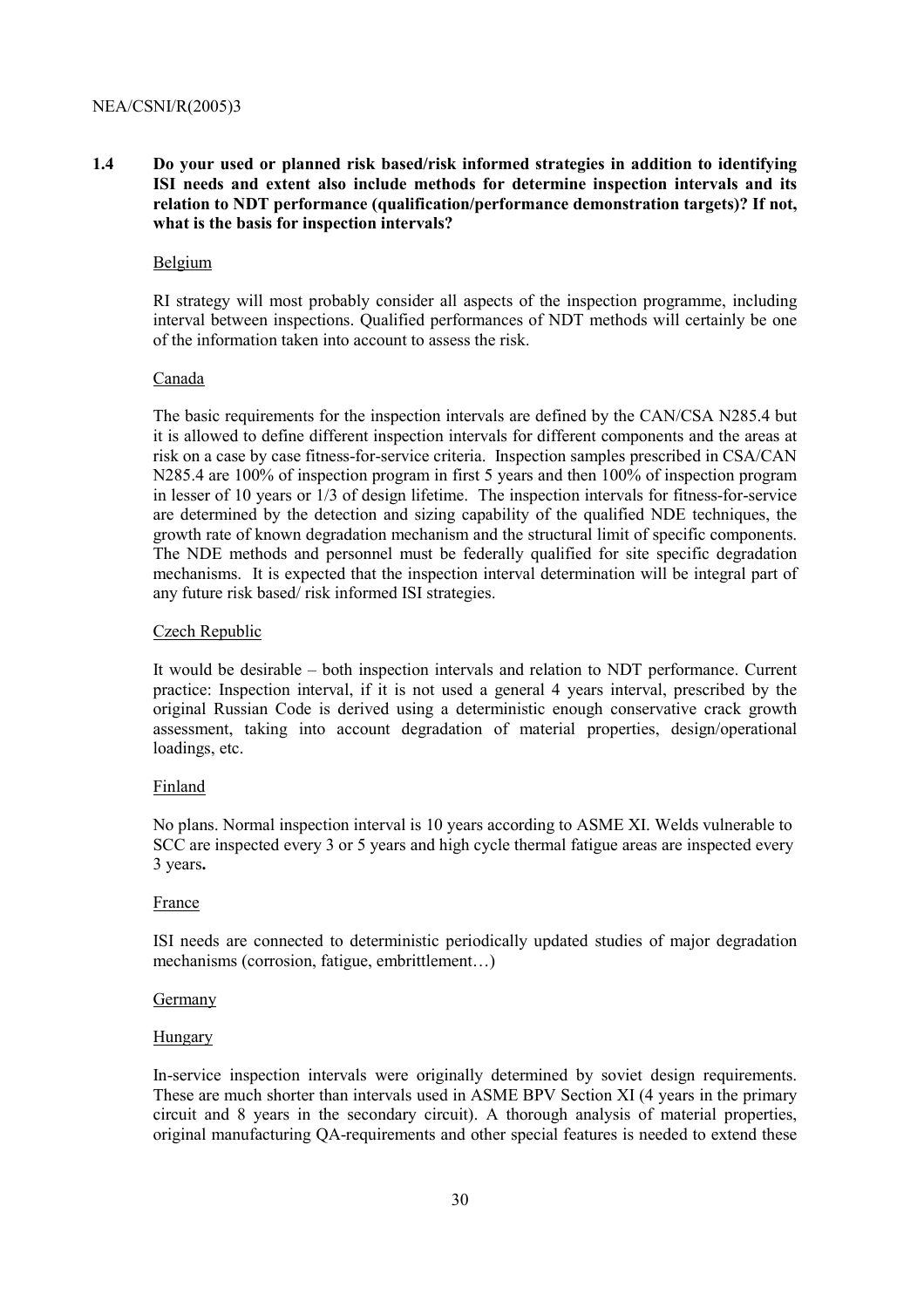intervals. That's why is not easy for the regulator to allow the use of new ISI strategies.

# Japan

The preliminary evaluation made in the "Study on Optimum Periodical Inspection Studying" was based on the guidelines described in the answer to the question 1.3. Since those references do not include the methods for determining the inspection intervals or NDT performance, the intervals were determined on the basis of the NPP operating experience in the past.

# Korea

As answered in the 1.3 above, we will consider the NDT qualification prior to the RI-ISI application. However, we think it is not easy to quantify the risk insight for the inspection interval. We are now reviewing the effect of the inspection interval change on the plant risk.

# Netherlands

# Spain

The basis for the inspection intervals are the ASME XI inspection frequencies Code Cases but it is allowed to define different inspection intervals appropriate for the different areas taking into account the postulated mechanism, the inspection method and the final risk value. The NDT methods must be qualified for the specific failure mechanism, but this aspect is actually under development in Spain.

#### Sweden

According to the present practice inspection interval are determined by the detection capability of the qualified NDE systems used, damage tolerance of the component in question and the growth rate of the relevant or postulated degradation mechanism. It is expected that future strategies will include risk considerations also for inspection interval determination. Such approach has been demonstrated in one of the pilot studies performed in Sweden.

#### Switzerland

Yes. It is logical to include inspection intervals and NDT performance (qualification, performance demonstration) in the risk-informed scheme for in-service inspection.

# United Kingdom

(See answer to question 1.1)

#### United States of America

Currently, for the implementation of RI-ISI for piping in the U.S., inspection intervals and periods are maintained as those currently specified in the ASME Section XI. However, since inspections are eliminated at some locations, inspection intervals for those locations, in essence, become infinite. There is some work underway by ASME to change the inspection interval for PWR RPV inspections.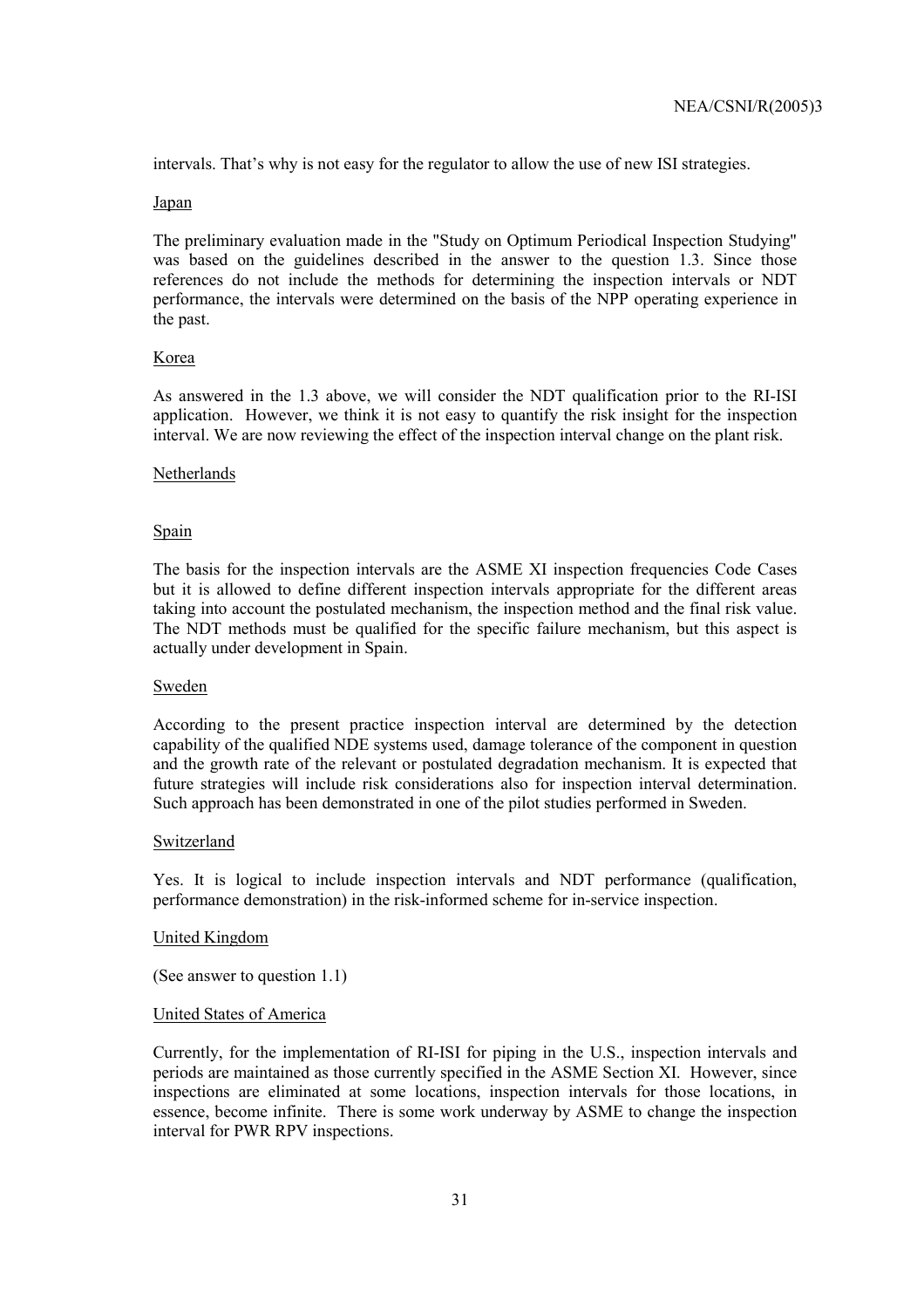The RI-ISI methodologies are based on targeted examination volumes (typically associated with welds) and methods of examination based on the type(s) of degradation expected. The implementation of these RI-ISI examinations guidelines should result in improved detection of service-related degradations over those currently required by exiting codes.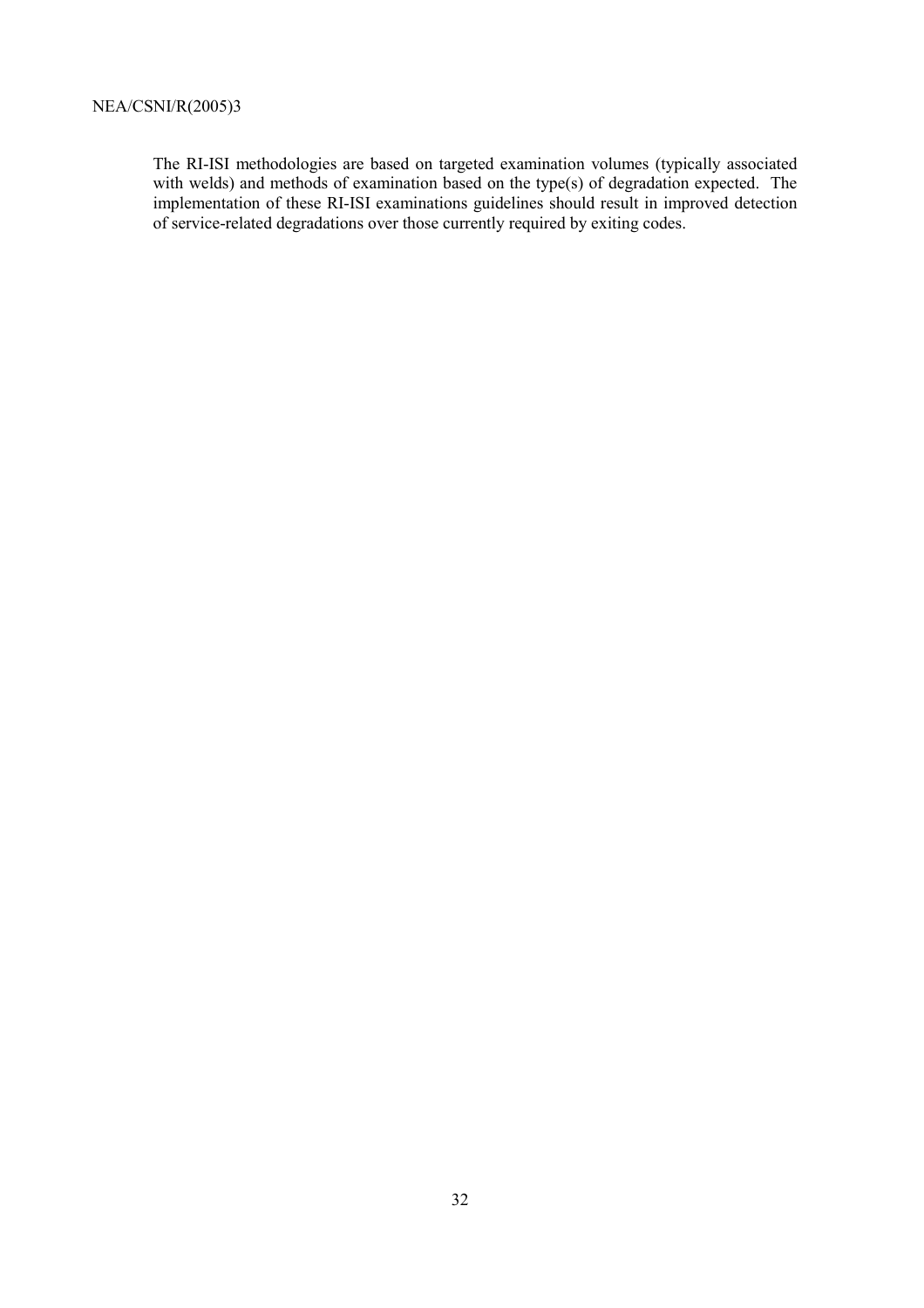# **1.5 What is or will be the strategy in your country for determine extent of inspections in relation to different risk groups or risk ranking.**

# Belgium

# Canada

The strategy for risk based determination of the extent of inspections is still under consideration. Traditional engineering analysis combined with probabilistic calculations is used on case by case in scoping inspection plans for certain components (steam generator tubing). Inspection standard is based on accident analyses from safety report which is part of licensing basis.

# Czech Republic

Common European approach to RI-ISI is expected to be developed as in the past the NDT qualification methodology by ENIQ. Such an approach would be understood as a guide for a national strategy development and further practical implementation.

# Finland

The strategy is not chosen. A new revision of Finnish Regulatory Guide YVL 3.8 "Nuclear Power Plant Pressure Equipment. Inservice Inspections" is in the course of preparation. The references in the Guide are ENIQ Report nr. 21 EUR 19742, USNRC Regulatory Guide 1.178, ASME Code Cases N-560, N-577 and N-578.

# France

EdF apply a step by step process that include to:

- rank the locations with potentiality of degradation
- define performance and periodicity through deterministic analysis

Perhaps in the future use the safety consequences of degradation on CDF or LERF can be used, however it cannot be accepted by French safety authority in a short term period.

#### Germany

#### Hungary

The risk ranking strategy has not been elaborated yet.

#### **Japan**

The preliminary evaluation made in the "Study on Optimum Periodical Inspection Studying" used the PSA results and adjusted the opinions at the expert panel.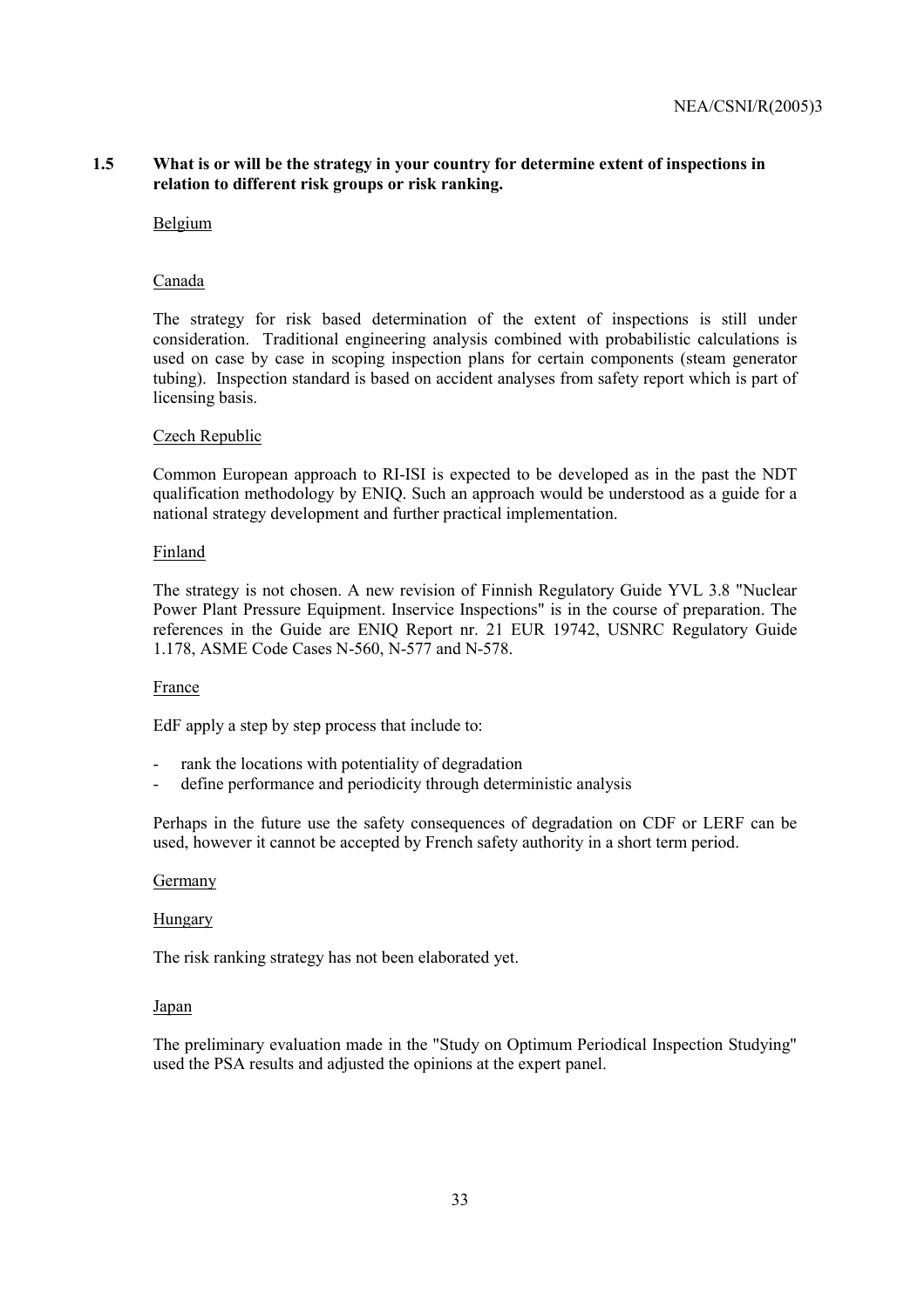# Korea

Because Korean utility uses the WOG methodology for RI-ISI in Korea, they also use the WOG strategy for the determining the extent of inspection. We think the WOG strategy may be acceptable if they agree with some limitations and modifications described in the answer of 1.3 above.

# Netherlands

# Spain

In Spain we follow the strategy established in Code Case N-577 (quantitative methodology). That's to say: for High Safety Significant (HSS) segments with High Failure Potential (HFP) all areas (welds) are included in the inspection program. For HSS segments with Low Failure Potential (LFP) a sample is selected for inspection. For Low Safety Significant (LSS) segments with HFP an owner defined program is used and for the LSS and LFP only pressure test and the companion VT-2 exam are required. The categorization of the segments is established by an experts' panel in different areas.

#### Sweden

In the present qualitative system used in Sweden for piping systems the inspection extent required for high-risk components (control group A) are 100%. For medium and low risk components sampling is acceptable. For these, a fixed percentage of e.g. 10% can be appropriate. However, in some situations statistical models and sensitivity analysis are necessary for determining the appropriate sample sizes.

# Switzerland

The strategy for determining the extent of inspections in relation to risk ranking is still under consideration. The existing schemes are studied.

#### United Kingdom

#### United States of America

RG 1.178 and SRP Chapter 3.9.8 guidelines describe an integrated approach that should be utilized to determine the acceptability of the proposed RI-ISI program by considering in concert the traditional engineering analysis, risk evaluation, and the implementation and performance monitoring of piping under the program. In the U.S., two methodologies, by WOG and EPRI, have been utilized for the detailed implementation of RI-ISI programs at more than 45 plants.

For the WOG methodology, Sections 3.7.1 and 3.7.2 of WCAP-14572 address the criteria used to determine the number of structural elements selected for examination, consistent with the safety significance and failure potential of the given pipe segment. The RI-ISI program includes examinations of high safety-significant (HSS) elements contained in Regions 1 and 2 of the element selection matrix (high safety-significant and high failure importance). By the WCAP-14572 selection process, 100% of the susceptible locations (Region 1A) are examined. Elements in Regions 1B and 2 are generally subject to a statistical evaluation process. This process is intended to be used on highly reliable piping to establish a statistically relevant sample size and verify the condition of the piping. In cases where an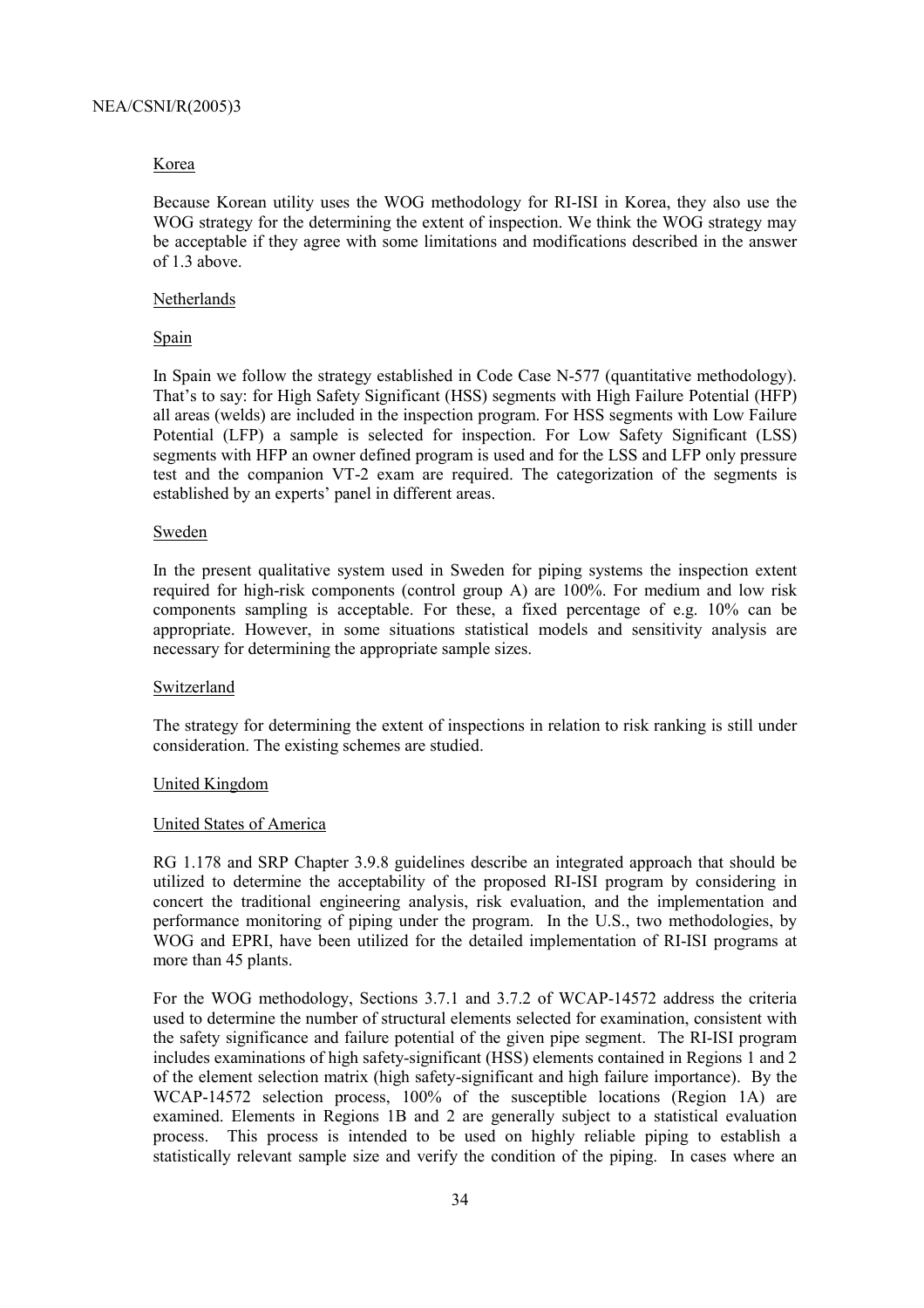active degradation mechanism exists, particularly where there is an ongoing augmented program, it is inappropriate to use the statistical model for element selection. In these cases, the expert panel must apply other rationales for selecting the number of elements to examine. Additional guidance is provided in Section 3.7 of WCAP-14572 to address sample size selection in cases where the statistical model could not be applied to state that "additional rationale must be developed when a statistical model cannot be applied to determine the minimum number of examination locations for a given segment." In conclusion, in the WOG methodology, all HSS segments with known degradation mechanisms will be subject to 100% examination, HSS segments with no known degradation mechanism will be sampled for examination on a sound statistical basis to ensure that a specified target leak frequency is not exceeded at the pre-specified confidence level of 95%, LSS segments with known degradation mechanisms will be subject to examination in accordance with the licensees defined program, and the final scope of examination will result in a change in risk consistent with RG 1.174 guidelines.

The EPRI methodology guidelines specify that the number of locations to be volumetrically examined as part of the RI-ISI program is as follows: For piping segments that are in Risk Category 1, 2, or 3 (High risk), the number of inspection locations in each risk category should be 25 percent of the total number of elements in each risk category. For Risk Categories 4 and 5 (Medium risk), the number of inspection locations in each category should be 10 percent of the total number of elements in each risk category. Volumetric examinations are not required for those segments determined to be in Risk Category 6 or 7 (Low risk). However, all elements, regardless of the risk category, are to be subjected to pressure-/leaktesting requirements under the ASME XI Code. For ASME Code Case N-578 applications that include Class 1 piping, the EPRI methodology recommends reviewing any resulting Class 1 inspection populations that are less than 10 percent of the Class 1 piping population. The EPRI methodology also discusses special treatment for those segments not included in the existing plant augmented inspection programs, such as flow accelerated corrosion (FAC) and intergrannular stress corrosion cracking (IGSCC) inspection programs.

For systems that are subject to localized corrosion, for example, service water systems, the degradation mechanisms for MIC, pitting, and flow-induced erosion-cavitation are expected to dominate. For such systems, the examination selection guidance is not practical in that localized corrosive attack can occur within substantially large portions of the piping and is not necessarily associated with a discontinuity such as a weld. Section 3.6.7 of EPRI TR-112657, includes a detailed process description and guidance for licensees to conduct "finer screening" evaluations for these systems. The method recognizes that there is variation in the severity of these degradation mechanisms (e.g., areas close to biocide injection may experience degradation greater than predicted from nominal biocide concentrations) and variation due to geometrical properties (e.g., enhanced deposition at the bottom of long vertical runs). A preliminary element selection is based on the identification of worst case areas and a selection of typical areas. The final element selection includes a sampling of High consequence segments not captured by the preliminary selection and the substitution of higher consequence elements for lower consequence elements of the same or similar susceptibility. This degradation susceptibility review process, augmented by the selection of higher risk locations, is a systematic and reasonable method for considering engineering and risk insights in establishing a program to assess service-induced degradation due to variable, localized corrosion.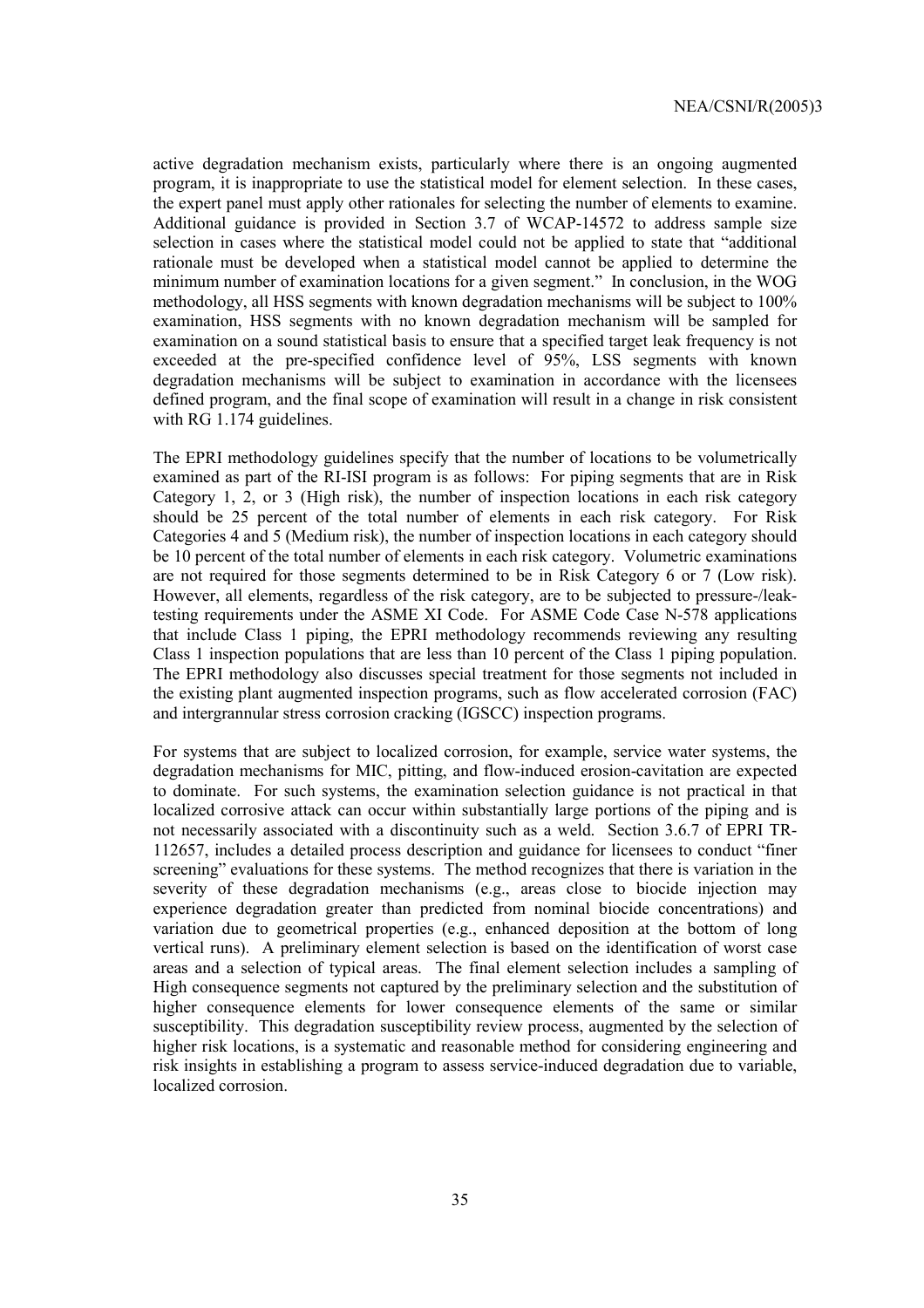**1.6 What are or will be the strategy in your country for high consequence components or regions but with low risks due to estimated low failure probability based on present knowledge of the degradation mechanism that can be active?** 

# Belgium

In the past, when ISI programme has been optimized (Belgian adaptation to ASME XI), inspection has been maintained on high consequence components. This approach will probably be maintained if RI approach is systematically used.

# Canada

The longstanding CNSC position has been that in-service inspections should ensure:

- a low probability of spontaneous component failure, in terms of occurrence per plant year, under normal operating conditions;
- a very low probability of component failure under accident conditions, in terms of the probability of occurrence of a design basis accident and consequential failures;
- limiting primary to secondary leakage during normal operation and during postulated accidents within regulatory dose limits.

According to current strategy, high consequence components are subject to examinations, regardless of whether the probability of failure is low or high.

# Czech Republic

Current approach is conservative as for high consequence components or regions but with low risks due to estimated low failure probability. The scope of ISI for these regions will be maximum and performance required with qualified NDT methods will be required. We wait for verified European best RI-ISI practices.

# Finland

The reactor pressure vessels and maybe primary loops in PWRs will be inspected about in the same extent as now regardless of low risk values.

# France

Low failure probability connected to no active degradation mechanism  $=$  no inspection, independently of safety consequences.

#### Germany

#### Hungary

These measures have not been defined yet.

#### Japan

See the answer to the question 1.5.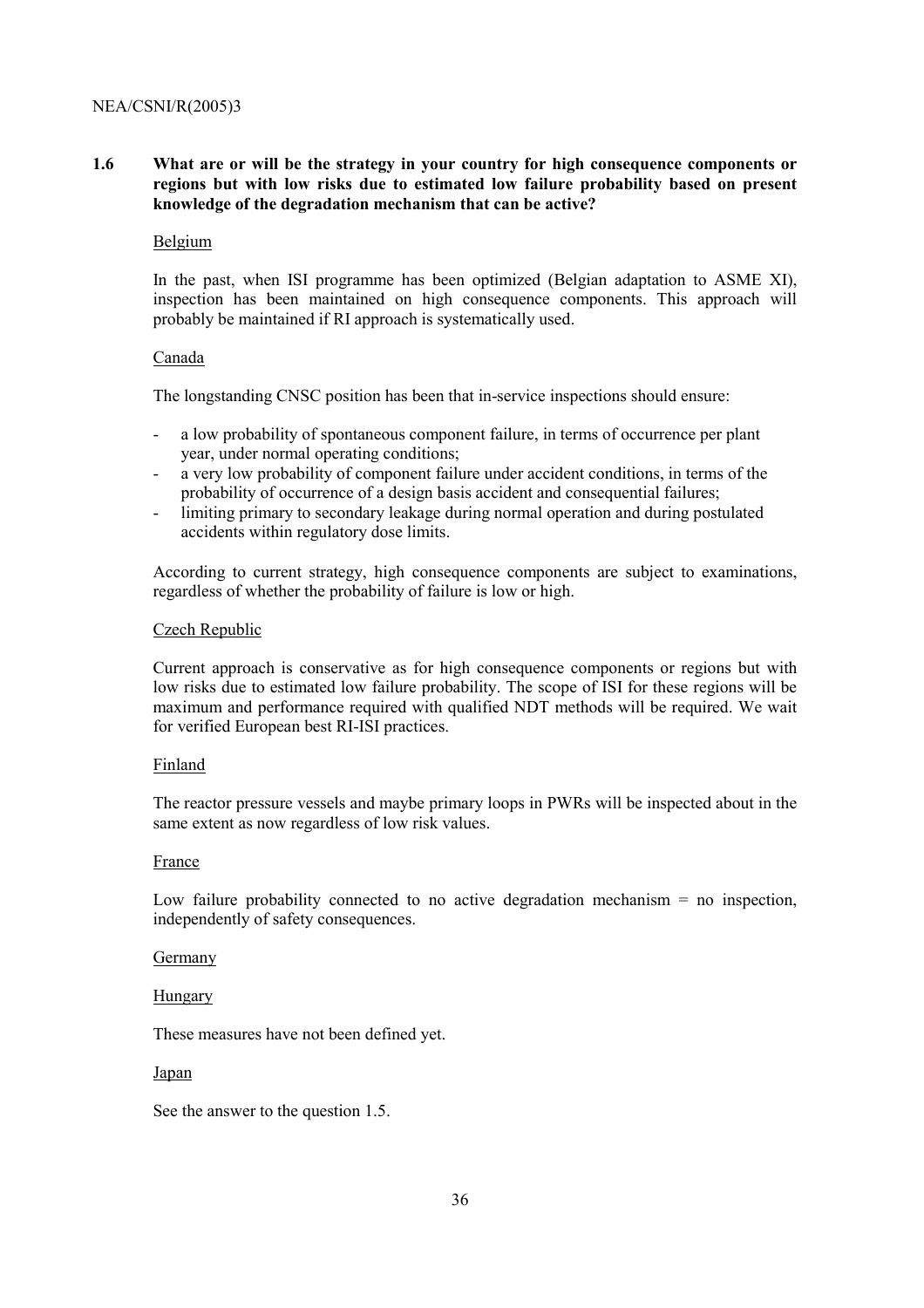## Korea

The expert panel would analyze these components and regions.

## Netherlands

### Spain

These areas area analysed by the experts' panel and the panel decides what to do. Additionally, at least one area in each group of similar High consequences segments is examined.

## **Sweden**

According to SKI's view in-service inspections have two similar but slightly different roles:

- to ensure that the probability of failure of safety significant components is low or negligible by detecting any degradation of components and equipment before it can affect the safety, and
- to provide confidence that the probability of failure of such components is low or negligible.

To fulfil these roles in-service inspection programmes have to include both components identified by risk ranking and an appropriate sample of such high consequence components or regions with low risk due to estimated low failure probability based on current knowledge. The present qualitative risk oriented approach used in Sweden for piping systems address such high consequence components.

## Switzerland

High consequence components or regions with low risk due to estimated low failure probability based on present knowledge deserve adequate inservice inspection. What has to be regarded as adequate within a risk-informed scheme is still under consideration.

### United Kingdom

(See answer to question 1.1)

## United States of America

In the WOG methodology, HSS segments are subject to examinations, regardless of whether the failure potential is low or high. If the failure potential is high, and the segment is subject to a known degradation mechanism, 100% of elements in the segment are examined. If the failure potential is high but there is no known degradation mechanism, or the failure potential is low, a statistical examination sample is chosen with the objective of keeping the leak rates below those that have been found in the past. In the EPRI methodology, high consequence segments with low potential of pipe rupture are classified as Medium risk, for which 10% of elements are selected for examination. Further details are provided in response to Question 1.5, and in the WOG and EPRI Topical Reports referenced in response to Question 1.1.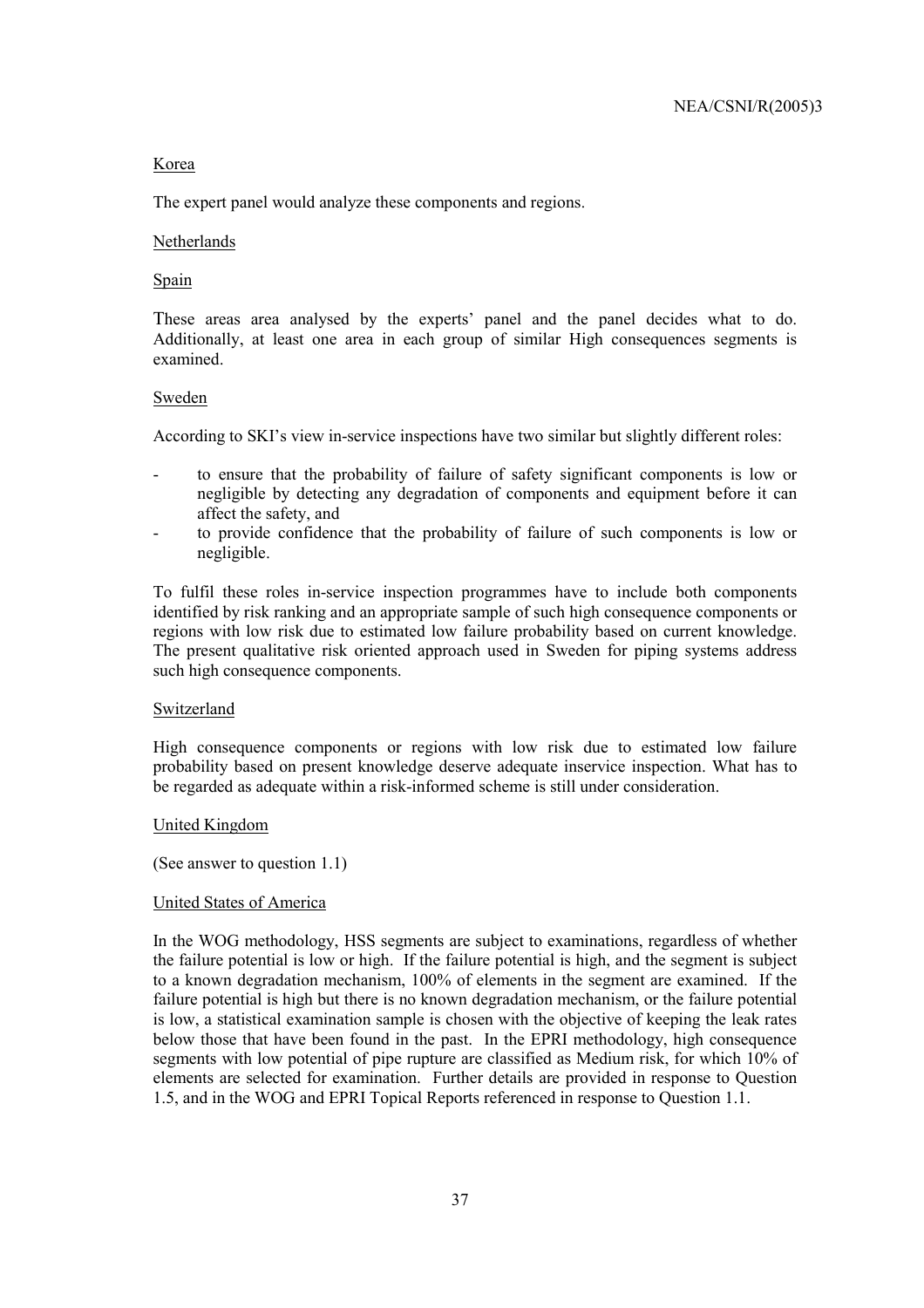## NEA/CSNI/R(2005)3

**1.7 Do you have or plan to introduce any requirements on the quality (including level of detail, key assumptions, data sources, modelling approach and sensitivity/uncertainty analysis) of those Probabilistic Risk Analysis (PRA) that shall be used for developing risk informed ISI programs?** 

## Belgium

For every tools, method, technique, etc. that are used to specify and/or implement the ISI programme, it is a normal practice in Belgium to have requirements on the quality and to verify the conformity to these requirements.

## Canada

A new CNSC Regulatory Standard S-294 "Probabilistic Safety/ Risk Assessment (PSA/PRA) for Nuclear Reactors" deals with the PSA/PRA and specify requirements on the quality of PRA.

## Czech Republic

Requirements on quality are introduced for PRA generally, not introduced for developing risk informed ISI programs.

### Finland

The Finnish Regulatory Guide YVL 2.8 (Probabilistic safety analyses, PSA) deals with the PRA and gives more detailed requirements on the quality of PRA.

### France

No specific development or sensitivity studies for RI-ISI/IST, only review of initiator frequency with experience feedback and ageing

### Germany

### **Hungary**

There are no quality criteria for the PRA accepted by the regulator yet.

### Japan

The preliminary evaluation made in the "Study on Optimum Periodical Inspection Studying" assumed that the current PSA was a right one. However, the draft guideline for applying the risk-informed in-service tests (RI-IST) methods which was prepared in the study describes the appropriateness of PSA models as follows.

- PSA methodologies should be those specified in appropriate PSA guides. In addition, handling of uncertainties in the analysis models/parameters and common cause failures and failures due to human errors should be clearly shown.
- Highly reliable values should be used for the component failure rate data, etc.
- The basis of engineering judgment should be clearly shown where applicable.
- Handling of external events should be clearly shown.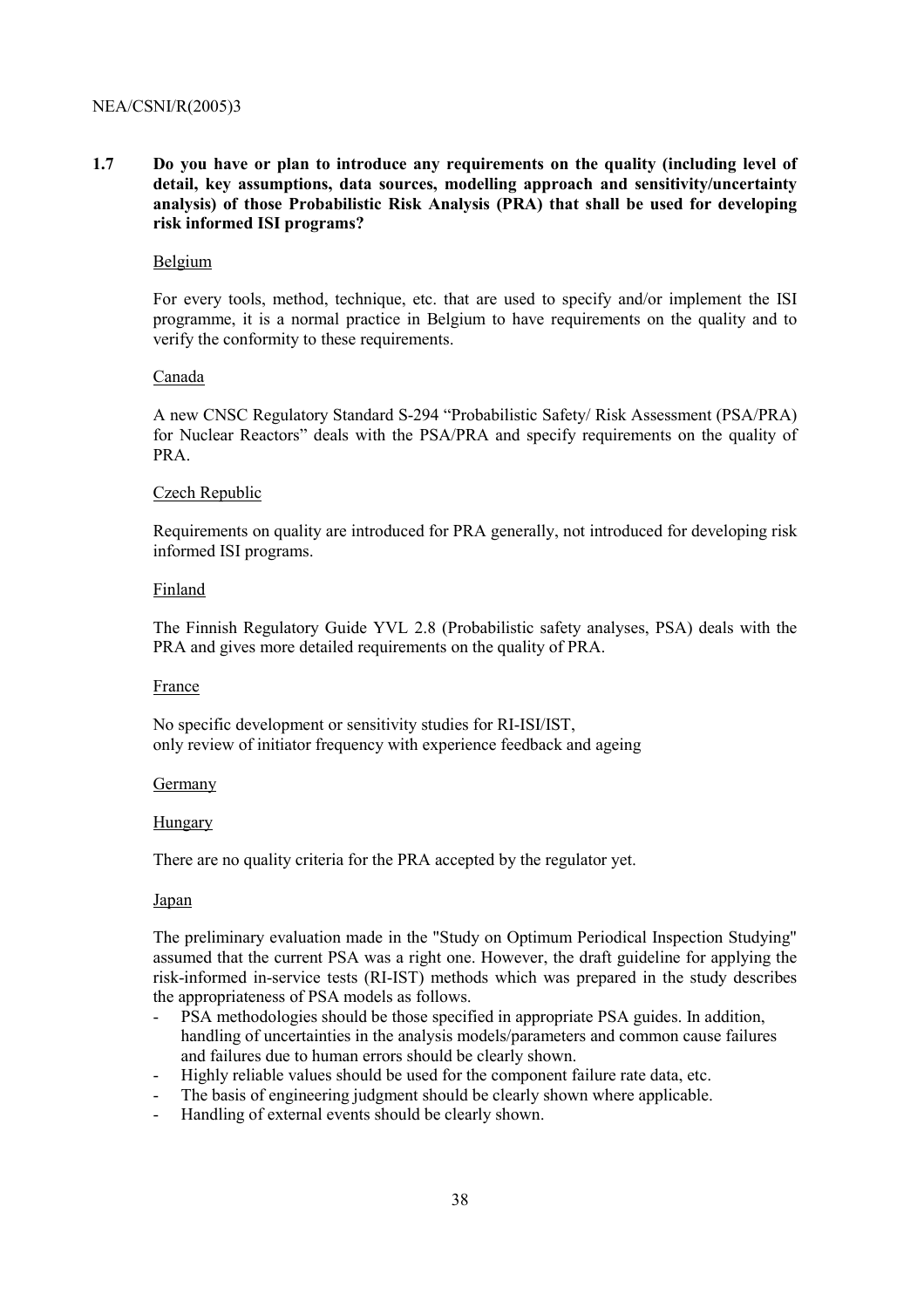## Korea

As answered in 1.3, adequate PRA quality on data, assumption, methods, and peer review shall be ensured for the purpose of RI-ISI application.

## Netherlands

### Spain

Spanish utilities have already developed PRAs of enough quality to allow them to initiate Risk Informed applications. All PRAs are evaluated and accepted by CSN. In any case, all applications are also evaluated and authorised by CSN before they are implemented, and CSN can introduce specific requirements, if deemed necessary.

### Sweden

According to SKI's general guidelines, in SKIFS 2000:2, for in-service inspections all analysis models used should be validated and input data should be quality-assured. Furthermore, the possibilities and limitations of the models should be documented with respect to the capability of predicting degradation and consequences in adequate detail. Also the effects of uncertainties in models and input data should be studied through sensitivity analyses. This applies to both Probabilistic Risk Analysis (PRA) models and Probabilistic Fracture Mechanics (PFM) codes/Structural Reliability Models (SRM).

## **Switzerland**

Yes. Requirements on the quality of PRA analyses used to develop risk-informed ISI programs will be established.

### United Kingdom

(See answer to question 1.1)

### United States of America

The scope, level of detail, and quality of a PRA and the general methodology for using PRA in regulatory applications is discussed in RG 1.174. RG 1.178 provides guidance that is more specific to ISI.

The PRA results characterize the specific attributes at the plant in a manner that can support and confirm the basic assumptions of the general methodology and the RI-ISI methodologies include systematic consideration of initiating events and operating states outside the scope of the licensee's PRA such as external events and refueling operation. Plant-specific PRA results are used to support placing pipe segments into broad risk-significant categories and to support risk evaluations in order to investigate the potential change in risk as a result of the proposed change in the ISI program. The NRC staff notes that in support of all risk-informed applications, the licensee is responsible for developing, and retaining on site for potential NRC audits, justification that the PRA is of sufficient quality and that there is reasonable assurance that the general results and conclusions of the proposed program change are valid.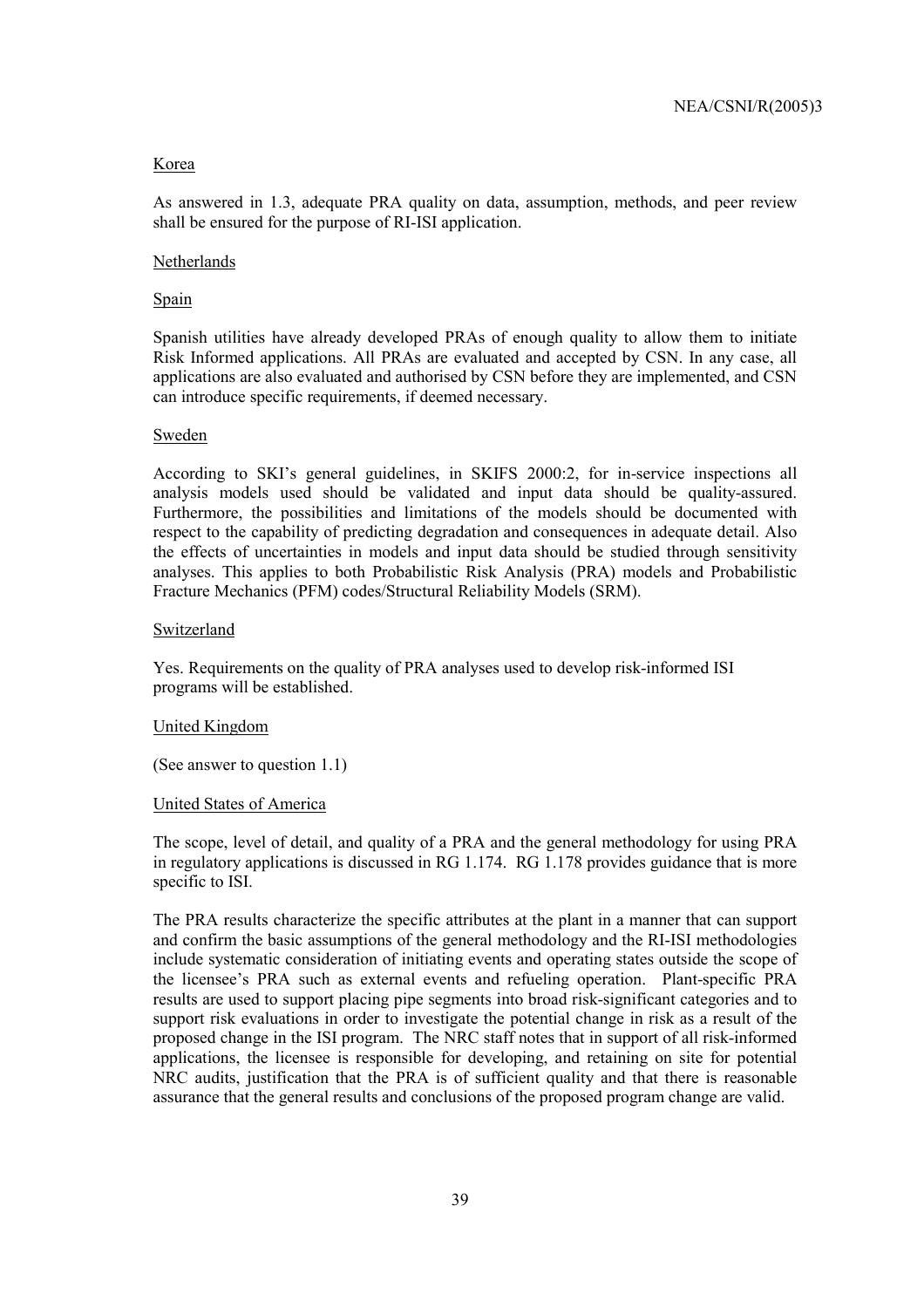# **1.8 Do you have or plan to introduce any requirements on verification and/or validation of those Probabilistic Fracture Mechanics (PFM) codes/Structural Reliability Models (SRM) that shall be used for developing quantitative risk informed ISI programs?**

## Belgium

For every PFM code or SRM, it is a normal practice in Belgium to have requirements on verification and/or validation.

### Canada

The CNSC Regulatory Guide G-149 "Computer Programs Used in Design and Safety Analyses of Nuclear Power Plants and Research Reactors" provides general guidance to licensees on the development, maintenance and use, including verification, of computer programs used in the design and safety analysis of nuclear power plants.

### Czech republic

Requirements on verification and/or validation of PFM/SRM codes are included in the future plans. PFM code for RPV probabilistic assessment will be verified within a national project and simultaneously during PROSIR RRT project through benchmark tests. Other first of all SRM codes will be verified on benchmarks and testing within NURBIM project, where NRI participates. PRAISE code due to worldwide application has been used without additional special requirements on verification.

### Finland

The power company decides on the approach. If they apply PFM-method, STUK will ask on verification and/or validation.

## France

EdF are reviewing set of probabilistic code for RPV integrity, rupture of components, fatigue, corrosion, corrosion-erosion, and a SG code. A new one is under development for fatigue and for LBB.

### Germany

### Hungary

There are no V/V requirements on PFM models yet.

### Japan

The preliminary evaluation made in the "Study on Optimum Periodical Inspection Studying" did not require the verification/validation. We do not yet have a plan to introduce any requirements on verification and/or validation.

## Korea

The Probabilistic Fracture Mechanics (PFM) codes/Structural Reliability Models (SRM) used in RI-ISI application shall be verified by use of the other code.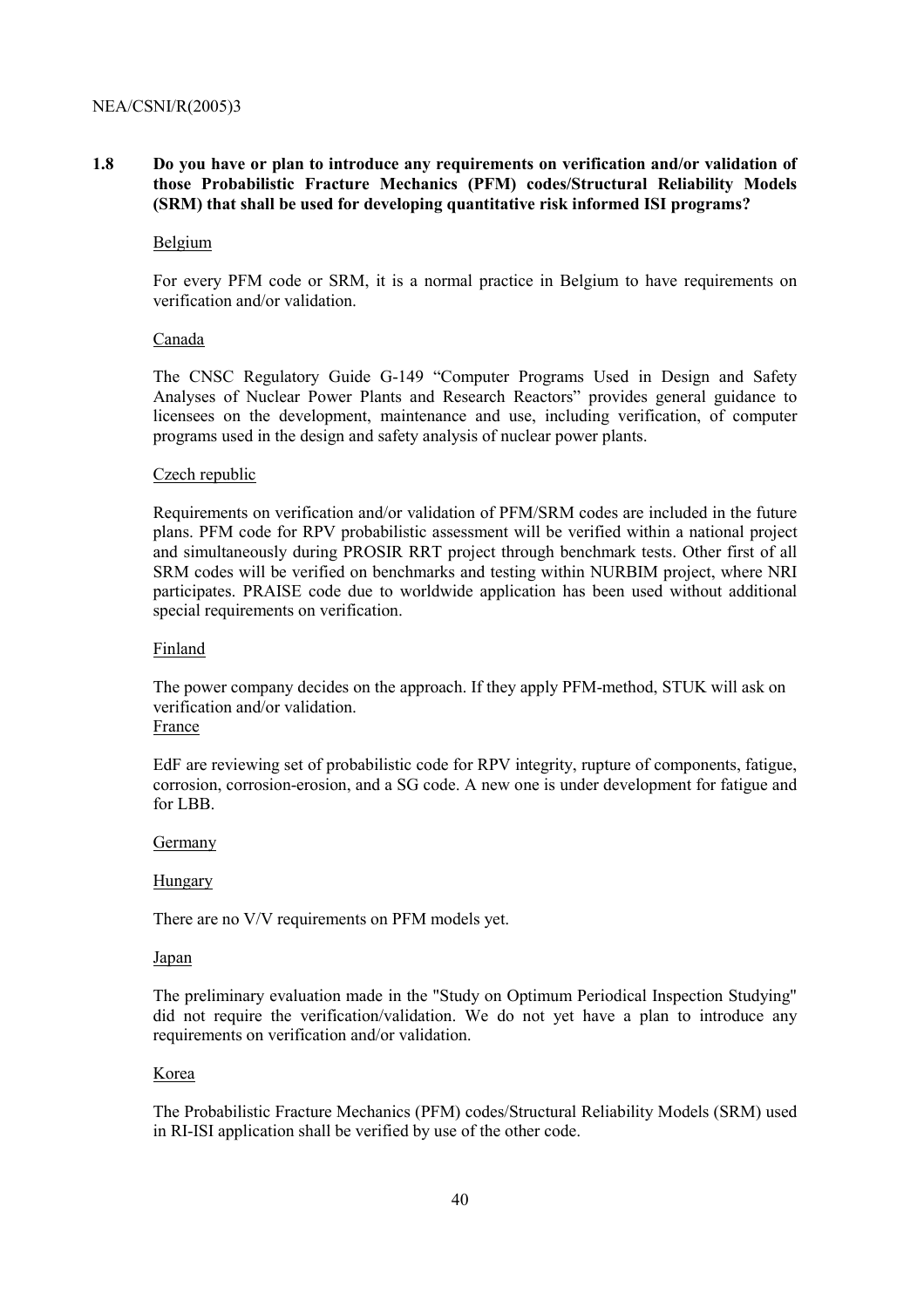#### Netherlands

### Spain

During the development of the Spanish guide mentioned above two PFM codes were analysed, cross compared and used in two different pilot studies with acceptable results. Nevertheless, one conclusion arisen from the Spanish guide recommends to perform uncertainty and/or sensibility analysis and verify PFM code internal coherence.

### Sweden

See the answer to question 1.7.

#### Switzerland

Yes. Computer Codes utilised to determine failure probabilities must be validated. Requirements should be established.

#### United Kingdom

(See answer to question 1.1).

### United States of America

The WOG methodology for RI-ISI of piping is based on industry experience and the Structural Reliability and Risk Assessment (SRRA) computer code to determine the failure probabilities of piping segments. The staff believes that the purpose of the piping failure probability estimation is to provide a relative estimate of the piping failure potential in order to differentiate the piping segments based on potential failure mechanism and postulated consequences. The relative failure probabilities of piping segments provide insights for use by the expert panel in defining the scope of inspection for the RI-ISI program. The NRC staff had a peer review performed with regard to using structural reliability and risk assessment computer codes to estimate the probability of a piping failure. The peer review, performed by Battelle-Columbus, and concluded that the SRRA computer code is technically sound and within the state-of-the-art, and that its application can facilitate risk-informed regulatory decision-making in the area of ISI. While ASME-Research and the WOG developed methods to perform RI-ISI programs for piping, the NRC staff held public meetings with both groups to develop guidelines for acceptable uses of probabilistic fracture mechanics computer codes. In addition, with the assistance of Pacific Northwest National Laboratory (PNNL), the staff performed independent audit calculations to validate the results of the SRRA computer code.

The EPRI methodology for RI-ISI of piping is based on the relative failure potential of piping segments insights for defining the scope of inspection for the RI-ISI program. Determination of piping failure potential is discussed in Section 3.4 of EPRI TR-112657, Rev. B. The basis for this assessment includes evaluating the degradation mechanisms for each pipe segment using the attributes and evaluation criteria presented in that section of the Topical Report, followed by categorizing the potential for a large pipe failure according to the degradation category. Table 3-14 of EPRI TR-112657, Rev. B, provides guidance and criteria for assessing the degradation mechanism. In the EPRI methodology, although the consequences of piping failures are evaluated assuming a large break, the pipe break failure potential rankings are based upon specific degradation mechanisms to which the pipe segment is postulated to be susceptible. Only a pipe segment that is susceptible to FAC receives a high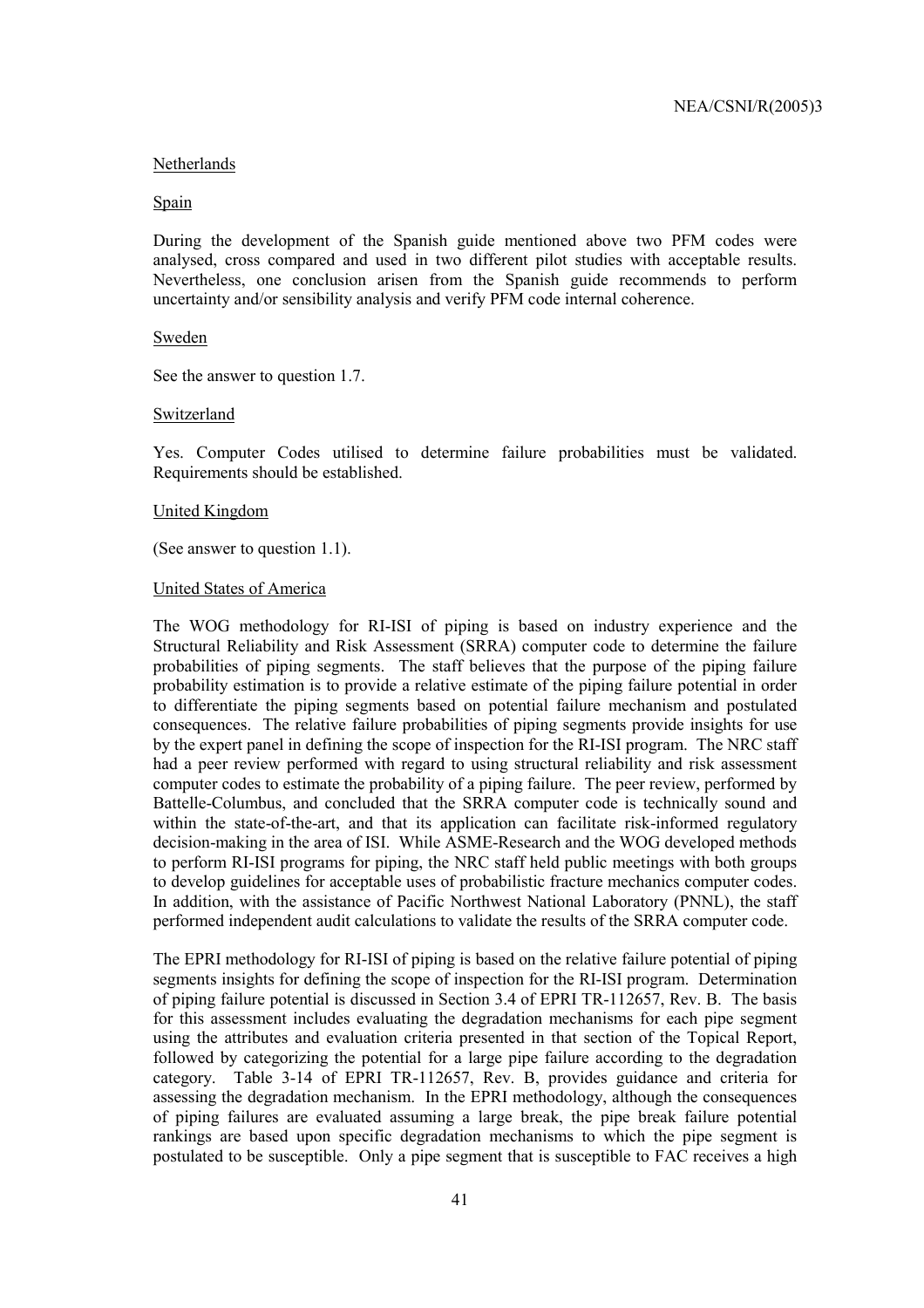pipe failure potential, unless that segment is susceptible to a degradation mechanism other than FAC and also has the potential for water hammer. EPRI TR-112657 describes how insights from service experience formed the technical basis for the pipe failure degradation categories. EPRI analyses of piping service experience have been performed relating to recent developments in the area of piping service data and reliability assessment techniques, and further insights from those studies have been documented in Section 2.2.2 of the EPRI TR. As noted in Section 3.4.2.2 of EPRI TR-112657, Rev. B, plant service history as well as industry experience are important considerations in the EPRI methodology for evaluating degradation mechanisms to ensure completeness and to validate the existence of any identified mechanisms. Actual operating experience at the plant performing the evaluation is used to define the portion of the pipe segment (elements) in which the potential degradation mechanism has been identified. The ultimate determination of the potential degradation mechanism for a specific piping segment is primarily based on actual operating conditions at the plant. The EPRI risk matrix is based on the premise that, in light of uncertainties associated with any attempt to quantify risk levels associated with passive components, it is appropriate to place pipe segments into broad categories of pipe rupture potential and consequence. That is, the method should lead to consistent rankings of pipe segments since these categories include conservative, broad ranges that should ensure reproducible results between various analysts. The NRC staff expects that an in-depth review of plant and industry databases and plant documents will be required to characterize each plant's operating experience with respect to piping degradation. Plant service experience provides confirmation of appropriate assignment of damage mechanisms to piping segments. This information is also utilized in the element selection process.

As new probabilistic Fracture Mechanics (PFM) codes/Structural Reliability Models (SRM) are developed and implemented for new applications, such as RI-ISI of structural components and change in inspection frequency of RPV, the NRC will undertake verification and validation efforts of those PFM codes.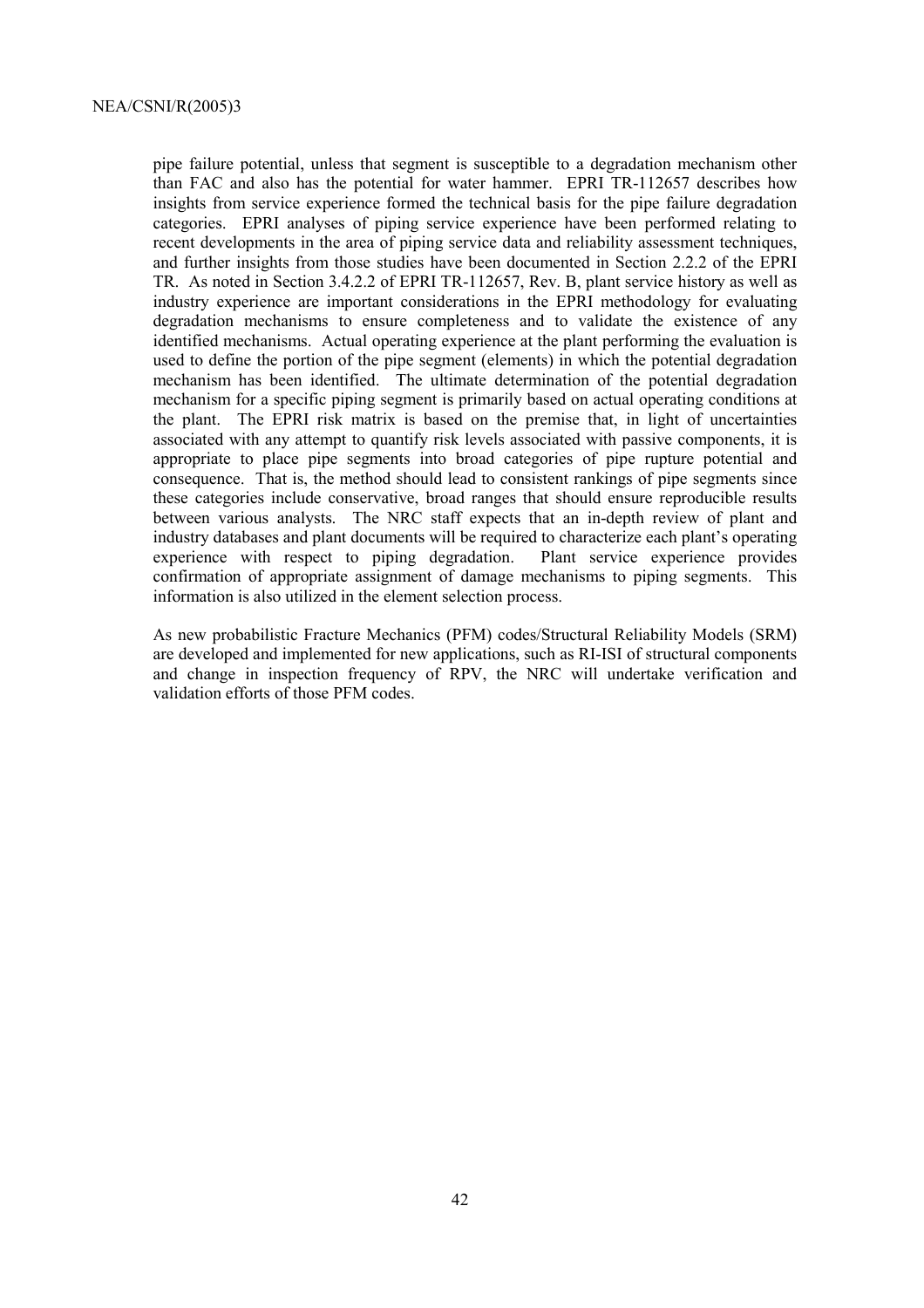# **1.9 What are the general experiences so far, from a regulatory point of view, of applied risk based/risk informed ISI strategies in your country? Do you foresee any changes in the near future?**

## Belgium

## Canada

No experience in actual application of the risk-based/ risk-informed regulation. We have some positive experience with use of qualitative approach for inspection of steam generator tubing.

## Czech republic

No experience from a regulatory point of view. Common European approach to RI-ISI is expected to be developed in the near future.

### Finland

No experiences other than the pilot study on RI-ISI.

## France

No official position for the moment.

### Germany

### Hungary

There are no experiences of applied risk based ISI strategies in Hungary yet.

There are plans to apply risk informed methods as well in the course of elaboration of new regulations for maintenance effectiveness monitoring program.

### Japan

We have no experience in actual application of the risk-based/risk-informed regulation, though we have studied the methods used in foreign countries and preliminarily checked their applicability to the domestic plants.

## Korea

We expect the RI-ISI may be applied to all Korean Plants by the end of 2008. **Netherlands** 

## Spain

In late 2001 one PWR unit was authorized to follow a RI-ISI program for Class 1 (ASME Code) piping systems. The reduction in the amount of areas to be inspected is around 80% and there is a reduction in risk because new areas are included in the program. CSN recommends to extend the application to class 2, class 3 and non-class systems. Other licensees have also presented applications for piping systems which are being evaluated in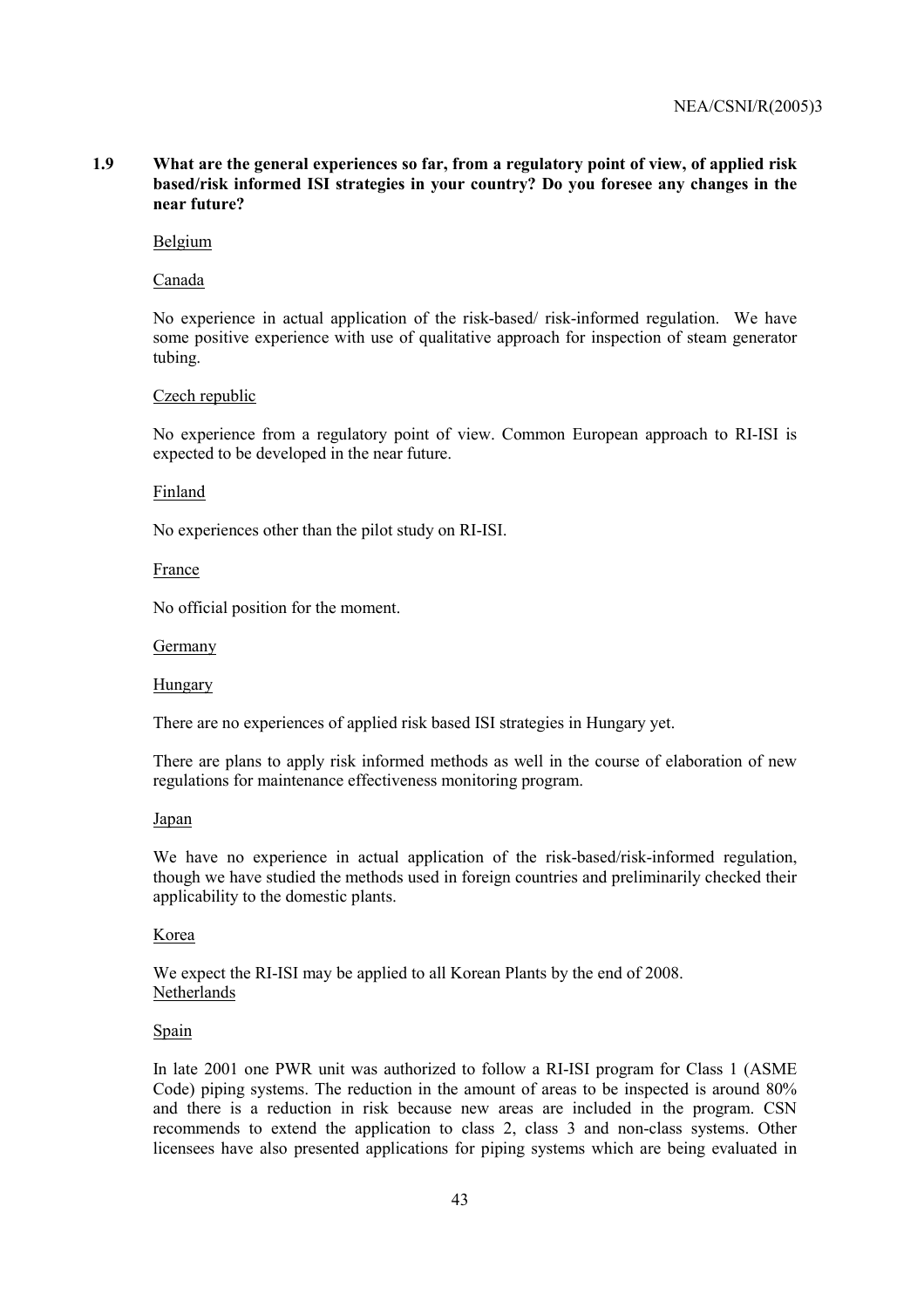CSN.

## Sweden

Experience of the used qualitative approach for piping systems is from an overall point of view positive so far. The system is transparent, as well as easy to understand and manage. It works relatively well and the degradation of components appears to be detected before the required safety level is affected. However, opportunities for improvement exist. The use of more quantitative risk oriented strategies is one way for such improvements. Several pilot studies of quantitative strategies have been conducted during the last years. At least one of the Swedish licensees will in a near future apply for changes of their in-service inspection program and base them on more quantitative risk informed approaches. This licensee will use the approach developed by Westinghouse. Other licensee may use similar approaches developed in Sweden.

SKI's regulations and guidelines, in SKIFS 2000:2, for in-service inspection has recently (April 2000) been changed to cover both qualitative quantitative risk informed approaches.

## Switzerland

Experiences with the application of modern risk-informed ISI methodologies do not yet exist in our country. Changes in the future are foreseen, as outlined in the answer to question 1.1.

### United Kingdom

(See answer to question 1.1).

## United States of America

Development of risk-informed inservice inspection (RI-ISI) methodology was one of the pilot activities in the NRC Probabilistic Risk Assessment implementation plan. The activities in this area have included development of the Standard Review Plan 3.9.8, Regulatory Guide 1.178, review and approval of generic industry methodologies from EPRI and WOG, approval of three pilot plant RI-ISI programs, and staff participation in the development of ASME Code Cases related to RI-ISI of piping. The staff also developed Information Notice 98-44 as part of the pilot RI-ISI activities to inform addressees that for those licensees that intend to implement a RI-ISI program, the staff will consider authorizing a delay of up to two years in implementing the next 10-year ISI program in order for the licensee to develop and obtain approval for the RI-ISI program. RI-ISI has been one of the most successful applications of the risk-informed concept. Approximately 100 plants are expected to have implemented RI-ISI in the next two years. Of these, the RI-ISI programs for 25 plants have been approved by the staff. Approximately 20 programs are currently being reviewed.

In the near future, the staff expects that the concept of risk-informed strategies will be extended to RI-ISI of structures and structural components, increase in inspection frequency of PWR RPV welds, and activities related to repair and replacement. In addition, the NRC staff has evaluated and undertaken various options for risk-informing the NRC Regulation. Some details of these options are discussed in response to question 1.10.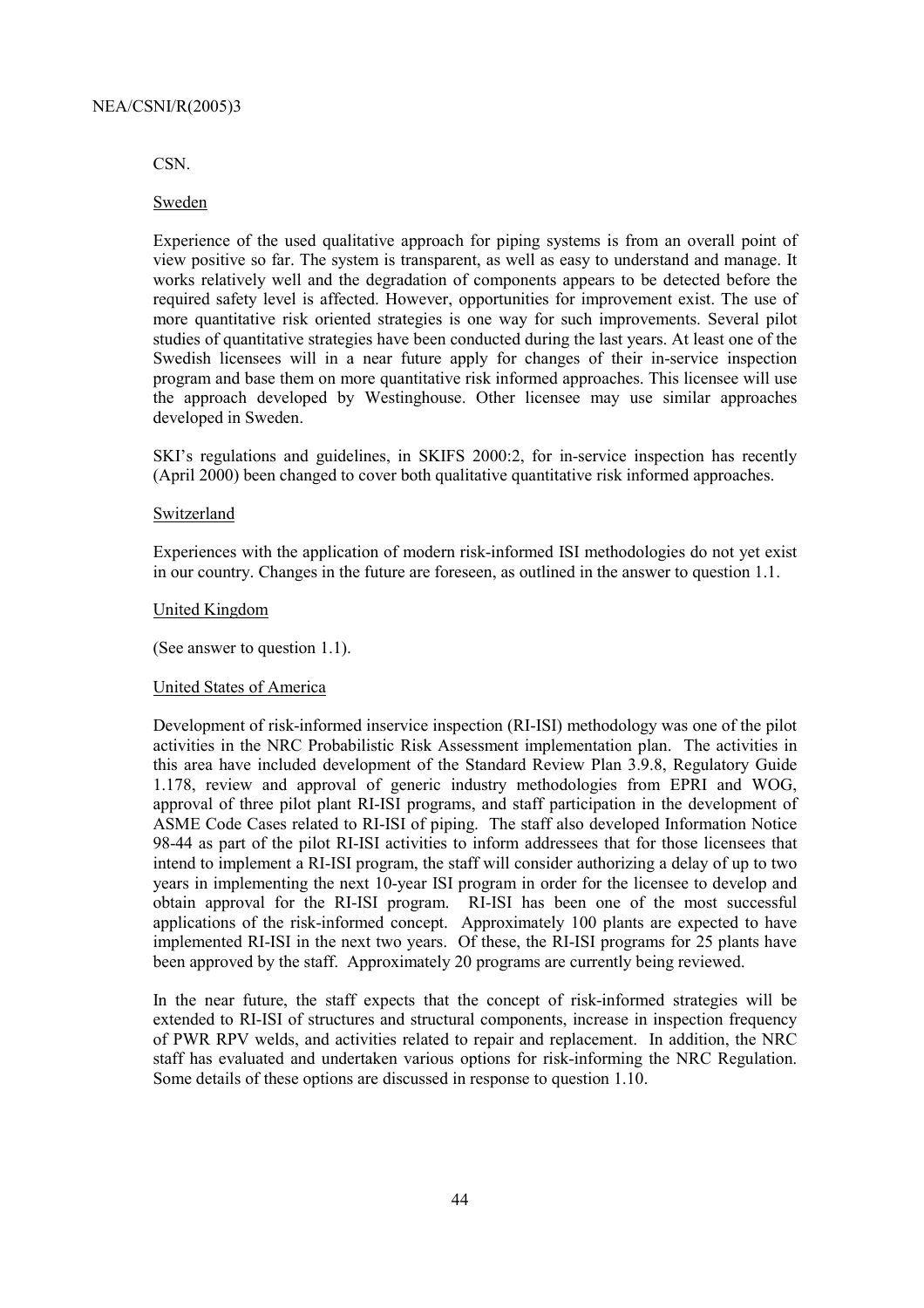**1.10 What further actions and developments are needed from a regulatory point of view to improve applications of the risk based/risk informed strategies. Your response could for example include comments to the recommendations in the EURIS report.** 

**Indicate also aspects that can be appropriate for further discussions in IAGE or its subgroups** 

### Belgium

## Canada

Exchange of experience from pilot studies should be beneficial. We believe the IAGE could provide an excellent forum for such exchange and discussion.

## Czech republic

Without developed common European approach supported by NRWG with high level consensus to RI-ISI smaller central Europe countries like Czech and Slovak Republic, Hungary, Bulgaria and Slovenia are in difficult position as the future trends in Europe are not clear and foreseeable.

IAGE or its subgroups could support first of all the idea of common European approach to RI-ISI and discuss ways of support for the development of the approach based on current best practices acceptable both for utilities, engineering companies and regulators. The work on the common European approach to RI-ISI was started within ENIQ TG R devoted to RI-ISI.

## Finland

An expert panel should be part of every approach*.* 

### France

Aspects that can be appropriate for further discussions in IAGE or its subgroups are

- degradation mechanism knowledge with uncertainties
- flaw distribution of different components
- POD of defect for different techniques and different materials

### Germany

### Hungary

## *There is a need in*

- comparison of ASME BPV Sections II, III, V, IX and XI with similar Soviet or Russian regulations used at the time of manufacturing, commissioning and beginning of operation,
- a detailed analysis of failure modes and their consequences for equipment and pipes concerned,
- a risk ranking of equipment and pipes.
- reliable qualification of ISI methods used,
- improvement of criteria for action levels when using risk informed decision making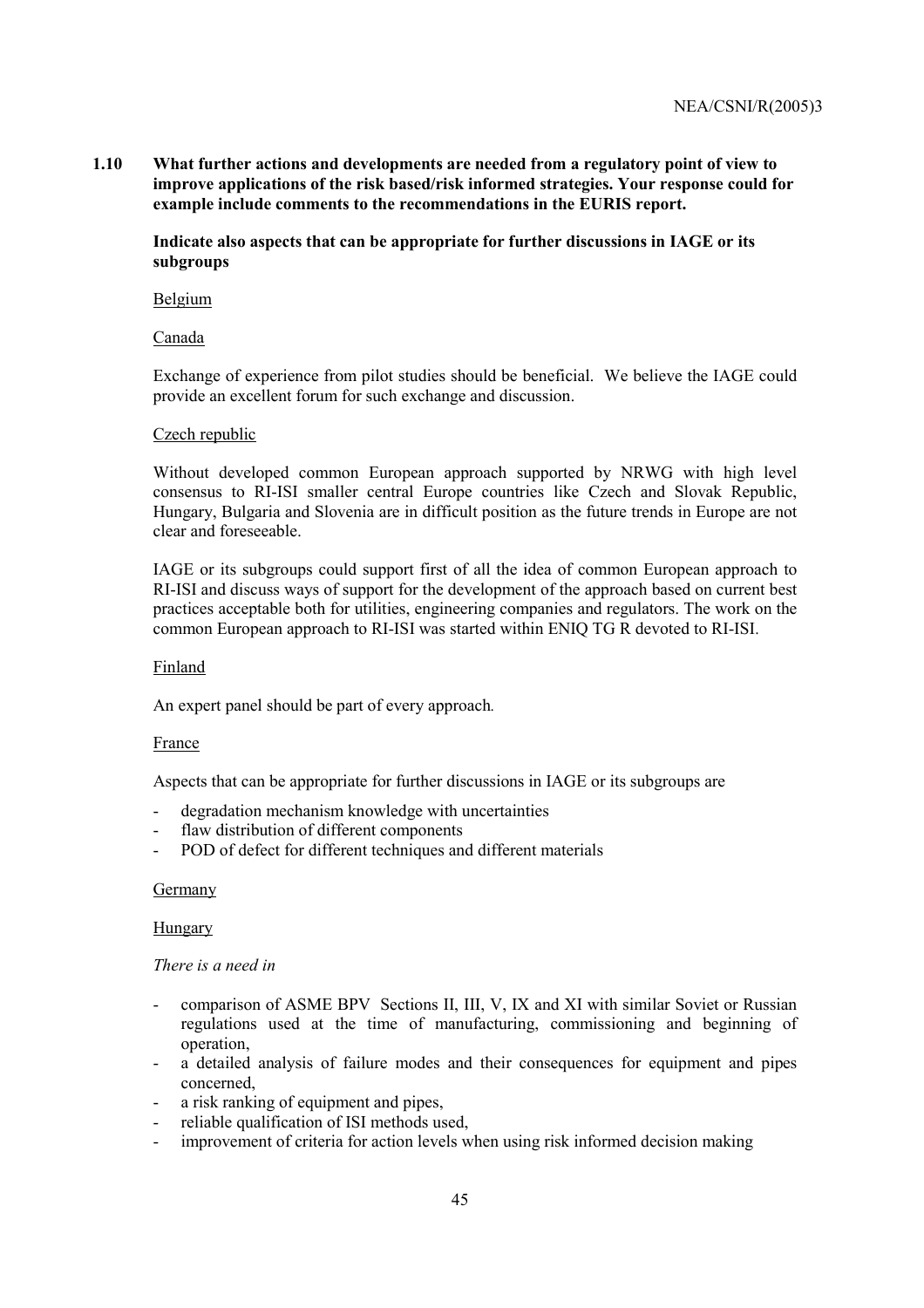## Japan

We have not yet adopted the risk-based/risk-informed ISI.

## Korea

Followings are needed to improve the application of RI-ISI;

- Improvements in the PRA Quality
- Improvements in the reliability of Probabilistic Fracture Mechanics (PFM) codes
- Investigation the piping failure events to use in the determination of pipe segments
- Feedback from the field experience to RI-ISI program
- Information exchange the lessons learned from the RI-ISI application.

### Netherlands

### Spain

There are several aspects to be considered in order to improve risk-informed applications, as RI-ISI. One important point is to share world wide experiences coming from pilot projects or real applications. As a consequence, an international guide should be developed, giving general acceptance criteria for regulatory use, when the subject would be considered as a mature item.

## Sweden

SKI agree with the recommendation given in the EURIS report that further work is needed to establish how well PRA models primarily directed at active component failures can be adapted via the surrogate concept, to handle the failure of passive elements. SKI also agree with the recommendation that a mechanistic understanding of degradation mechanisms lies at the centre of all risk assessment, and that the development, verification and validation of structural reliability modelling (SRM) are therefore an important area of development.

Establishment of a common approach to the verification/validation of structural risk assessment (SRM) models could be one aspect for further discussions in IAGE or its subgroups. Another aspect could be strategies for dealing with components where failures having very high consequences are not acceptable, even if their probability of occurrence is very low.

### Switzerland

Experiences gained from pilot studies should be exchanged. The European regulators should develop common views on key issues, such as addressed by the questions 1.3 through 1.8 of this questionnaire.

### United Kingdom

### United States of America

The NRC staff has undertaken a high level approach for incorporating risk-informed attributes into the Part 50 regulations. The primary objectives of this effort are to develop a risk-informed regulatory framework that will enhance safety as well as reducing unnecessary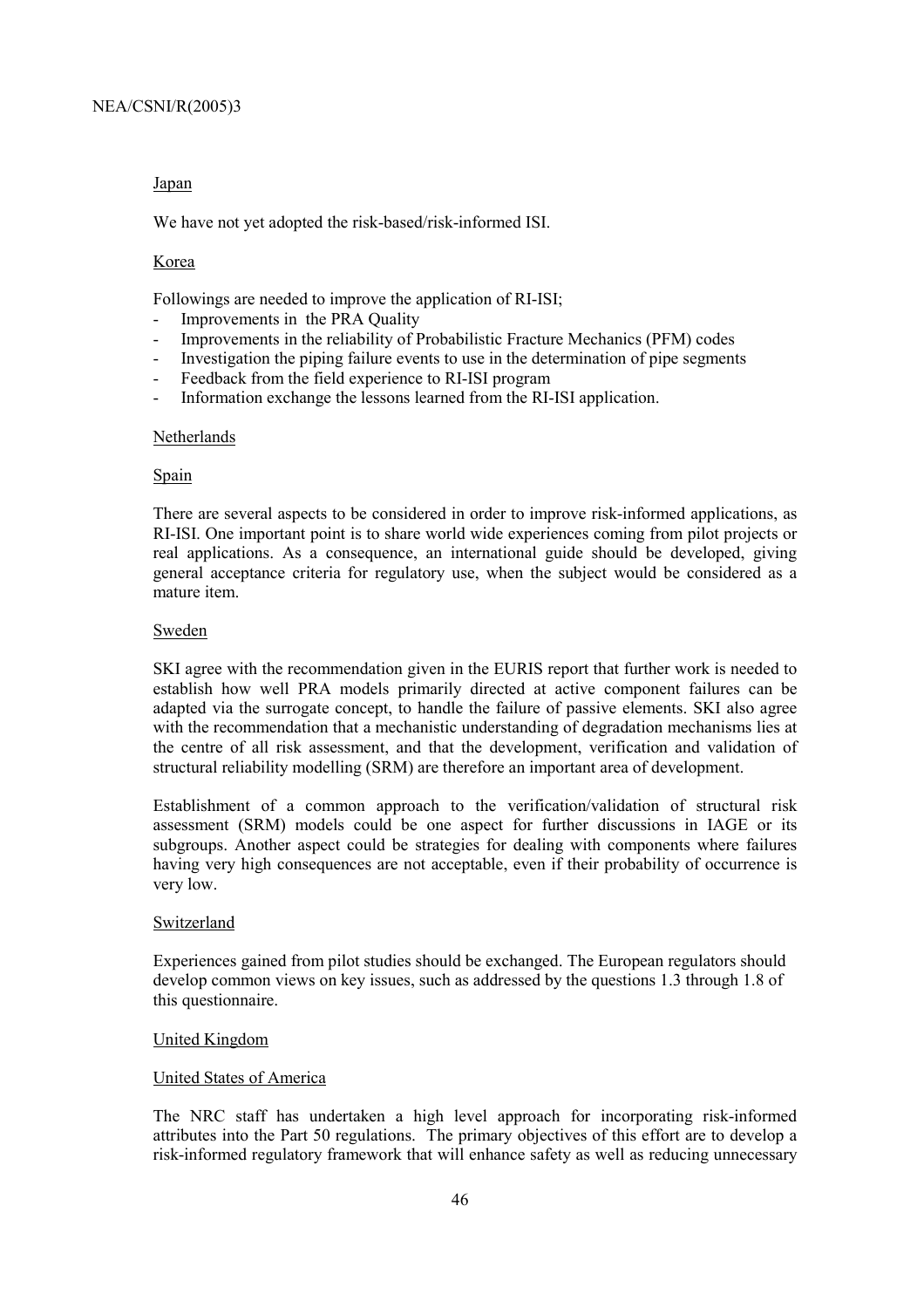staff and licensee burden. The NRC staff is proceeding with three options for modifying regulations in 10 CFR Part 50 to make them risk-informed. These options are:

Continue with ongoing rulemakings, but make no additional changes to Part 50. This option would terminate staff action to develop comprehensive risk-informed changes to the current Part 50. Risk-informed approaches specified in RG 1.174, and associated application-specific RGs would continue to be implemented subject to existing regulatory limitations.

Make changes to the overall scope of systems, structures, and components (SSCs) covered by those sections of Part 50 requiring special treatment (such as quality assurance, technical specifications, environmental qualification, and 50.59 by formulating new definitions of safety-related and important-to-safety SSCs). As the primary part of this option, riskinformed definitions of "safety-related" and "important to safety" are being developed. This would lead to changes in the scope of what receives special operational and qualification treatment.

Make changes to specific requirements in the body of regulations, including general design criteria (GDCs). Under this option, changes would be made to the body of the Part 50 regulations to include risk-informed attributes in the requirements. Approaches to revising the body of the regulations could include the following:

- adding provisions to Part 50 allowing the staff to approve risk-informed alternatives to current regulations,
- revising specific requirements to reflect risk-informed considerations,
- deleting unnecessary or ineffective regulations.

The NRC staff is proceeding with the current rulemaking in Option 1 and implementing Option 2. The staff is also proceeding with a study of Option 3.The NRC would be interested in exploring the experiences of IAGE members or its subgroups in implementing RI-ISI for various SSCs. In particular, the NRC would be interested in research and data related to applying RI-ISI methodologies to structures and structural components. A Task Group has been established to formulate RI-ISI strategies for reactor containment structures and its components. In order to develop methodologies for RI-ISI of structures, the NRC staff will need data on degradation mechanisms for structures and structural components, consequences of failures of these components (using PRA), appropriate NDE/NDT methods for potential degradation mechanisms, and concepts on how to come up with "risk-classifications" for structural components. Recently, ASME XI has formulated a Task Group whose task is to develop a Code Case for RI-ISI for structures and structural components by extending the concept that has been applied to RI-ISI of piping and repair and replacement. The NRC would be interested in developing information exchange with IAGE group members to see what has been done and what is available. This may lead to sharing information and, possibly, cooperative research as we move forward in this area.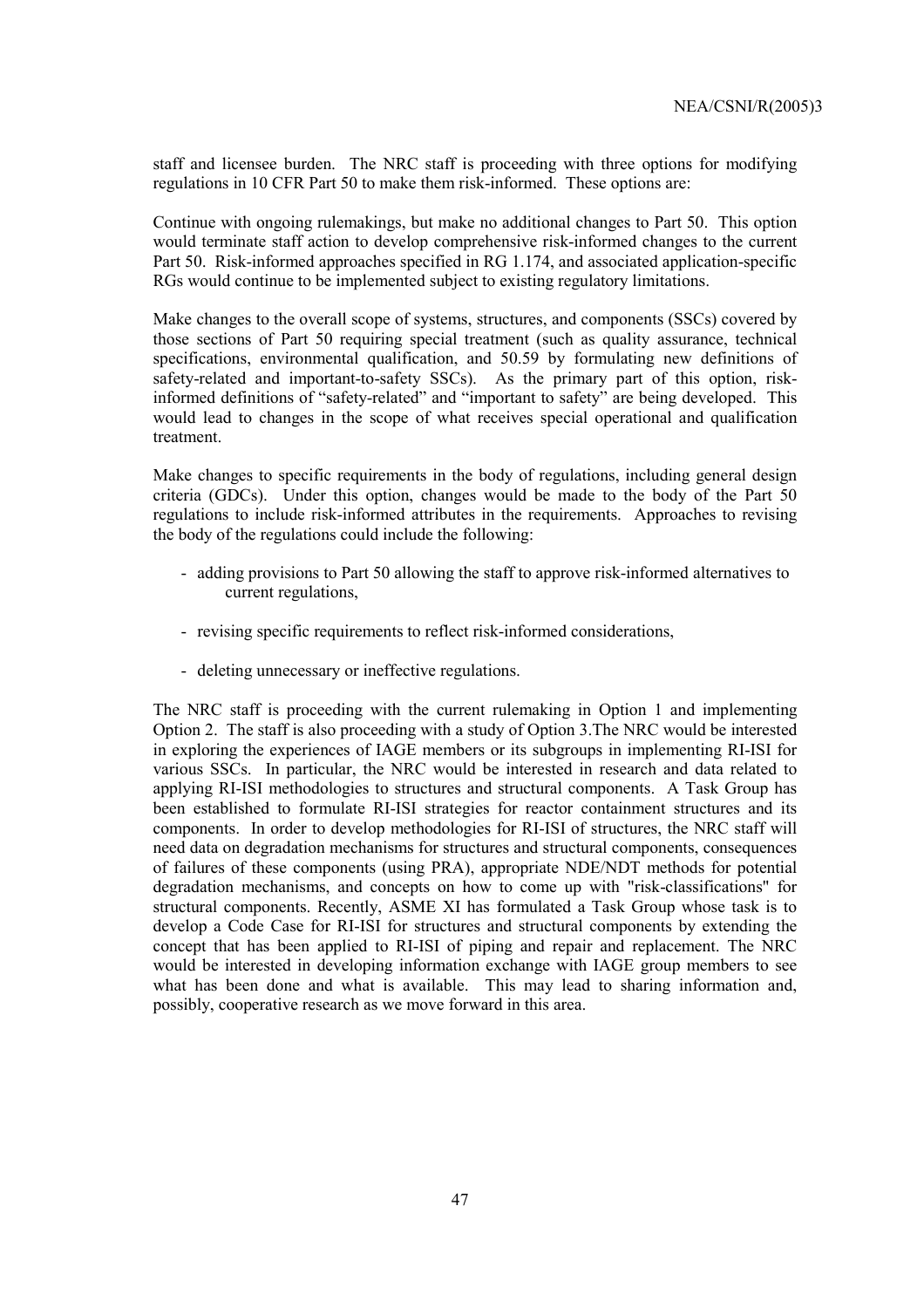NEA/CSNI/R(2005)3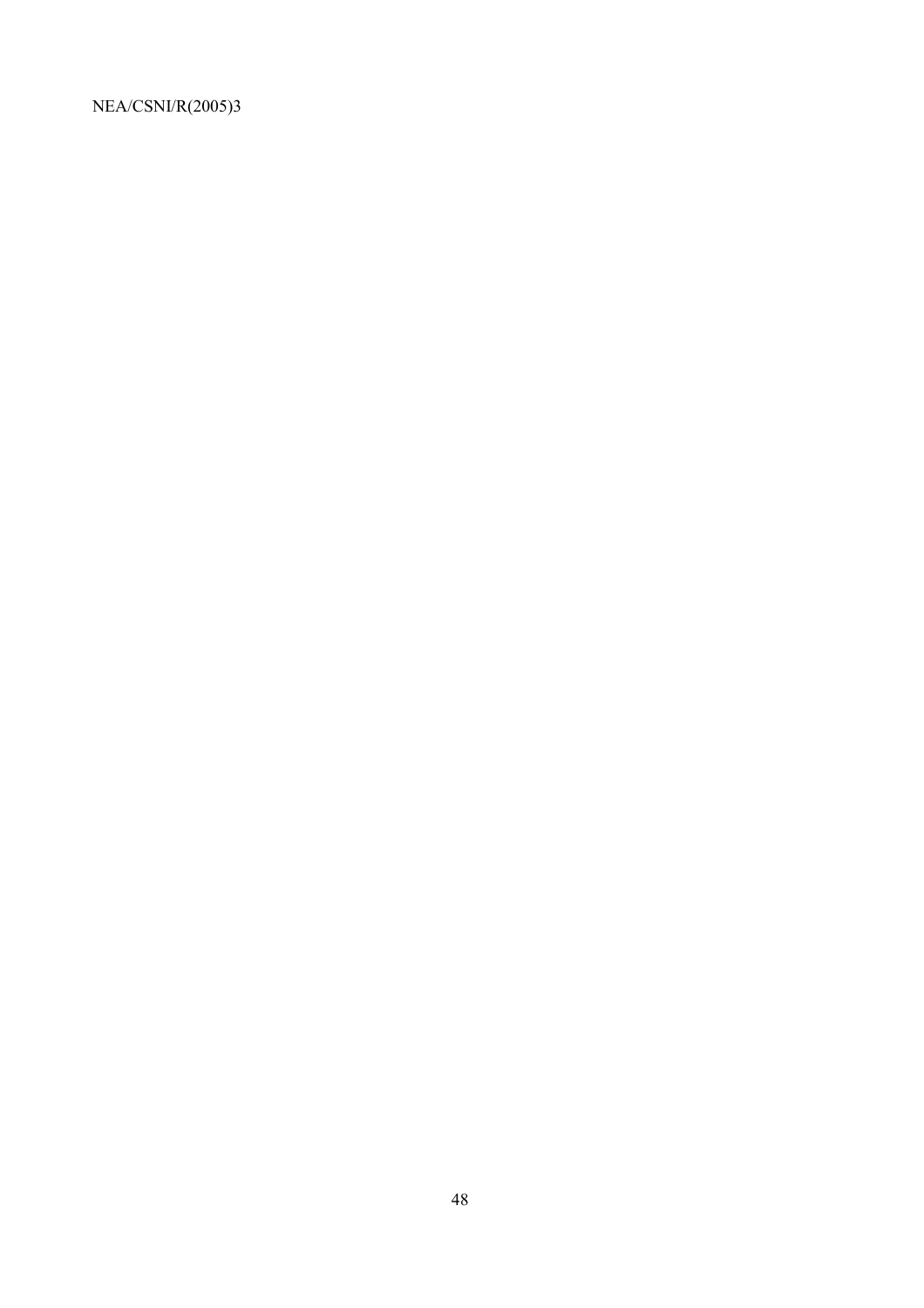# Part 2 – NDT qualification/performance demonstration approaches<sup>6</sup>

**2.1 Have regulations, licence conditions or codes with requirements on the use of qualified NDT system for pre- and in-service inspections of reactor components been introduced in your country? Please describe briefly the requirements for qualification/performance demonstrations, and when the requirements have been introduced.** 

### Belgium

Belgian nuclear power plants are operated in accordance with American regulations (10 CFR on Energy) and USNRC rules. For the mechanical components, this means that the ASME Code, and in particular Section XI, becomes regulatory requirement, together with the "Transposition to Belgium of the Regulatory Aspects of Section XI, Division 1" of the ASME Code.

The Belgian licensee is required to reassess the safety of its installations every ten years: this is a condition of its license. The current status of a unit must be compared, in terms of rules, standards and practices, to the most recent rules and practices existing in the USA and in the European Union. In this frame, the decision has been taken to meet the inservice inspection requirements of the 92 edition of Section XI of the ASME Code for the ongoing ten-year intervals, which started in 1994 for Doel 3 and Tihange 2, and in 1996 for the five other units.

#### **It was recognised that:**

- on one hand, the strict application of a qualification process in accordance with the Appendix VIII alone would lead to some inconsistencies in terms of feasibility or efficiency;
- on the other hand, the approach from the European Network for Inspection Qualification (ENIQ), which recognizes that the qualification needs may depend on the actual safety case, is of interest.

Therefore, it was decided to apply in Belgium a pragmatic and flexible approach i.e. a combination of the European Methodology developed by ENIQ and of the Performance Demonstration as described in Appendix VIII of ASME XI; such an approach was thought to be the most adequate answer to be given to the question of qualification of a complete NDT system (procedure, equipment, personnel).

### Canada

 $\overline{a}$ 

Uniform federal certification of inspection personnel – levels 1, 2 and 3.

Czech republic

<sup>&</sup>lt;sup>6</sup> Some of these questions are a part of a more detailed questionnaire that presently is circulated among members of the European Nuclear Regulators Working Group (NRWG) Task Force on NDT qualifications. The questions are included here in order to also get information from other OECD/CSNI member countries on addressed subjects.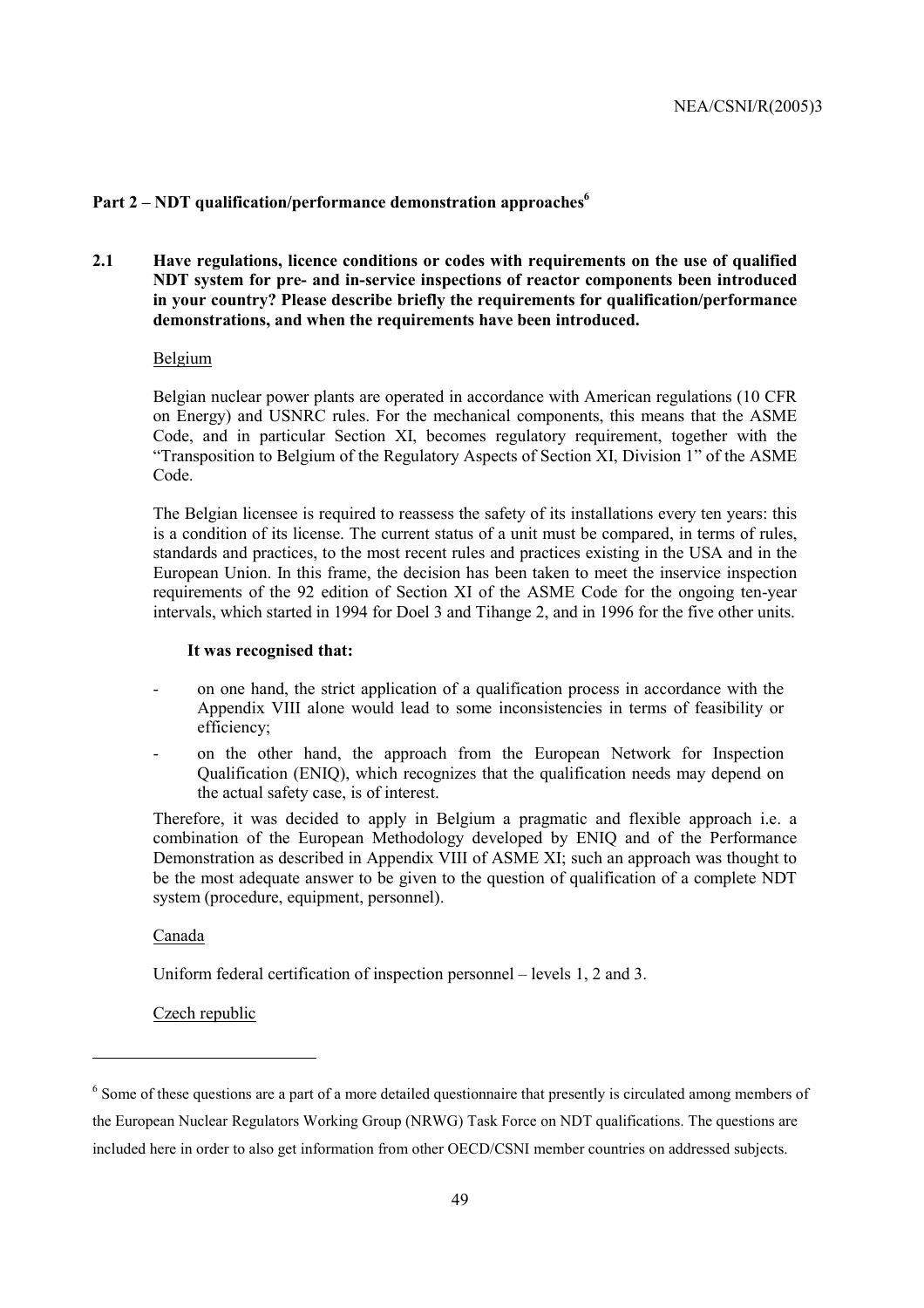The regulations to perform NDT qualification for selected inspection areas and conduct qualified NDT examinations have been issued by the Safety Authority (State Office for Nuclear Safety abbreviated SONS). These requirements are from the legal point of view indirectly based on the requirements of the so called "Atomic law" (the Law No. 18/1997, in force since July 1, 1997) and the Decree of the SONS No. 214/1997. Due to the fact that the Law and the Decree are in force since 1997, when the Second Issue of ENIQ methodology was just published, there is no precise wording about "NDT qualification". However, the sense of it is the same. It is required to establish qualification criteria for special processes (including NDT examination), verify applied equipment, to save records on meeting the qualification criteria, verify capabilities of the special processes, etc.

## Finland

A new revision of Finnish Regulatory Guide YVL 3.8 "Nuclear Power Plant Pressure Equipment. Inservice Inspections" is in the course of preparation. Requirements for inspection qualification have been drafted on the base of Common position of European regulators on qualification of NDT systems for pre- and in-service inspection of light water reactor components, EUR 16802 EN as well as The European methodology for qualification of non-destructive testing, EUR 17299 EN with Recommended practices. The content of requirements for inspection qualification has been taken quite directly from the documents mentioned above. STUK has given in 1996 decision, that Common position document of European regulators shall be followed.

## France

Yes, by French law on November 1999 on primary and secondary main systems**.** 

### Germany

## **Hungary**

The qualification requirements for NDT systems have not been introduced yet in Hungary. There is only a statement in the Guideline for ISI the regulator can require - if necessary – the qualification of method used, equipment and/or personnel for in-service inspection. But it is not a common practice yet.

### Japan

We have no regulation, licence condition or code for Performance Demonstration Approaches. An industry code JEAC4205 includes the requirements on the use of NDT methods for in-service inspections. The code requires that:

- UT should be conducted in accordance with JEAG4207, and ET in accordance with JEAG4208.
- it is desirable that non-destructive tests are conducted and evaluated by personnel with JSNDI qualification. (JSNDI: Japanese Society for Non-Destructive Inspection)

### Korea

The current ISI and NDT requirements in Korea are based on ASME Code Sec. XI. As the requirement in Appendix VIII in ASME Code Sec. XI, Korean regulatory body and utility have been prepared to NDT qualification from several years ago. The NDT qualification will be introduced from 2004 in Korea. Korean utility has prepared their NDT qualification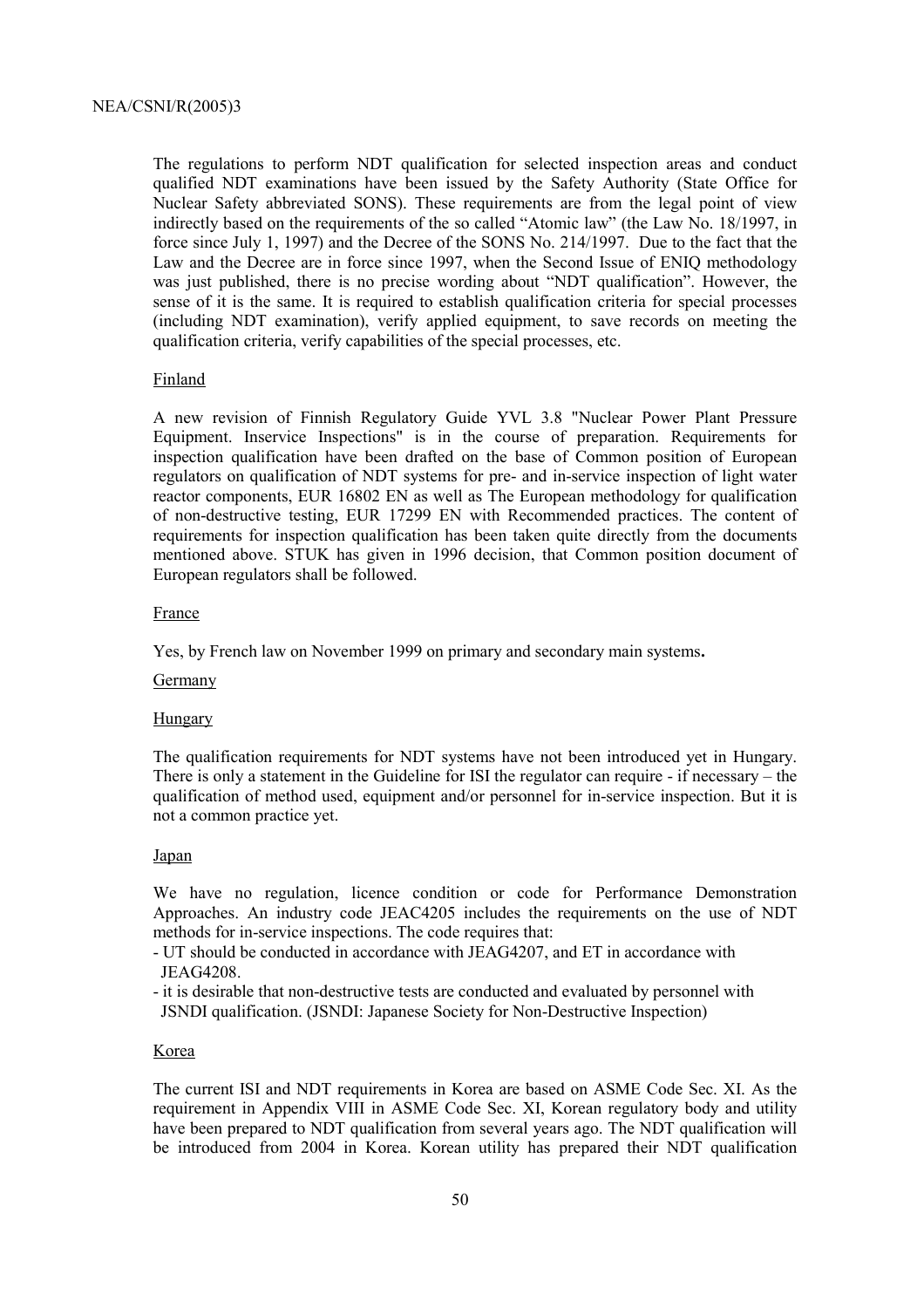system with EPRI. The Korean NDT qualification system focuses on piping and stud bolt. The facility including the piping test specimens was almost completed in Korea. The NDT qualification on reactor vessel may be delayed up to 2005. The ECT qualification for steam generator tube will be introduced from 2004.

### Netherlands

### Spain

No regulations, nor NPPs license conditions or codes requiring the use of qualified NDT systems are actually in place in Spain. There is only a CSN regulatory guide (n<sup>o</sup>. GSN 10.10, issued 23/02/00) related to "Qualification and certification of NDT personnel", which requires, in case of NDT of structural components related with safety of NPPs, that personnel performing these NDT be examined over the standard requisites of EN-473-93, in order to demonstrate their capabilities for defects detection, discrimination and characterisation by means of blind testing.

### Sweden

The requirements on qualification of NDT systems, to be used for in-service inspections of the safety significant mechanical components, were introduced in Sweden 1994, by the SKI's regulation of mechanical components SKIFS 1994:1. The qualification requirements became effective 1996 after a transition period. The requirements are now transferred to the new regulations, SKIFS 2000:2.

In accordance with the regulation, the NDT qualifications should be supervised and assessed by an independent qualification body – the Swedish Qualification Centre SQC. The SKI has approved SQC for operation and also regulates the SQC's activities.

### Switzerland

Inservice Inspection in Swiss nuclear power plants is guided by the "SVTI Festlegung" NE-14. In 1988, the requirement was introduced that ultrasonic examination "techniques" dedicated to the inspection of austenitic steel, Ni alloy, and dissimilar metal welds shall be qualified using test blocks representative of the component to be examined. In March 1996, the HSK notified by letter the licensees of the Consensus Document of European regulators (EUR 16802 EN) as basis for the development of qualification programs for Swiss NPPs. Moreover, qualifications were required by the HSK in particular cases.

### United Kingdom

No regulations, licence conditions or codes have been introduced in the UK with requirements for use of qualified NDT systems for pre- and in-service inspections for reactor components. However the Nuclear Installation Inspectorate's Safety Assessment Principles (SAPs) define our general expectations. In particular Principle 163 states:

"Inspection techniques for structures and components should be sufficiently redundant and diverse. Personnel and equipment performance and procedures should be validated (for validation read qualification). The safety categorisation (see paragraph 131) should be taken into account when determining the appropriate level of these measures."

*(current edition of the NII SAPs published in 1992, text available at:*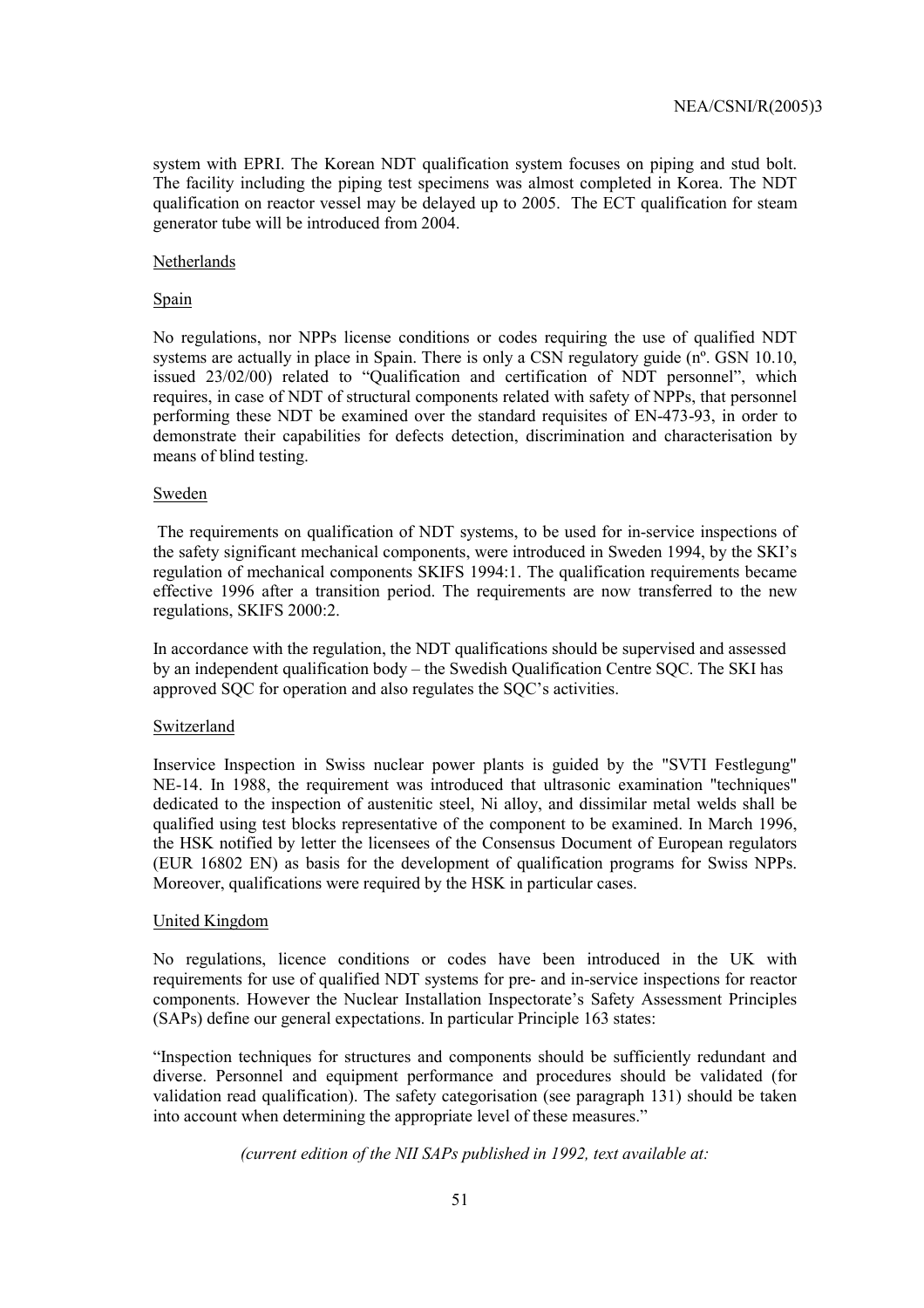## *http://www.hse.gov.uk/nsd/saps.htm)*

# United States of America

Yes, there are regulations with requirements on the use of qualified NDT systems for inservice inspection (ISI) of specific reactor components in the US. In September 22, 1999, the US Nuclear Regulatory Commission (NRC) issued a final rule, 10CFR50.59, that requires licensees to implement Appendix VIII of ASME Section XI. Appendix VIII states mandatory requirements for the performance demonstration of ultrasonic (UT) procedures, equipment and personnel when examining piping, bolts and certain regions of the reactor pressure vessel. The requirements in Appendix VIII will replace requirements of the NRC IGSCC program.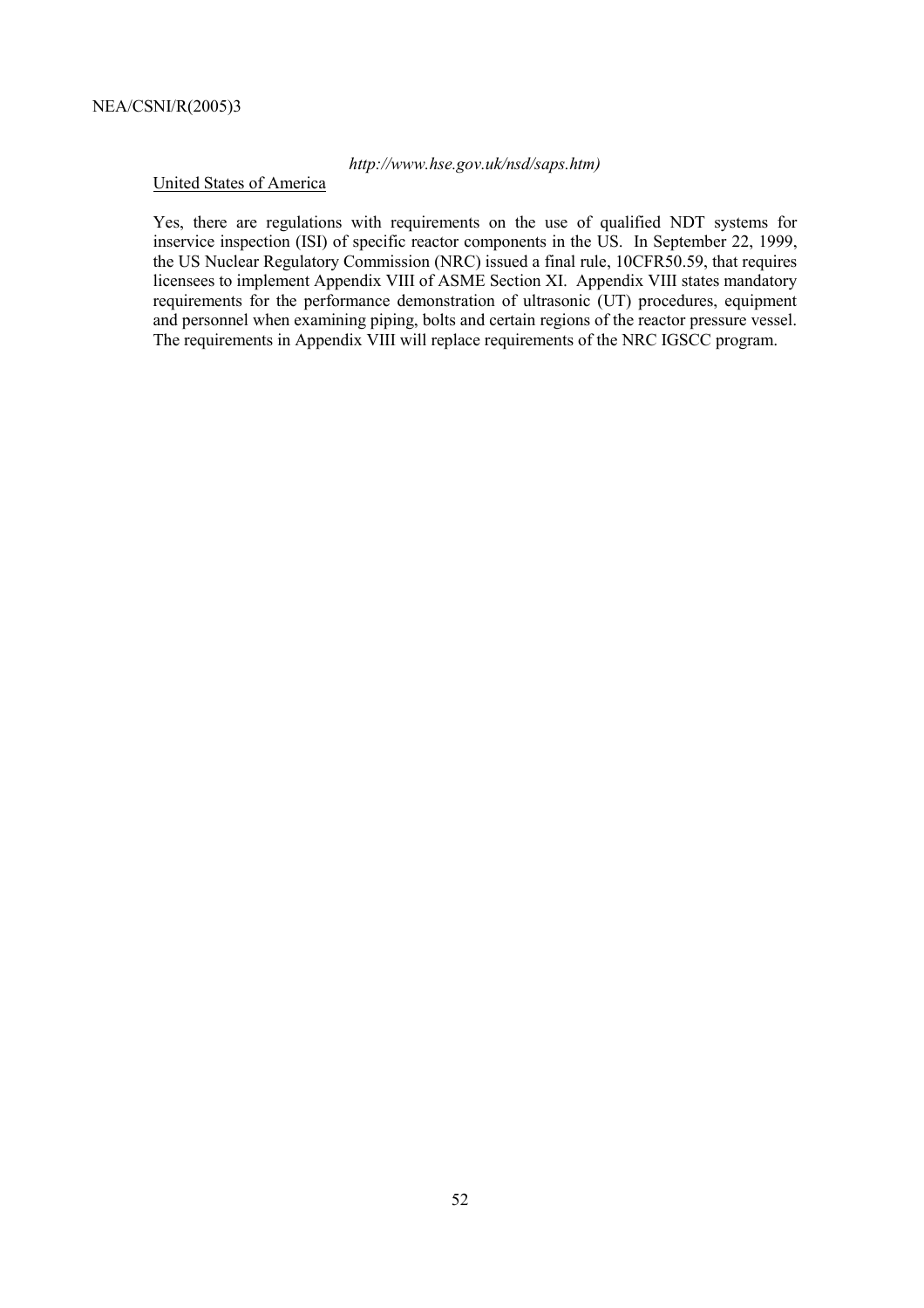**2.2 If NDT qualification requirements have not yet been introduced in your country please describe the future plans, or those other measures taken to secure reliable inspection results.** 

### Belgium

As mentioned above, NDT qualification requirements are introduced in Belgium.

### Canada

Active since 1970's

### Czech republic

Finland

See the answer 2.1 above.

France

Germany

## Hungary

Preparation for qualification started 2 years ago. A trial qualification process is underway for ultrasonic inspection of ligament region of steam generators primary collector (there is horizontal S-Gs in Hungary). This process is intended to be finished in August 2002.04. The qualification board consists of Licensees' experts, independent inspection companies and international support (AEA Technologies)

Current activities:

- approval of the QA system
- elaboration of qualification procedure
- elaboration and acceptance (including regulatory body) of failure criteria
- elaboration of inspection technology

Next activity: technical justification and practical examination. Qualification is established in accordance with IAEA-EBR-WWER-11 and ENIQ EUR 17299.

### Japan

We have no future plan to introduce NDT qualification requirements nor other measures to be taken to secure reliable inspection results.

### Korea

See the answer in 2.1.

### Netherlands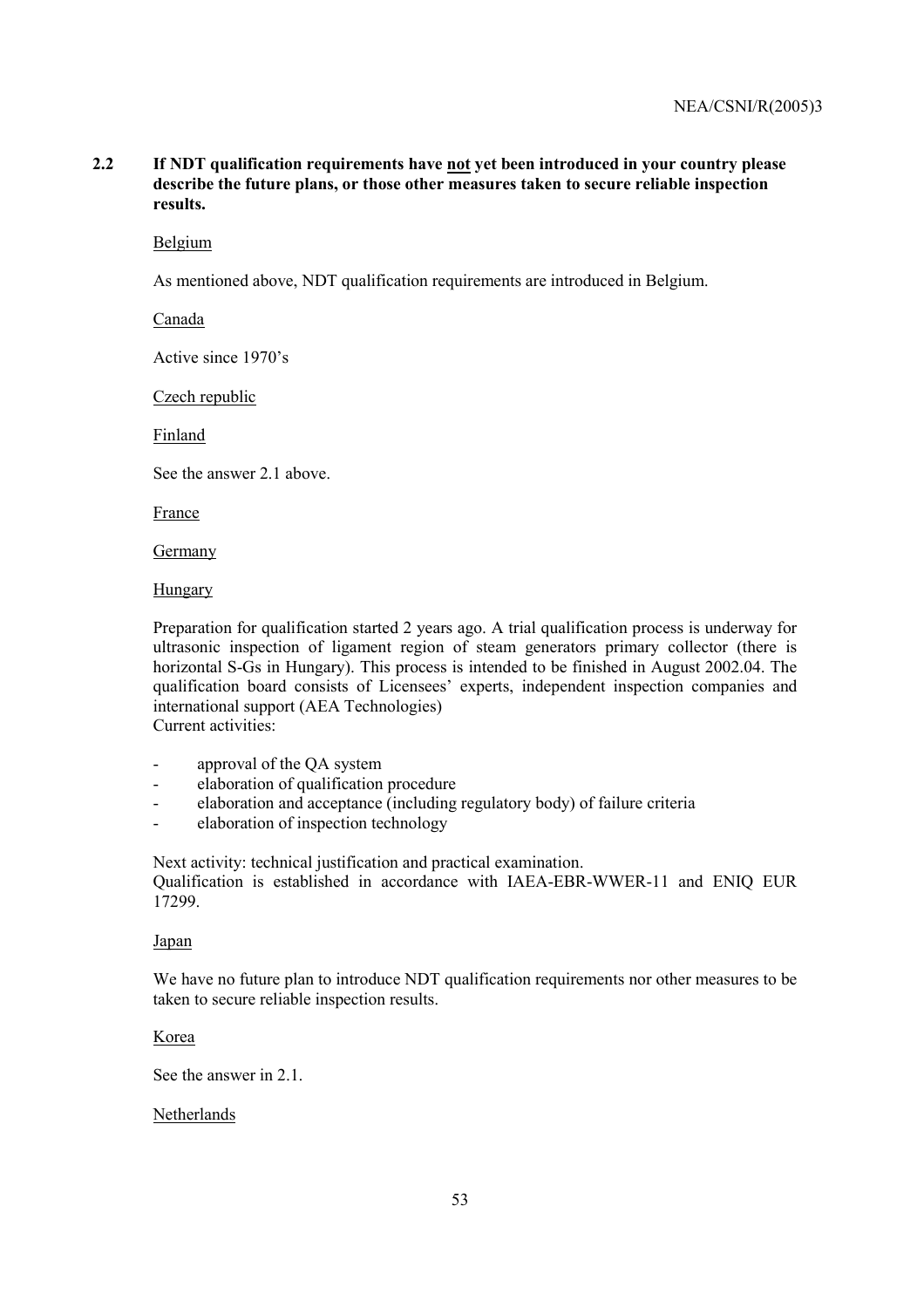# Spain

During the period 1999-2002 a NDT (mainly Ultrasonics) qualification pilot exercise (called VENDE) is being carried out jointly by Spanish utilities, Spanish NDT vendors and CSN, in order to demonstrate the validity of the Spanish approach on NDT qualification process established in the document CEX-120 and developed in several technical practices, issued in early 1999 by the Spanish utilities group (UNESA). One basic piece in this study is the development of NDT systems qualification requirements, both technical and organisational. It is expected to have a final CSN rule on the subject by the end of 2002.

# Sweden

See the answer to question 2.1.

## Switzerland

A general HSK guideline on NDT qualification is in preparation. It is intended to be put in force by the end of the year 2002.

# United Kingdom

Due to the general non-prescriptive nature of regulation in the UK, such specific regulations or licence conditions are not expected to be introduced.

## United States of America

Not applicable as there are NDT qualification requirements in place in the US.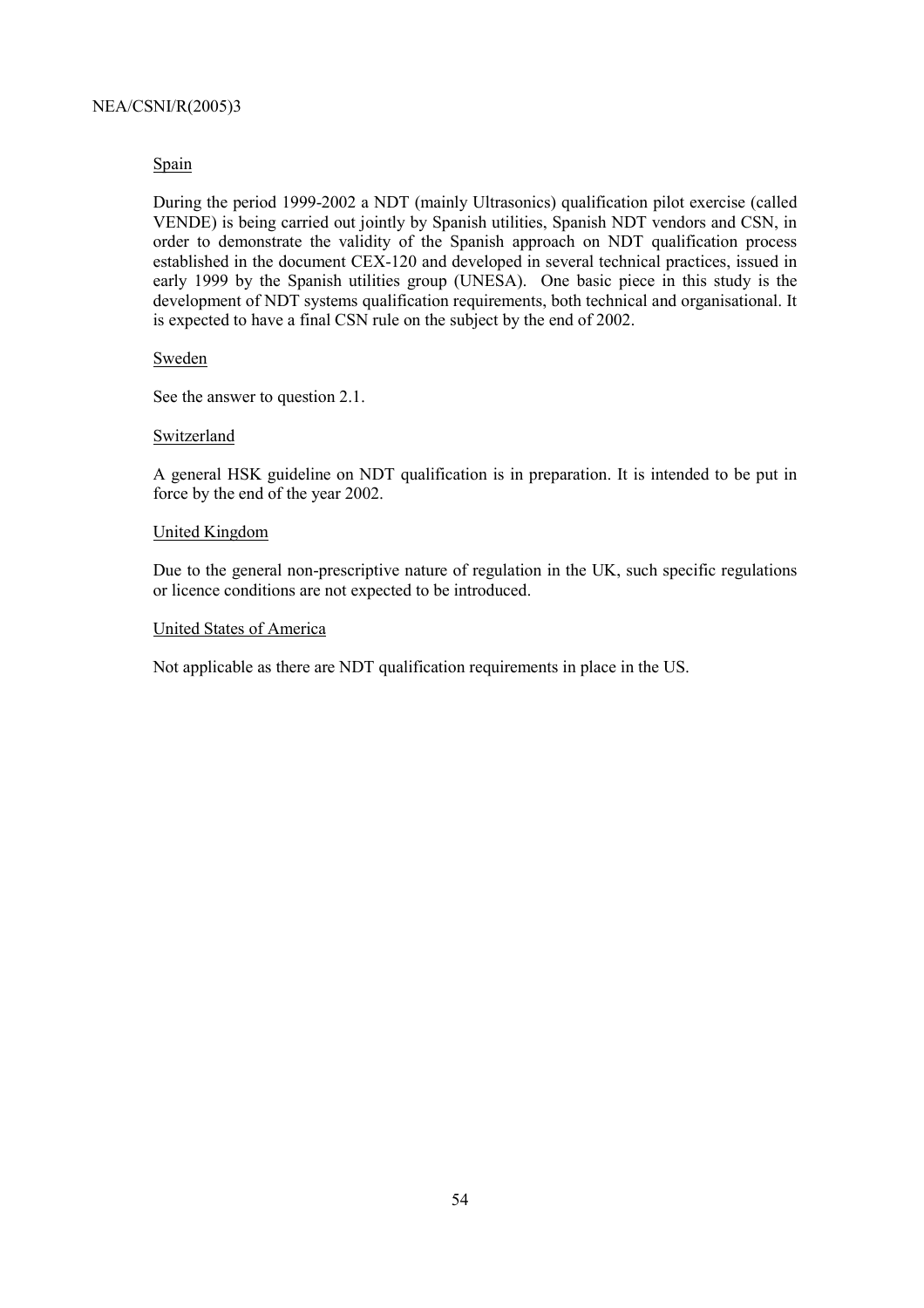# **2.3 Are the qualification requirements in force or under a transition period?**

## Belgium

The qualification requirements depend on the actual safety case; they become mandatory (in force) when accepted by the authorised organisations together with the safety case; this is true in particular for the RPV inspection for which specific qualification requirements have been developed by the licensee and accepted by the authorised organisations.

### Canada

Active since 1970's

## Czech republic

The Qualification requirements are in force for both VVER 440 (Dukovany) and VVER 1000 (Temelín) type NPP, however for selected components only. They have been issued by the Safety Authority as plant specific regulations for selected inspection areas of safety relevant components (like RPV butt welds, RPV nozzle inner radius, RPV safe-end dissimilar weld, etc). For other especially VVER 1000 type components, including a part of safety significant ones, the qualification requirements are under a transition period.

## Finland

The qualification requirements are under a transition period.

### France

The qualification requirements are in force

### **Germany**

### **Hungary**

The qualification requirements are not in force yet.

## Japan

No answer because the question is not applicable to our country.

### Korea

The qualification requirements based on Appendix VIII in ASME Code Sec. XI with some modifications and limitations are in force. EPRI NP6201 is considered as the qualification requirement for the steam generator tube.

## Netherlands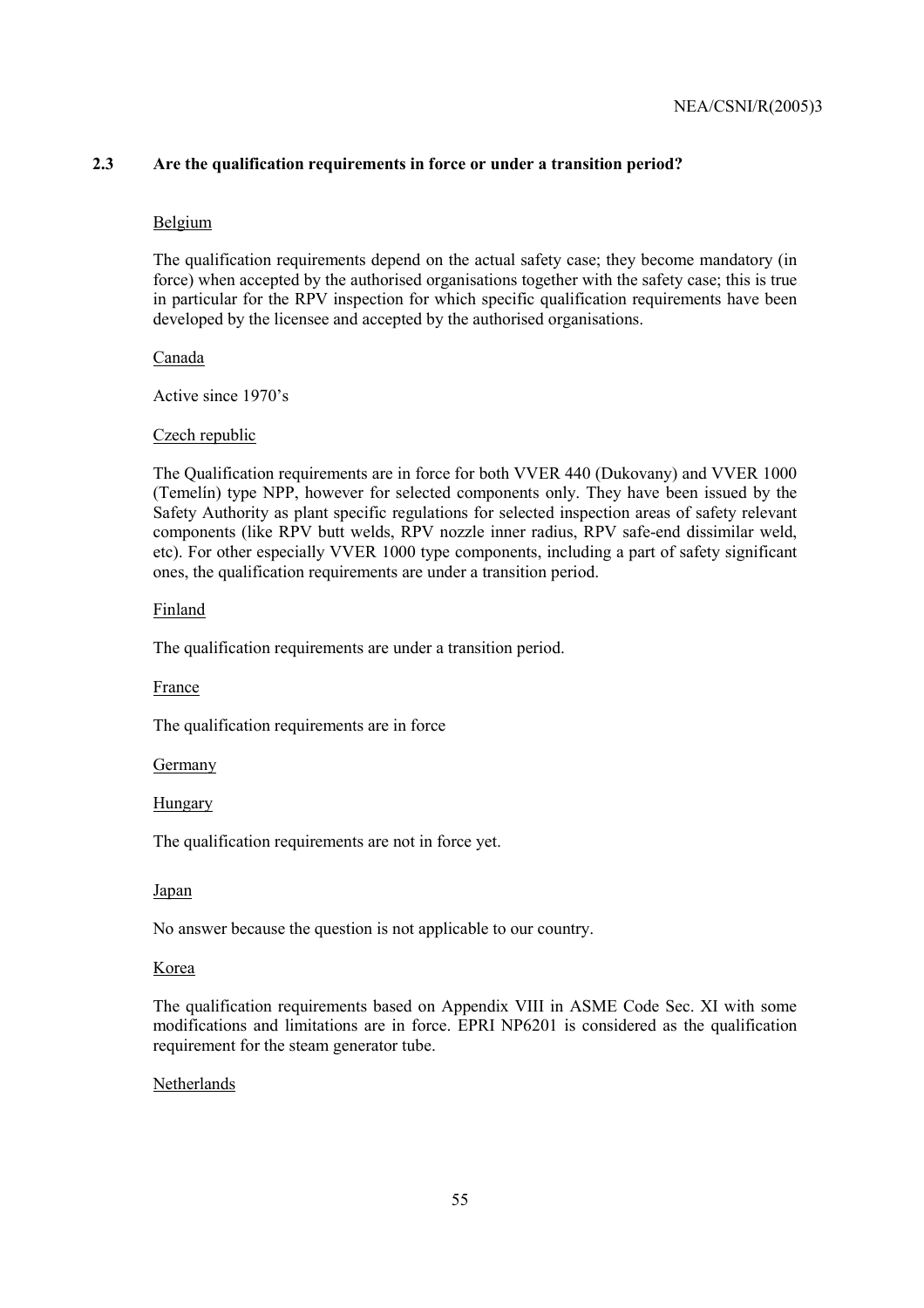## Spain

NDT qualification requirements are under a transition period as explained in the answer to question 2.2.

## Sweden

The qualification requirements are in force, see the answer to question 2.1.

## Switzerland

The qualification requirements are under a transition period as described above (questions 2.1 and 2.2). Qualification activities in the spirit of the European methodology have been initiated as early as 1992. All qualification projects carried through up to now have also been used as pilot studies to promote the necessary change in mind and to explore an appropriate way to regular implementation.

### United Kingdom

See the answer to question 2.1 and 2.2.

## United States of America

The final rule 10CFR 50.59 required a gradual implementation period for the various supplements of Appendix VIII. Specific information on the supplements is included

## Supplement

| $\mathcal{S}$ uppiement<br>Number | <b>Area of Qualification Requirements</b>                | Implementation |
|-----------------------------------|----------------------------------------------------------|----------------|
| 1                                 | Evaluating Electronic Characteristics of UT Systems      |                |
| 2                                 | Wrought Austenitic Piping Welds                          | 5/00           |
| 3                                 | Ferritic Piping Welds                                    | 5/00           |
| $\overline{4}$                    | Clad/Base Metal Interface of Reactor Vessel              | 11/00          |
| 5                                 | Nozzle Inside Radius Section                             | 11/02          |
| 6                                 | Reactor Vessel Welds other Clad/Base Metal Interface     | 11/00          |
| 7                                 | Nozzle to Vessel Welds                                   | 11/02          |
| 8                                 | <b>Bolts and Studs</b>                                   | 5/00           |
| 9                                 | Cast Austenitic Piping Welds                             | Pending        |
| 10                                | Dissimilar Metal Piping Welds                            | 11/02          |
| 11                                | Full Structural Overlaid Wrought Austenitic Piping Welds | 11/22/2001     |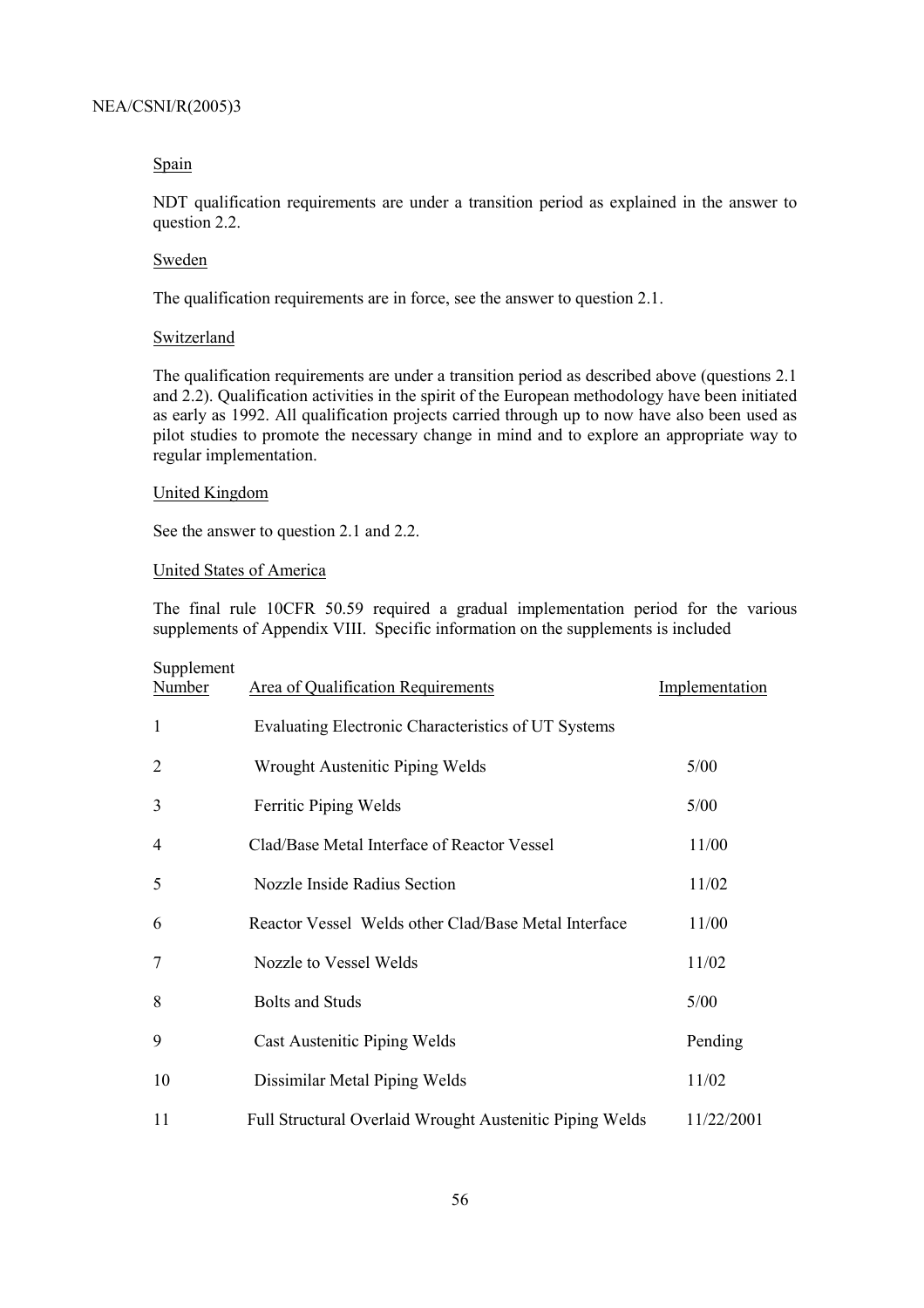# **2.4 Are the qualification requirements presently applicable to**

- **e) all safety class/risk group components or just some of them?**
- **f) all NDT methods or just NDT systems based on ultrasonic?**
- **g) all components types?**
- **h) both equipment, procedures and personnel?**

## Belgium

a, c.) Qualification is applied to all safety related components for which a qualification is required by the ASME Code (Appendices I  $&$  VIII) and to those for which a qualification is required by the authorised organisations or the licensee himself (steam generator tubes, RV head penetrations,…).

- b.) Qualification is applied to both ultrasonic (UT) and eddy current (ECT) techniques.
- d.) Qualification requirements are applicable to procedure, equipment and personnel.

## Canada

Are the qualification requirements presently applicable to

- all safety class/risk group components or just some of them? All
- all NDT methods or just NDT systems based on ultrasonic? RT, UT, MT, LT, VT
- all components types? Yes
- both equipment, procedures and personnel? Performance demonstration for procedures and personnel and equipment for non-ASME Section V techniques

## Czech republic

A qualification methodology issued by the SONS, following ENIQ methodology, is applicable to all safety class/risk group components, all NDT methods, all components types, both equipment, procedures and personnel. The qualification requirements issued as the regulations of the SONS are not applicable in such a scope.

- a.) Some safety classes
- b.) At present only NDT systems based on UT and ET methods.
- c.) At present only some components types
- d.) The qualification of applied equipment and UT/ET inspection procedures is being performed. Additional qualification of personnel is planned after conducted qualifications of appropriate inspection procedures. The qualification of personnel can be limited due to the relative lack of test blocks for blind trials.

## Finland

a.) To all components classified into safety classes 1 and 2 and which are included in the inservice inspection program based on ASME Code, Section XI added with some components classified into lower safety classes, but included in the same program for other safety reasons.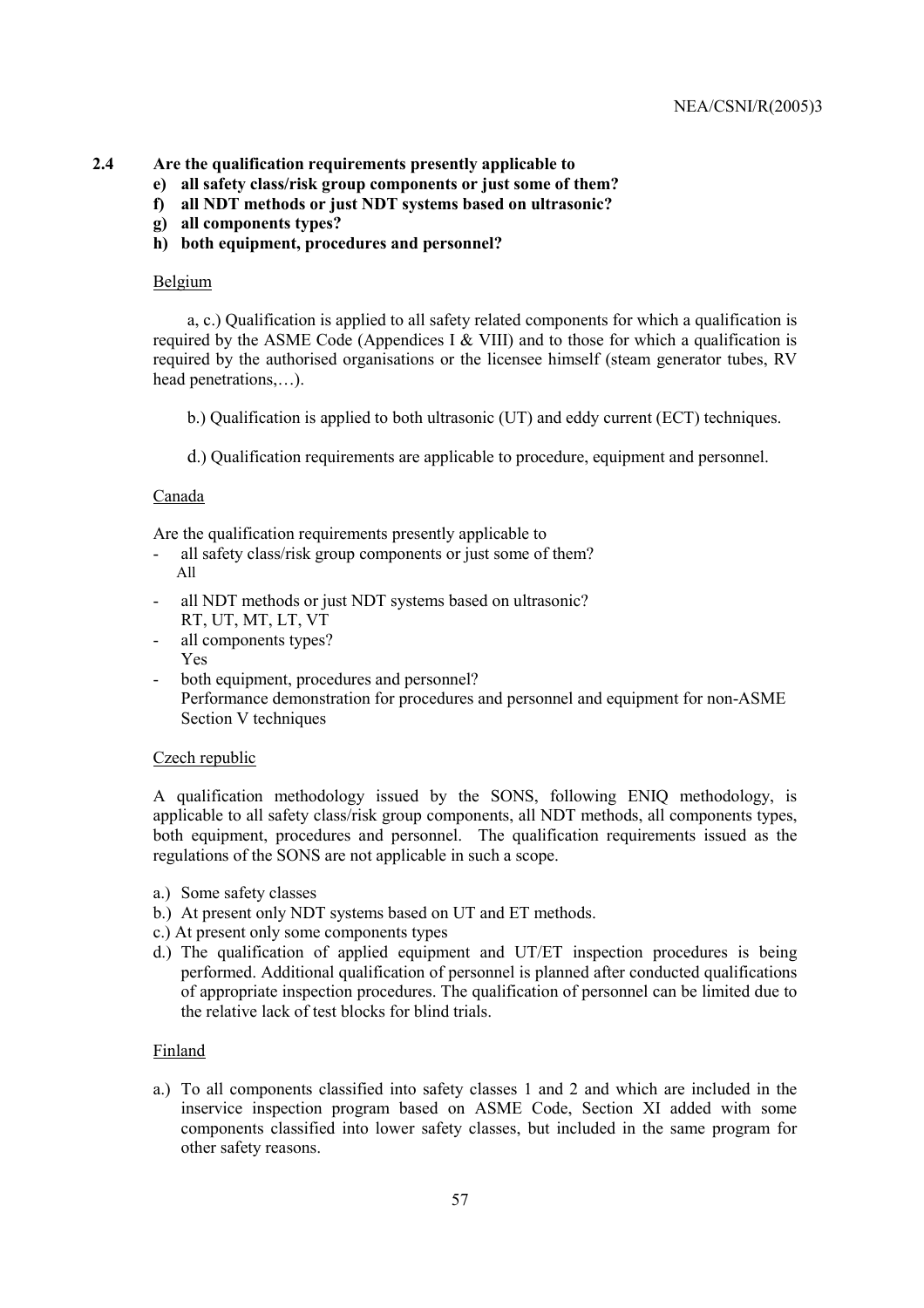- b.) Normally for ultrasonic and eddy current testing. The qualification requirements could be also applied to other NDT methods, when needed.
- c.) See the answer 2.4 a) above.
- d.) To both equipment, procedures and personnel

## France

- a) only for primary and secondary systems- case by case on class 2 systems
- b) all NDT techniques
- c) all inspected locations
- d) equipment, procedure on one hand with recommandation for personnel training,in the over hand the personnel is certified by Cofrend according to the general rules or by the nuclear sub-sector

### Germany

### Hungary

The qualification requirements are not in force yet.

## Japan

No answer because the question is not applicable to our country.

## Korea

a) all safety class/risk group components

- b) just NDT systems based on ultrasonic and ECT
- c) Piping, stud bolt, and steam generator tube from 2004 and reactor vessel from 2007
- d) both equipment, procedures and personnel

## Netherlands

## Spain

a) NDT qualification requirements will be applied to all structural components related with safety of NPPs, and specifically to:

- Pressure vessel weldments including heads, nozzle to vessel welds, nozzle internal radii areas and base metal/cladding interfaces, for component thickness  $t \ge 50$  mm.
- Bolting and other attachments of internal structures.
- Weldments in ferritic and austenitic steel piping and dissimilar welds.
- Steam Generator tubing.

Spanish methodology will be a mix of ASME XI and ENIQ. The scope will be that of Appendix VIII of ASME XI and ENIQ philosophy will be followed for the qualification process.

b) NDT qualification requirements will be established for volumetric methods, especially for ultrasonic and eddy current techniques. At this moment are not intended for superficial testing.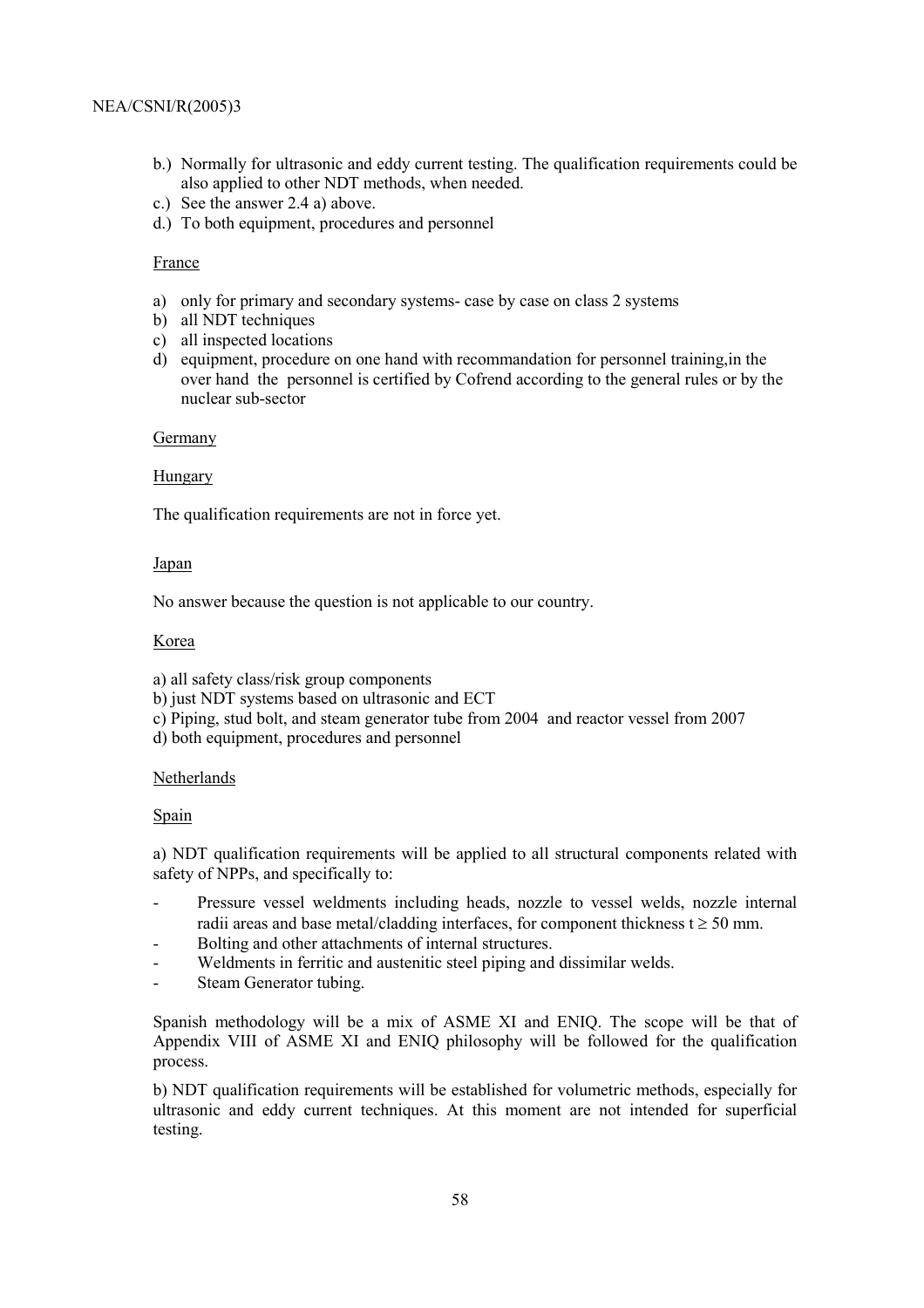- c) all components types as specified in a) above
- d) Yes, both equipment, procedures and personnel. The Spanish methodology CEX-120 follows closely ENIQ philosophy, separating procedure and equipment qualification from personnel qualification.

## Sweden

a) NDT system used for in-service inspection of reactor pressure vessels, steam generator tubes, and piping and components that have been assigned control group A and B shall be qualified. ( See the answer to question 1.1)

b) The requirements apply to all NDT methods

- c) The requirements apply to all types of components according to question 2.4 a).
- d) The requirements apply to all parts of the NDT system.

## Switzerland

Qualification is at present effectively required

- a) for specific class 1 components
- b) for specific ultrasonic and eddy current examination systems
- c) for specific pressure vessels, mechanical and piping parts
- d) mostly for equipment and procedures, in specific cases also for personnel.

# United Kingdom

- a) As part of its assessment process, NII considers the appropriate level of qualification of inspections which are claimed as part of a safety case. NII would expect the licensee to have considered the level of qualification before making the safety case submission.
- b) Currently NDT qualification is generally applied to ultrasonic and some surface inspection procedures. There are also examples of qualification processes being applied to eddy current inspection of tubing.
- c) There is no list of components where qualification of inspection needs to be applied. Qualification requirements depend on: the overall importance of the safety case, the safety significance of the integrity of the component as part of the safety case, the importance of inspection results in supporting the safety case.
- d) Qualification would be expected to be applied to the NDT procedures, equipment and personnel.

# United States of America

The qualification requirements are applicable to

- a) class I piping, bolting and the RPV shell and shell welds.
- b) ultrasonic testing (UT)
- c) piping, bolting and the RPV shell, shell welds and nozzle welds
- d) to equipment, procedures and personnel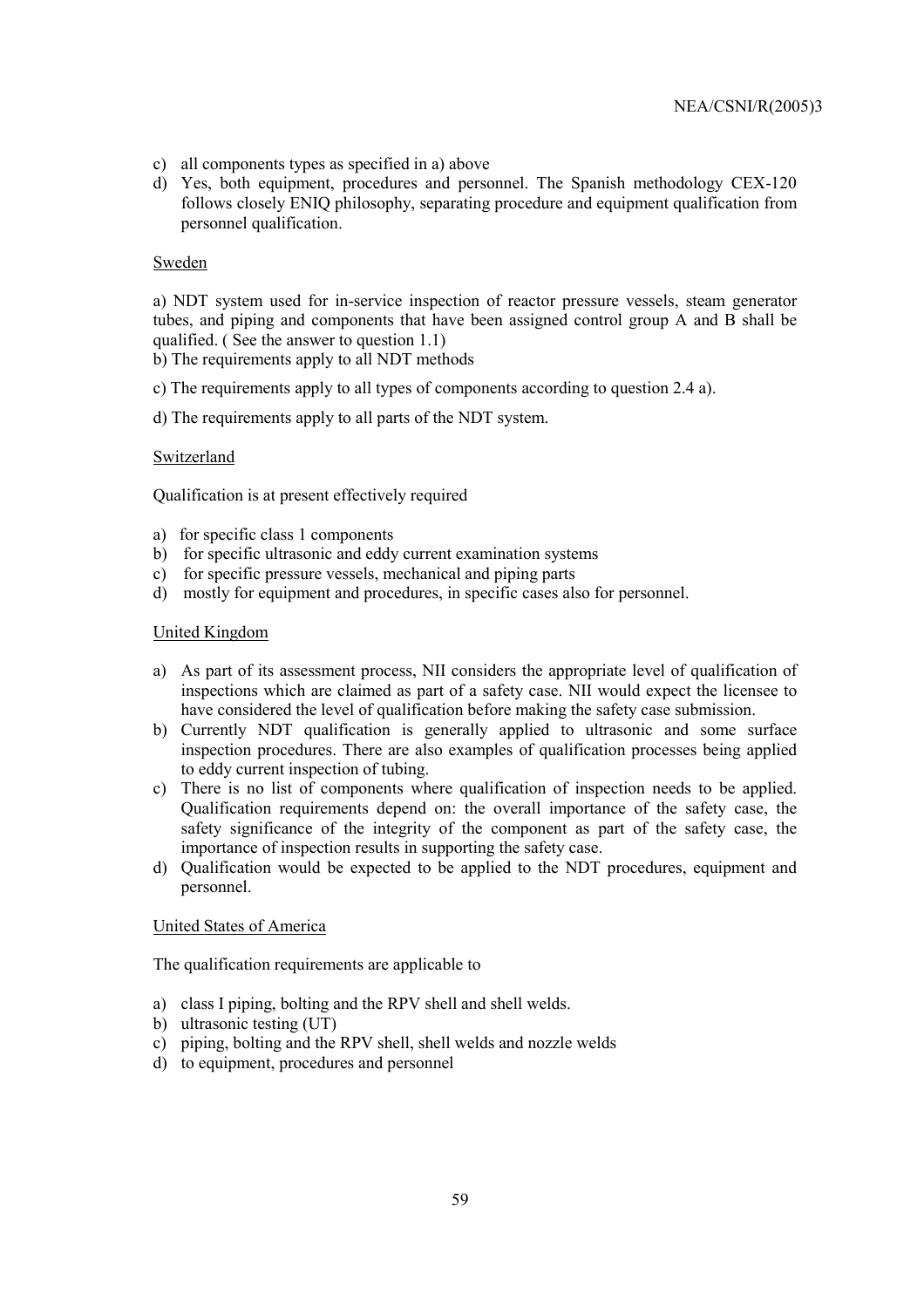# **2.5 What is the basis for derivation component specific qualification requirements, including qualification targets and the relationship, if any, between target size and inspection interval for different components?**

## Belgium

The Belgian policy proposes a general scheme to cover the qualification of every type of UT inspection on a case by case basis; the pursued objective is to optimise the qualification procedure taking into consideration safety goals and economical aspects; in order to achieve this, it is necessary, for each component to be qualified, to develop specific qualification requirements.

## Canada

Based on ASME V -6dB drop method for UT ASME V for RT, MT,LT, VT

## Czech republic

The basis for derivation component specific qualification requirements are at least a technical specification, stress analysis report and critical defect sizes assessment reports for target defect size determination. Inspection interval, if it is not used a general 4 years interval, prescribed by the original Russian Code is derived using a deterministic conservative enough crack growth assessment, taking into account degradation of material properties, design/operational loadings, etc.

### Finland

The qualification flaw size is based on the allowable flaw size according to ASME Code, Section XI, IWB-3600. In some cases shorter inspection interval is used, like thermal mixing areas, where loading is not well known.

### France

The objectives of performance demonstration are defined by analytical studies. The frequency is generally derived from same studies

### Germany

### Hungary

The qualification requirements are not in force yet.

### Japan

No answer because the question is not applicable to our country.

### Korea

The bases are the impact on plant safety, the degradation mechanism, and the UT technique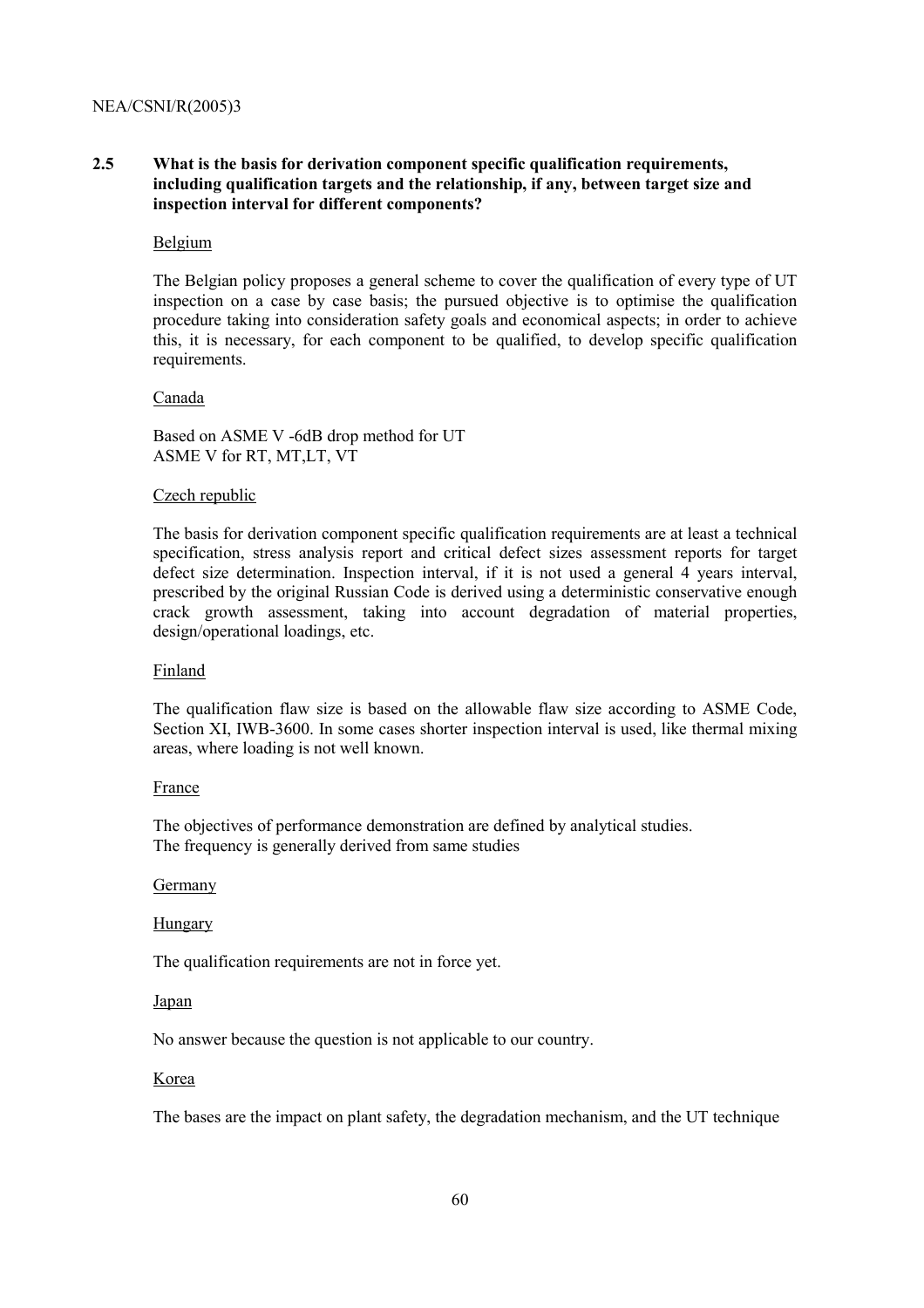## Netherlands

# Spain

Main basis for component specific qualification requirements is defect category and morphology as type, size, location, orientation, etc.

## Sweden

Qualification requirements are derived from relevant plant documentation, such as safety analysis reports, structural integrity assessment reports, risk/control group classifications, etc. Considerations are taken to relevant degradation mechanisms, and thereby the type, position, orientation, geometry and size of defects that have to be detected and sentenced with required reliability and accuracy.

For most components the inspection intervals are variable and depending on the detection capability of the qualified NDT systems used, damage tolerance of the component in question and the growth rate of the relevant degradation mechanism. However, with a maximum interval of 10 years.

The licensee can consequently thereby apply a longer inspection interval if it is demonstrated that the NDT system with reasonable reliability can detect and size small defects (small detection targets). On the other hand can a larger detection target be chosen if the licensee is prepared to apply shorter inspection interval for the component in question.

### Switzerland

The component specific qualification requirements are based in principle on the degradation mechanisms expected, fracture mechanics analyses, safety margins, and the state of the art in NDT technology. The state of the art and flaw size unacceptable due to analysis have been used as bounding criteria. Inspection intervals shorter than 10 years would be considered if necessary.

### United Kingdom

The concept is used of matching the qualification process to the importance of the inspection results in the overall safety case and the novelty of the inspection procedure employed.

The starting point for an inspection qualification is expected to be a specification of what the inspection is supposed to achieve. For crack-like defects, this specification would be in terms of parameters such as type of defect, size (depth through-wall and length along wall), location, roughness, orientation and skew.

The target size would normally be derived from a fracture mechanics analysis to determine limiting sizes of cracks. The fracture analysis would be expected to use conservative assumptions and materials properties. The degree of conservatism would be expected to be greater for frequent event loadings than for infrequent event loadings. It would be expected there would be some margin on size between the estimated limiting crack sizes and the capability of the inspection method to detect and size cracks.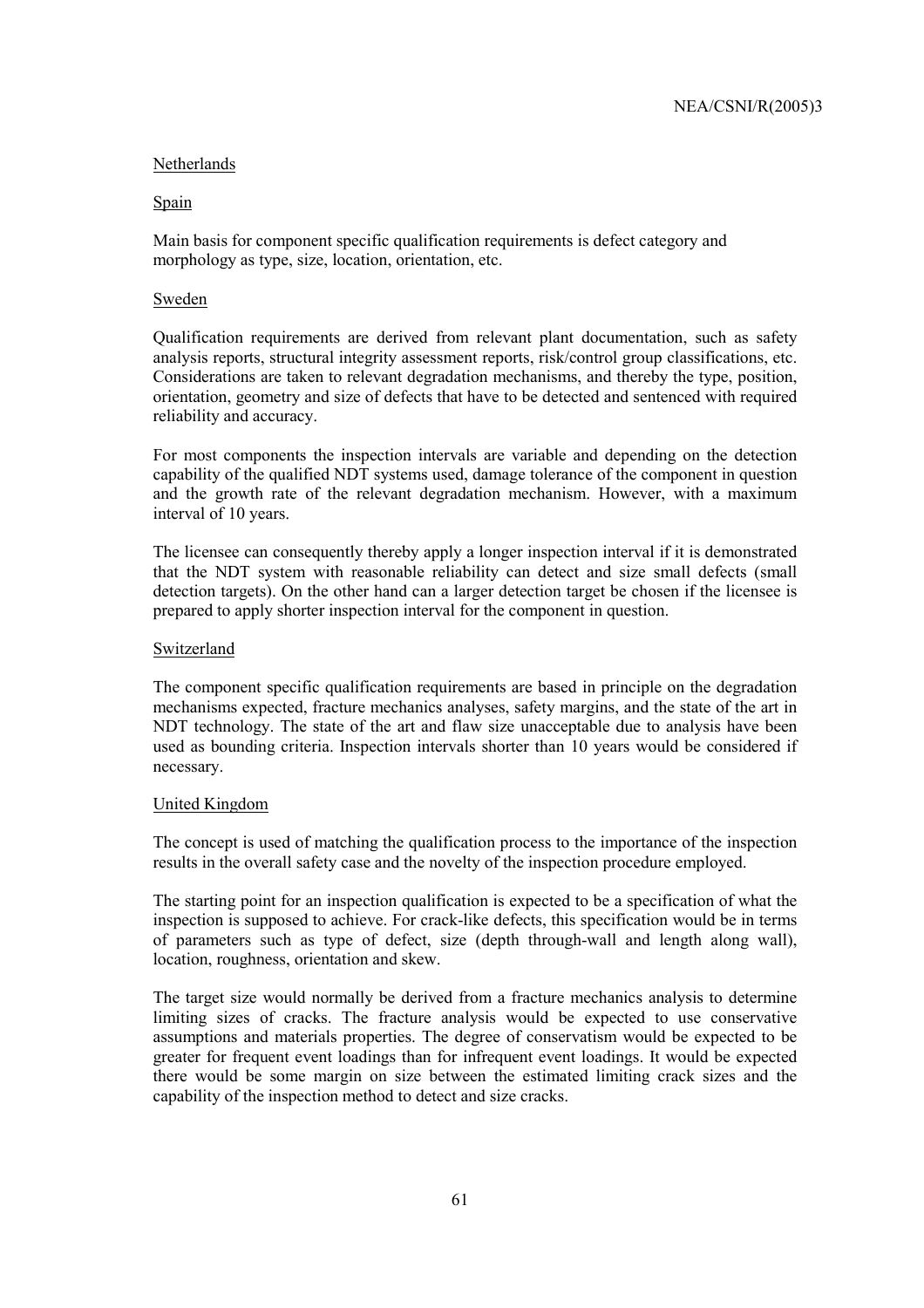# United States of America

10CFR50.55a states inspection requirements for inservice inspection to include Appendix VIII of ASME Section XI. Appendix VIII was completed in 1989 to be a performance-based qualification criteria with detailed requirements for UT inspections. The detailed requirements include statistically based acceptance criteria to detect and size flaws.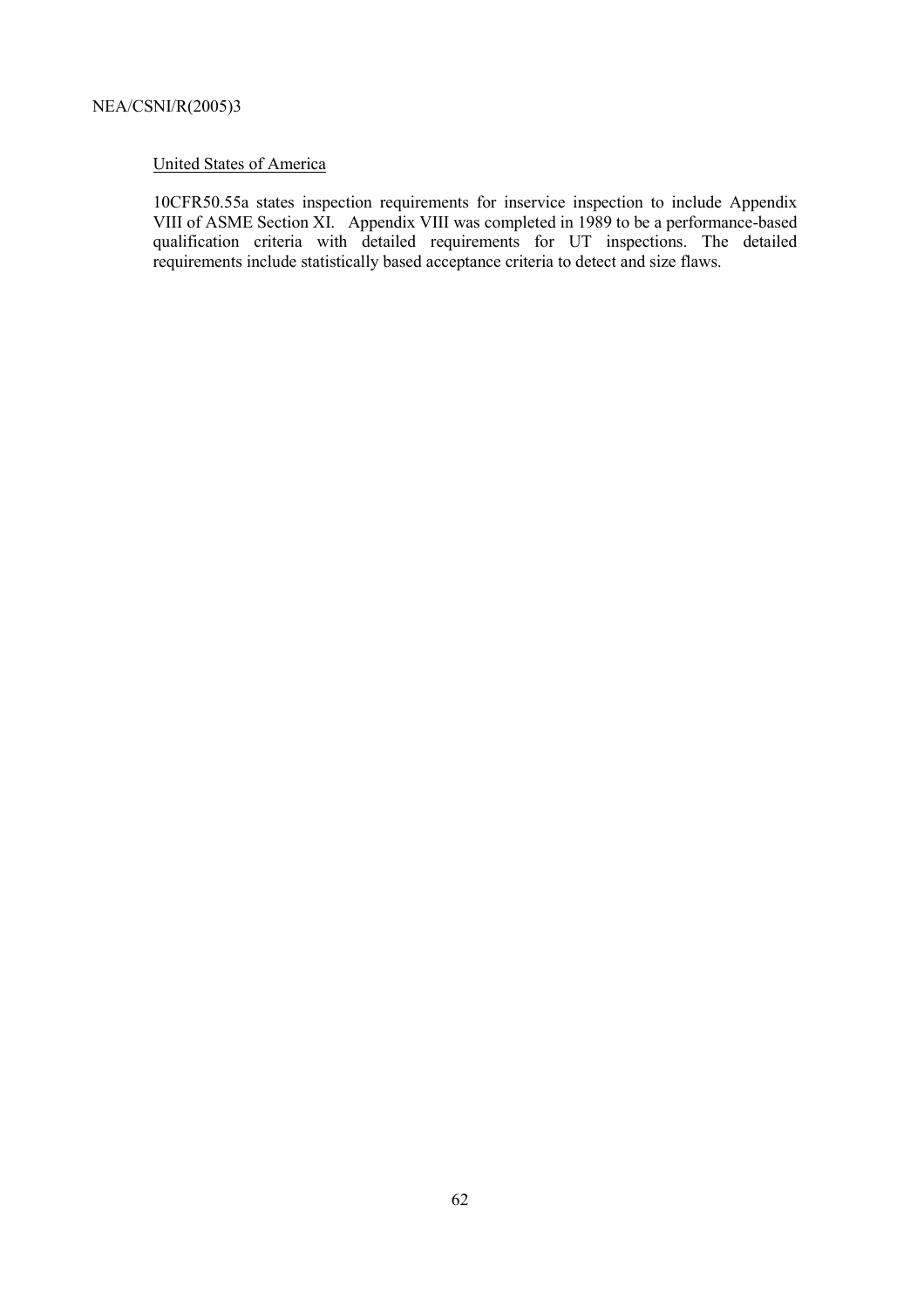# **2.6 Describe briefly, or refer to published documents/papers with information on, used qualification methodology (e.g i accordance with Appendix VIII to ASME Section XI, European approach as outlined in EUR 16802/17299, etc) in your country.**

## Belgium

The qualification can be strictly in conformity with Appendix VIII to ASME Section XI (performance demonstration), can be in conformity with the ENIQ approach (EUR 16802 and EUR 17299) or can be carried out according to an alternative methodology to be defined and accepted by the authorised organisations.

## Canada

ASME XI LEFM

## Czech republic

ENIQ (EUR 17299) and IAEA (IAEA-EBP-WWER-11) methodologies are followed. A specific methodology document "A qualification methodology for in-service inspections of main VVER type primary circuit components" was issued by the SONS in December 1998.

## Finland

We refer to the European approach as outlined in EUR 16802/17299.

## France

See Joseph SAMMAN - La qualification des applications d'Examen Non Destructif en France - RGN n° 3 Mai-Juin 2000

### **Germany**

### Hungary

Qualification methodology is being implemented in accordance with IAEA-EBR-WWER-11 and ENIQ EUR 17299.

### **Japan**

No answer because the question is not applicable to our country.

### Korea

Accordance with Appendix VIII to ASME Section XI for UT and EPRI NP6201 for ECT

## Netherlands

## Spain

As stated above, Spanish methodology will be a mix of Appendix VIII to ASME XI and ENIQ philosophy. The scope, that's to say, the components that will be required to be inspected with qualified NDT are those of Supplements 2 to 11 of Appendix VIII; however,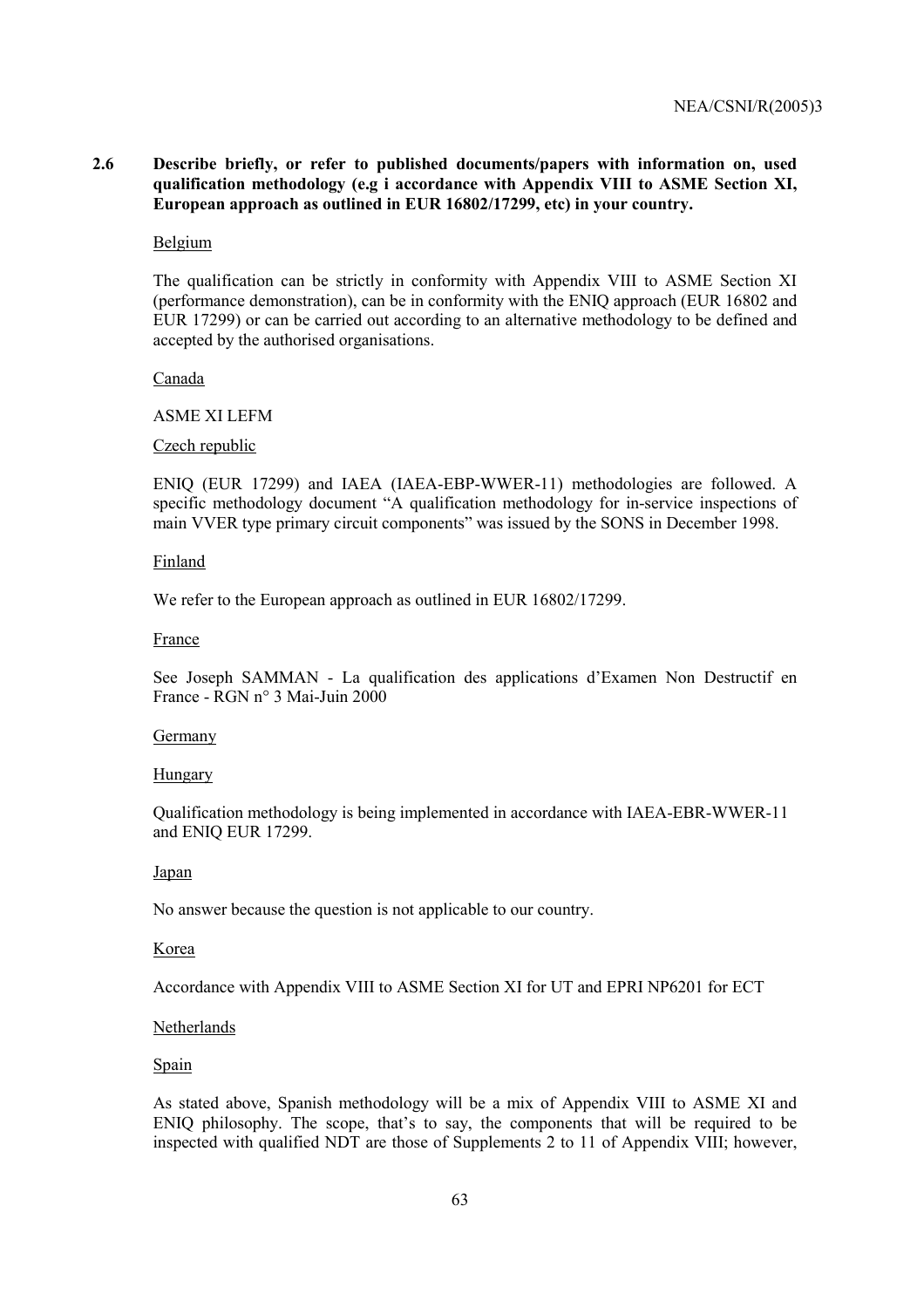## NEA/CSNI/R(2005)3

the qualification process will follow ENIQ methodology.

### Sweden

The NDT qualifications shall be in agreement with SKI's regulations and guidelines (SKIFS 2000:2), which in this context are based on Eurpean regulators common position document, EUR 16802.

### Switzerland

Qualifications are performed in accordance with the European qualification methodology (EN 16802/17299). Performance Demonstrations in accordance with App. VIII/PDI are accepted.

## United Kingdom

## United States of America

The NDT/NDE qualification methodology applied is described in following documents:

Topical Letter Report: NDE Performance (POD) Curves for Fatigue Cracks in Piping Based on Industry Performance Demonstration Data. Gosselin, SR, PG Heasler, SR Doctor, FA Simonen, FL Becker. 2001 Pacific Northwest National Laboratory, Richland, WA prepared for the US Department of Energy.

Performance Demonstration 25 years of Progress Becker, L. 2001, 3rd International Conference on NDE in Relation to Structural Integrity for Nuclear and Pressurized Components, Seville, Spain.

Summary of Experience with the Qualifications of RPV Procedures to ASME Section XI, Appendix VIII, Supplements 4 and 6 Becker, L. 2001, 3<sup>rd</sup> International Conference on NDE in Relation to Structural Integrity for Nuclear and Pressurized Components, Seville, Spain.

U.S. Nuclear Regulatory Commission on Performance Demonstration of UT System E.J. Sullivan, R.A. Hermann, D. Terao, D. G. Naujock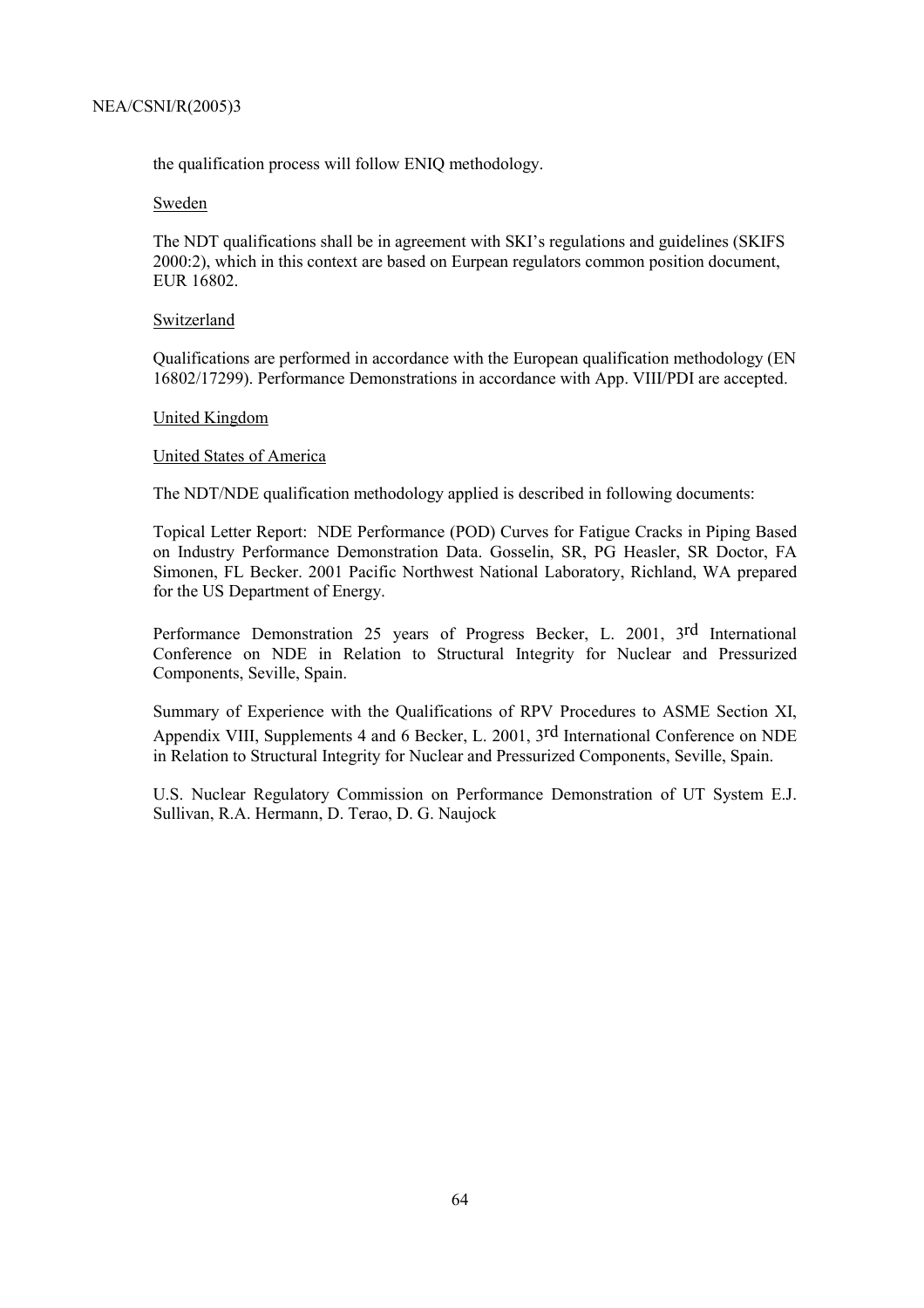- **2.7 Describe how the qualification activities have been organised in your country. What organisations are responsible for:** 
	- **f) Approval of the infra structure for qualification activities and assessment of the organisations involved?**
	- **g) Preparation and assessment of the qualification requirements, e.g. qualification targets, detection and sizing capabilities, for particular reactor components?**
	- **h) Preparation and assessment of the technical justifications of NDT procedures?**
	- **i) Witnessing, assessment and evaluation of practical trial demonstrations?**
	- **j) Issuing, withdrawal and cancellation of qualification certificates?**

#### Belgium

a) In order to deal with all matters related to inspection qualification of NDT systems, a Working Group was created in 1992 with representatives of the licensee (Electrabel), the architect/engineer (Tractebel) and both authorised organisations :

- AVN as regulatory organisation and technical support to the Safety Authorities;
- AV as Authorised Nuclear Inservice Inspector (ANII) and inspection specialist.

b) Preparation of specific qualification requirements and qualification procedures (including both practical trials and technical justifications) is carried out by the licensee in accordance with the requirements of either the Appendix VIII or the ENIQ methodology, while the qualification of the whole NDT system (procedure, equipment, personnel) is carried out by the vendor.

The criteria needed to pronounce the qualification are proposed by the licensee and discussed in the Working Group. If they are not strictly in conformity with Appendix VIII, the equivalence of the alternatives must be demonstrated to the satisfaction of the authorised organisations, before approval.

c) For procedure qualification, in most cases, the qualification is based on a balance between experience, technical justifications, modelling and practical trials. In all cases, the qualification programme is submitted by the vendor to the approval of the licensee and of the authorised organisations. The qualification processes show that the successful development of a technical justification depends a lot on the technical competence of the vendor and on its internal quality assurance.

Technical justifications have several advantages:

- allow the reduction of the number of practical trials;
- assess the validity of the practical trials;
- complete or extend the qualification;
- optimise the economical aspects of the qualification process.

Modelling is useful to support aspects of the technical justifications, in particular to establish predictions regarding the different site conditions and configurations.

d) The ANII is in charge of undertaking audits and periodic reviews to verify compliance of NDT systems qualification with the requirements.

Practical trials are usually performed under non blind conditions on mockups representative of the geometry of the component and containing real or realistic flaws; it is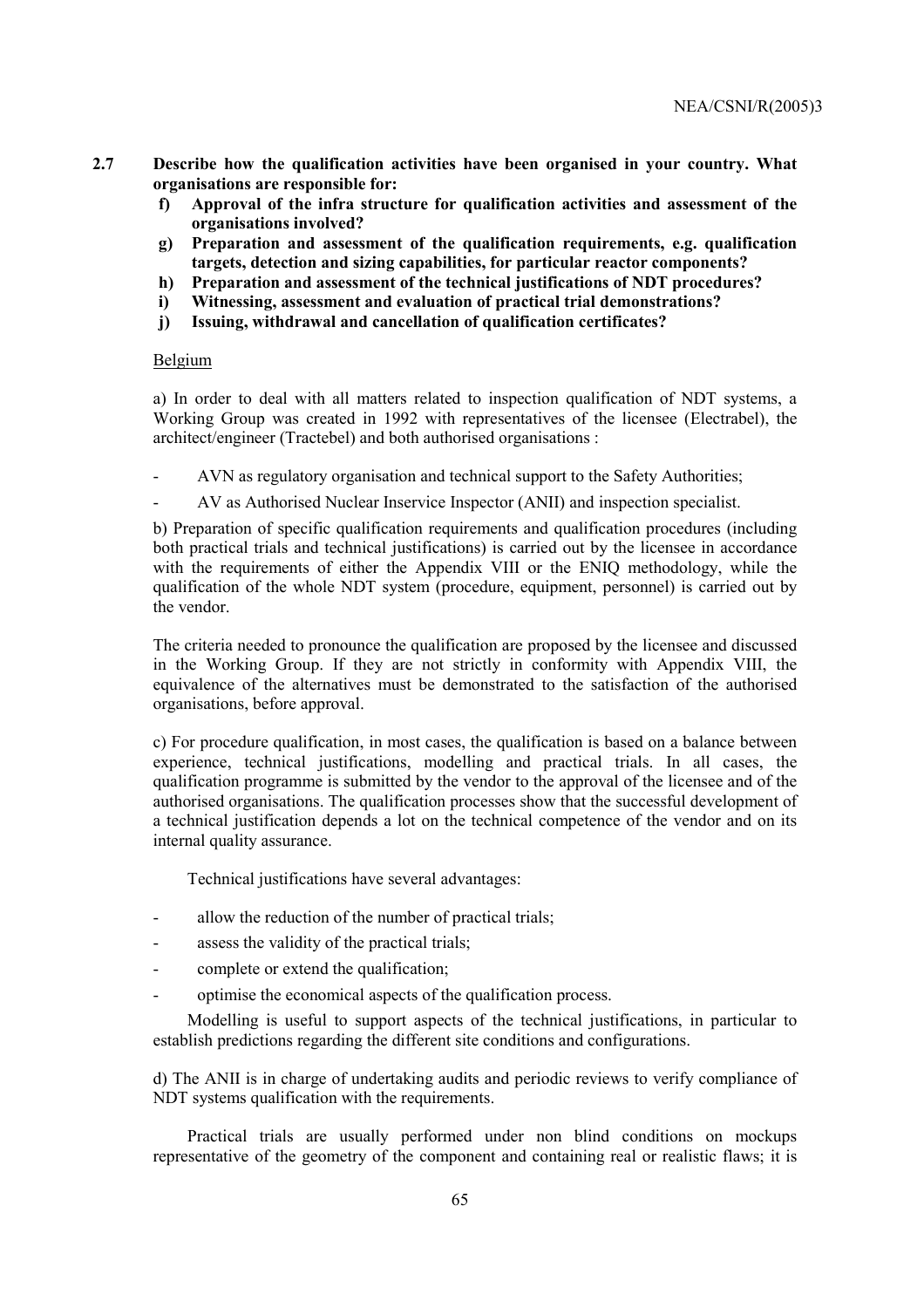only for personnel qualification that some practical trials are performed under blind conditions. When practical trials are performed, the ANII witnesses the tests progress on an ad hoc basis.

e) There are no so-called "qualification certificates" but the qualification shall be demonstrated to the satisfaction of the authorised organisations.

## Canada

- Approval of the infra structure for qualification activities and assessment of the organisations involved?

## Federal HRDC

Preparation and assessment of the qualification requirements, e.g. qualification targets, detection and sizing capabilities, for particular reactor components?

## Federal Regulator

Preparation and assessment of the technical justifications of NDT procedures?

## Federal Regulator

Witnessing, assessment and evaluation of practical trial demonstrations?

## Federal Regulator

Issuing, withdrawal and cancellation of qualification certificates?

## Federal HRDC

## Czech republic

- a) Qualification Body consists of: Steering Committee at Utilities Headquarters (CEZ) with members from nuclear industry leaders. Two Executive Qualification Bodies both for Dukovany NPP (VVER 440 type) and Temelín NPP (VVER 1000 type) are independent parts of utilities with specific QA manuals integrated into QA manuals of utilities. The infrastructure approved by CEZ headquarters.
- b) Preparation: Utility and/or an engineering organisation ordered by the utility Assessment: utility.
- c) Preparation: Utility (input data, technical specification), the rest by ISI vendor Assessment: Executive Qualification Body
- d) Witnessing: Executive Qualification Body (EQB), assessment: EQB and/or independent experts hired by EQB, evaluation: EQB.
- e) A proposal to issue, withdraw or cancel the certificate is submitted by the Executive Qualification Body to the responsible person of the NPP Headquarters for certificate issuing, withdrawal or cancellation in compliance with the QA manual

## Finland

- a) The regulatory body
- b) The utilities are responsible for preparation and the regulatory body is responsible for assessment and final approval.
- c) The vendor together with the utility are responsible for preparation and the qualification body is responsible for assessment.
- d) The qualification body is responsible.
- e) The qualification body is responsible for issuing and the steering committee of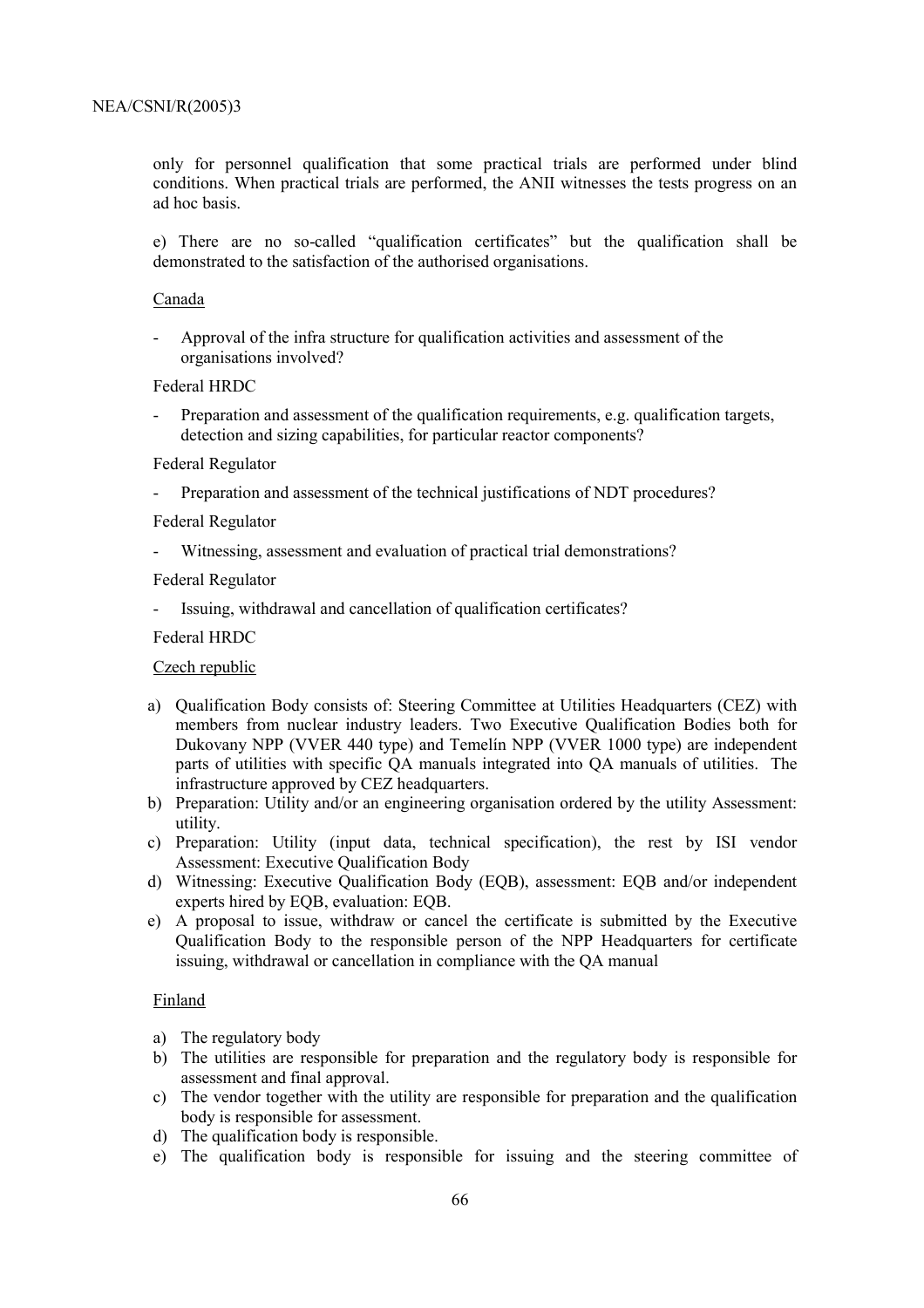qualification is responsible for withdrawal and cancellation.

Additional remarks: On the base of assessment reports prepared by the qualification bodies, the regulatory body gives final approvals for all the activities mentioned above.

### France

- a) all EDF organisation is based on ISO9001 / versus 2000 underway, the qualification body is type B according to ENIQ practice n°7, and is accredited according to EN 45004 type B by Cofrac, and recognized by the regulator
- b) Nuclear Operator reprsentativ writes the requirements
- c) A NDE engineering department(help by vendors) does the job
- d) By the same people, witnessing by the IQB
- e) The IQB issues the certificate after reviewing the qualification dossier, the NOP has to check the on field feedback experience and to report to the IQB in case of lack or gap with the previous objective

It's always the NOP who is responsible on the use of a qualified procedure and of the results of the inspection

## Germany

## Hungary

An independent third party was selected for performing of the qualification process. Regulatory body has to issue two permissions: one for the acceptance of quality criteria and another one for approval of the qualification certificate. Other organisational measures described in 2.2.

## Japan

No answer because the question is not applicable to our country.

## Korea

- a) The Regulatory Body MOST(Ministry of Science and Technology) and KINS(Korea Institute of Nuclear Safety)
- b) The Qualification Body: In principle, any organization including utility, vendor, and inspection company may be the qualification body if they verify the requirement for the NDT qualification system. KEPRI (Korea Electric Power Research Institute) is the only current qualification body in Korea.
- c) The Qualification Body
- d) The Qualification Body
- e) The Qualification Body

### Netherlands

### Spain

Note: Spanish methodology is under development, so the following answers are an estimation of what will be in the future.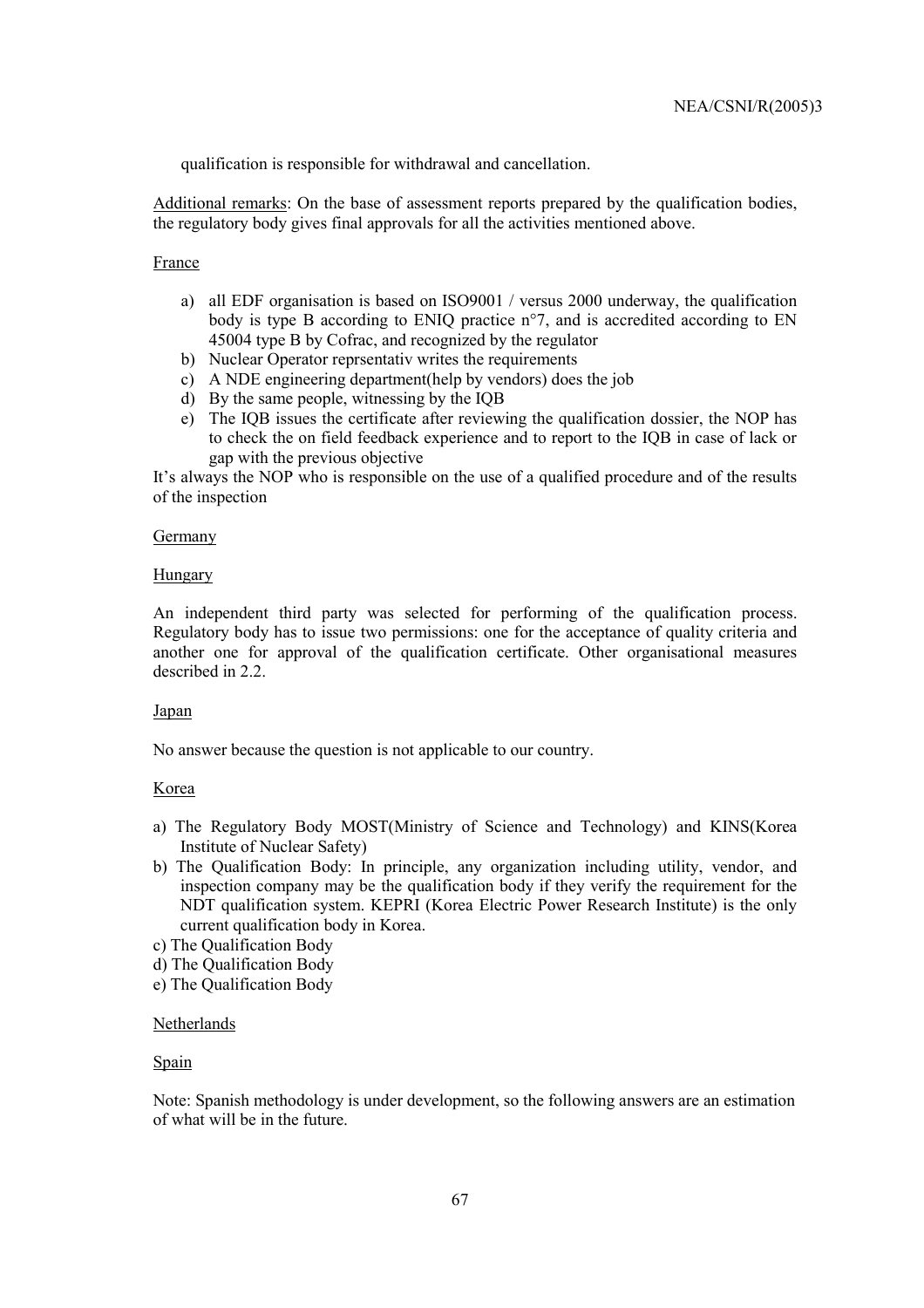- a) Inside the nuclear industry, each NPP owner or owner's group (licensees) shall be responsible for the establishment and approval of their internal qualification system. However CSN will approve, or not, the proposal of the whole qualification system that licensees must submit when the pilot project VENDE be finished. The main point under discussion is the type of organisation that licensees are going to choose for the Qualification Body. It seems that it will be an EN 45004 type B organisational structure, but this could change in the future to an EN 45004 type A, if deemed necessary by CSN.
- b) Each NPP owner or owner's group (licensees) shall be responsible for defining all qualification requisites. The independent Qualification Body will be responsible for reviewing all these aspects.
- c) Preparation of the technical justifications as well as NDT procedures are the responsibility of the NDT vendor, following all qualification requisites established by the NPP owner or owner's group (licensees) for the case. Assessment of the technical justifications as well as NDT procedures and related NDT qualification documents shall be a standard duty of the Qualification Body.
- d) Witnessing, assessment and evaluation of practical trial (open and blind) demonstrations shall be also a standard duty of the Qualification Body.
- e) Issuing, withdrawal and cancellation of qualification certificates shall be also a standard duty of the Qualification Body.

## Sweden

a) The infrastructure for NDT of nuclear components is set up and approved by the SKI. The Swedish Qualification Body is under supervision of SKI. Independent third party inspection bodies who assess the inspection programs as well as those inspection companies who conduct the NDT activities have to be accredited by the Swedish Accreditation Board (SWEDAC).

b) Specification of the inspection / qualification targets is the responsibility of the licensee. An independent third party inspection body has to assess that these targets are in agreement with the inspection interval that are used in the in-service inspection programmes.

c) Preparation of the technical justification is the responsibility of the licensee. The licensee may order the work on preparation of technical justification from a NDT vendor or a consulting company. The qualification body may not be involved in the preparation of the technical justification because of its third part position. The qualification body's role is assessment of technical justifications.

d) Witnessing, assessment and evaluation of practical trials is the responsibility of the qualification body.

e) Issuing, withdrawal and cancellation of qualification certificates is the responsibility of the qualification body.

### Switzerland

a) Qualifications are under the supervision of the HSK.

b) The a. m. qualification requirements are prepared by the licensee, assessed by the qualification body, and finally approved by the HSK.

c) Technical Justification of NDT procedures to provide supporting evidence was rarely used, as reliance was mostly on practical demonstrations.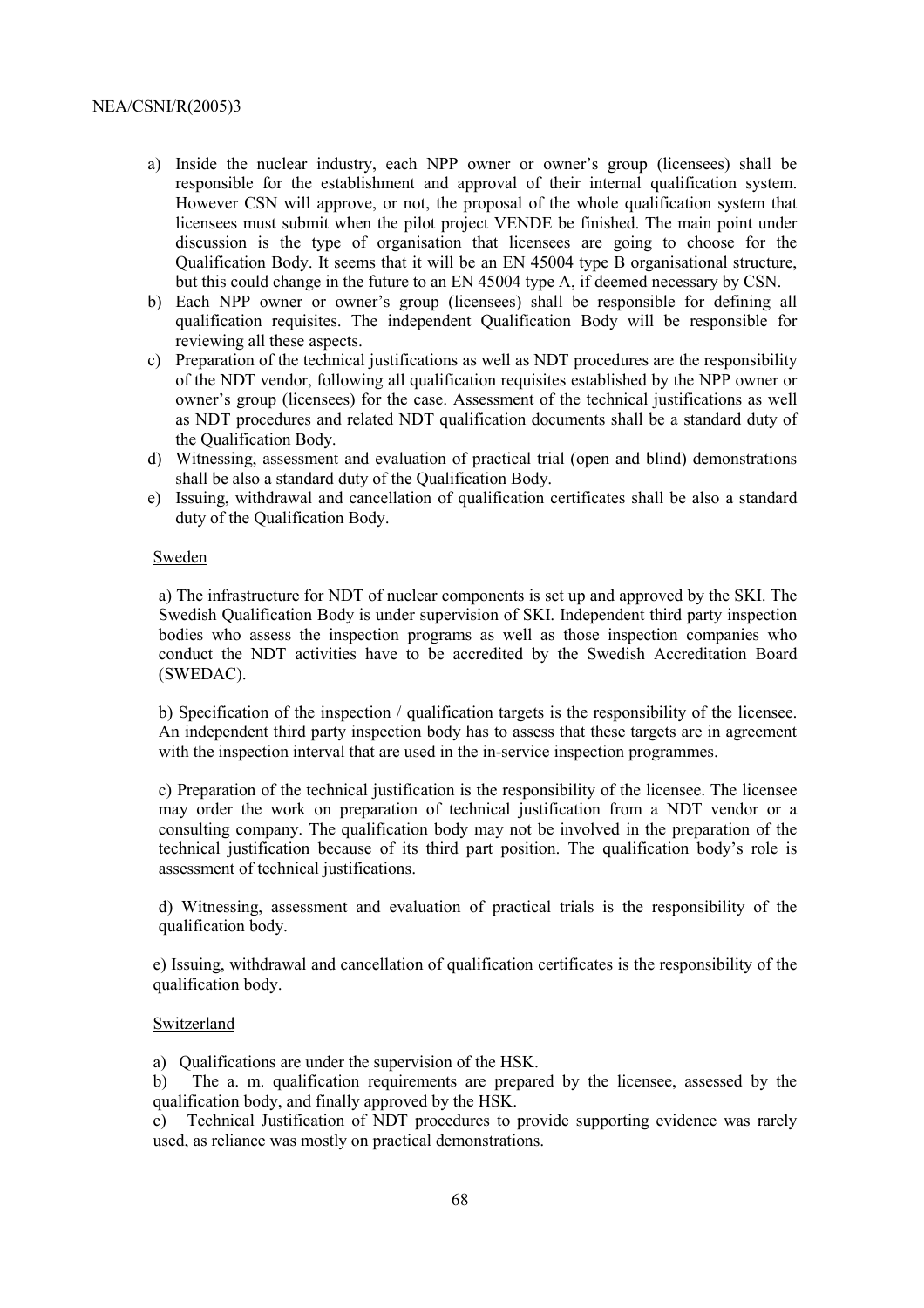d) Witnessing, assessment and evaluation of practical demonstrations is the responsibility of the Qualification Body.

e) Because of the transient character of the situation, no formal mode of certification is in force yet. This will be established in the guideline being in preparation.

## United Kingdom

a) There is no single body in the UK to approve the infrastructure for qualification activities and assessment of the organisations involved. NII would expect qualification bodies to use well-known quality assurance methods. Qualification bodies vary in size, nature and duration. In general the activities of a qualification body can be seen to be similar to any other commercial, technical service. NII would expect licensees through their own QA processes to ensure that anyone employed as part of a qualification body (whether their own employees or contractors) would be Suitably Qualified and Experienced Persons (SQEP) for the work. Depending on the importance of the inspection, NII might choose to test the licensees' arrangements in this regard.

b) Preparation of Technical Justifications (TJs) could be done by a number of parties, the licensee, the inspection vendor or a third party. However the Technical Justification needs to be written to combine the theoretical and experimental body of knowledge of the inspection with the practicalities of the inspection, that is how it will actually be done. So a degree of cooperation may be needed in producing the Technical Justification.

c) Assessment of the Technical Justification is the responsibility of the qualification body.

d) The three activities of witnessing, assessment and evaluation of practical trial demonstrations is the responsibility of the qualification body. Depending on the importance and novelty of the inspection, NII might choose to witness some trials and might consider a sample assessment and evaluation of its own.

e) Issuing, withdrawing and cancelling qualification certificates is the role of the qualification body. Note that for some inspections a qualification body might be constituted to do the first qualification and then disbanded. Then years later if a change occurs requiring some modification of the certificate, a new qualification body might be established.

## United States of America

The US nuclear industry created the Performance Demonstration Initiative (PDI) in 1991 to manage implementation of the performance demonstration criteria of Appendix VIII. The PDI is comprised of members from all US nuclear utilities and three foreign countries. The PDI is responsible for all decisions concerning the location, quantity and types of flaws in each test specimen. All of PDI's program decisions are documented in technical basis documents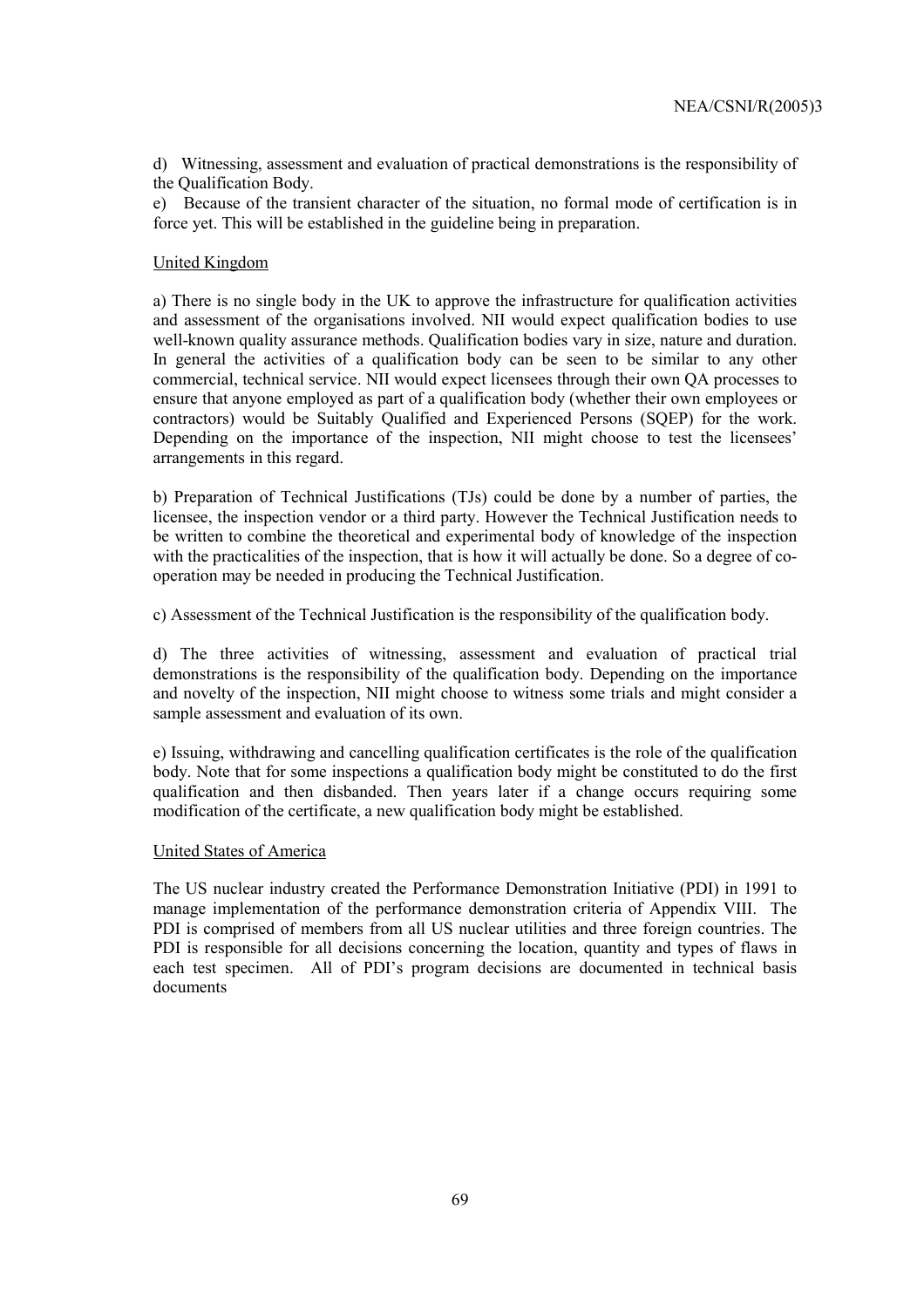# **2.8 What actions are taken in your country to assure that the qualification defects are representative simulations of the defects/cracks that can occur in the plants?**

## Belgium

Because the test blocks are not destructively examined, it is difficult to assume that the defects are exactly known in location and size; however, as no practical trials are performed to demonstrate the performance on all possible defects at all locations due to the lack of fully representative mockups, modelling and technical justifications are extensively used in the process of qualification, therefore the uncertainty of the defects location and size in the blocks has a small influence on the qualification results.

## Canada

We rely on the latest technologies and techniques in preparing artificial flaws in the test blocks. CANDU Owners Group is sponsoring research and development projects to address the issue of performance demonstration.

## Czech republic

Qualification defects types are a result of consensus made by participating Parties. How realistic/ representative the defects/cracks are depends also on the qualification level/rigour assigned to the qualification case. For this reason are used both artificial defect simulations (various types of notches, PISC type A semi-elliptical defects), realistic simulations as implanted mechanically cycled fatigue cracks, SCC type defects. Actions taken:

- development of manufacturing technologies for real/realistic representative simulations of defects/cracks (examples: ODSCC type defects and pitting in steam generator tubes by NRI Rez) with verification of manufacturing technology and provided evidence
- analyses of degradation mechanisms, application of microstructure analyses, destructive examinations of real operation induced defects/cracks
- international co-operation in projects SPIQNAR (comparison of UT responses of real operation induced cracks and different types of defect simulations, etc.).

## Finland

Some research work has been done in order to compare NDT results of simulations with the results of real defects.

### France

The IQB has to valid the mock-ups referring with the inspections requirements, and according to the qualification management (engineer reasoning, modelisation, open trials,..)

### **Germany**

### Hungary

This issue is not solved yet.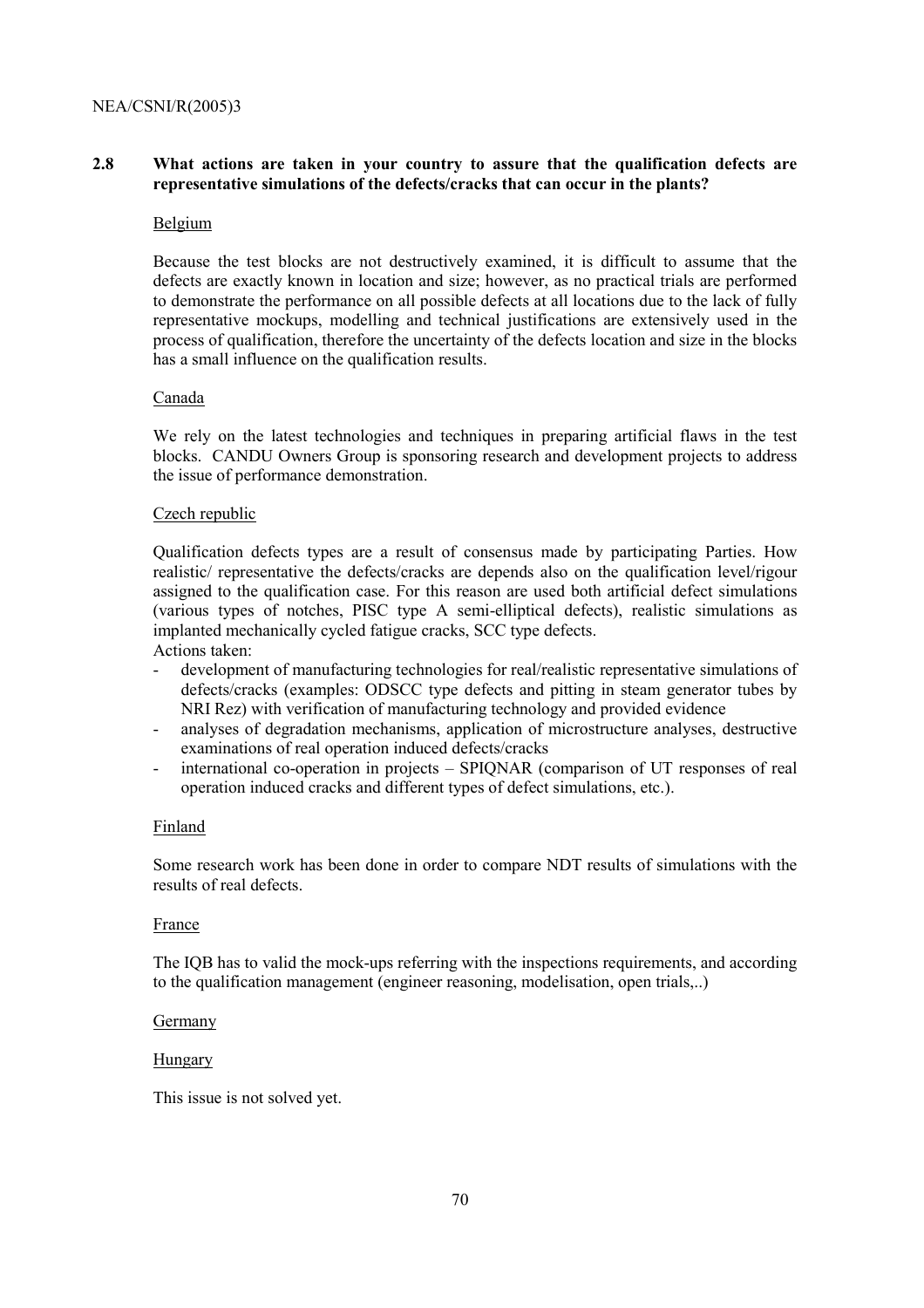## Japan

No answer because the question is not applicable to our country.

## Korea

Regulatory body reviews the crack morphology used in the test specimen if the crack reflects the plant experience. Usually thermal fatigue crack, mechanical fatigue crack and mechanical notch are acceptable in PWR. Although SCC type cracks have been reported in PWR, the SCC type crack is not considered in Korea yet.

## Netherlands

## Spain

There is no simple answer to this question, because the only way to determine the representation in type, location and size of a simulated defect is to section the block and make destructive testing.

In pilot study VENDE there are not provisions for such verification by means of destructive testing. Only internationally known methods used to implant defects in the trial mock-ups can give a relative assurance of the quality of these defects.

A defect manufacturing validation dossier must be required to the test specimen manufacturer for each defect case.

## Sweden

The representation of defects in the qualification test blocks is a key point in any performance demonstration and practical assessment. The response of the defects used, with respect to the actual NDT system, must adequately represent the response of the expected or observed real defects. The assessment of the qualification defect's representation can however not be performed within a particular qualification project. This must be a subject for research and development efforts. The Swedish qualification body is conducting such research and development projects.

The awareness of these important aspects has increased after the evaluation of uncertainties in the result from inspections of Ringhals 3 and 4 safe-ends during 2000 and 2001 were complex inter dendritic stress corrosion cracking were observed.

### Switzerland

Concerning the representative nature of simulated defects we have to rely on the state-of-theart in artificial flaw manufacturing techniques, and use what can be obtained in time and at reasonable cost. We are aware of the existing shortcomings. The question of how representative flaws can be simulated cannot be answered in the framework of a qualification project. It should be an issue for research programs.

### United Kingdom

Validity of test blocks in terms of type, location and size of defects is of course the major issue for the practical trials aspects of qualification. There are no simple answers to this question. The only way to assess the location and size of defects in test blocks is by using a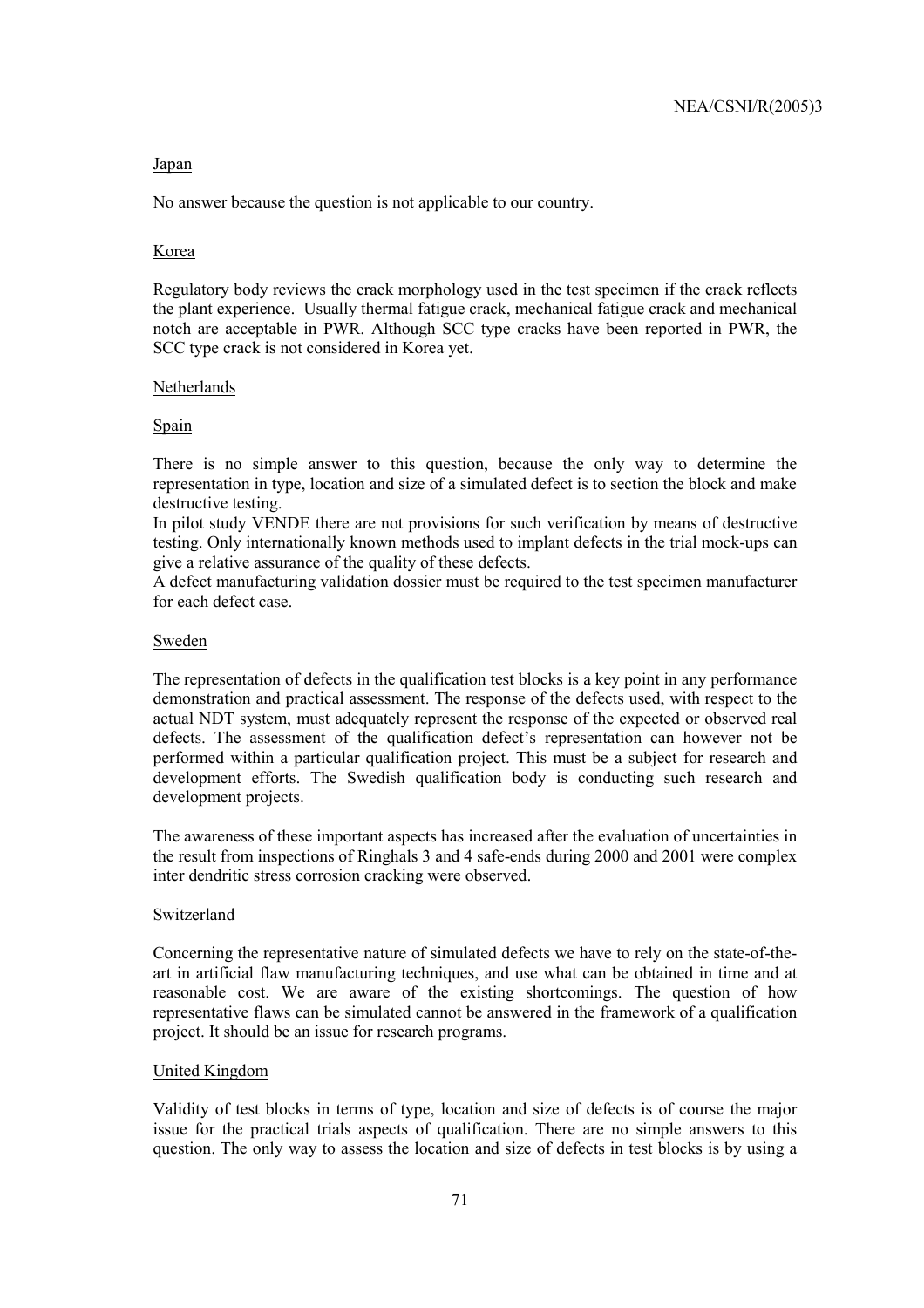combination of NDT techniques with a knowledge of how the defects were manufactured. The only way to determine the 'true' location and size is to section a test block and so in the process destroy it. So test blocks can only be sectioned once they have finished being used for qualification purposes. In the UK several internationally-known methods have been used to implant defects in trial blocks. This process seems very much at the empirical level at present, with differing results achieved using apparently the same nominal technique.

## United States of America

The PDI reactor pressure vessel specimens are full size "mock ups" of the actual component. The test specimens are fabricated from material salvaged from cancelled nuclear power plants. Flaw types and sizes specified by ASME have been introduced with each test specimen. Exhaustive investigations on the quality of the material and test specimen manufacturing capabilities are completed to make certain that all test specimens are of the highest quality. Technical basis documents were developed for flaw types used and to ensure that reliability and repeatability of flaw manufacturing methods could be verified. These technical basis documents include comparison where possible with the test flaws to flaws detected during ISI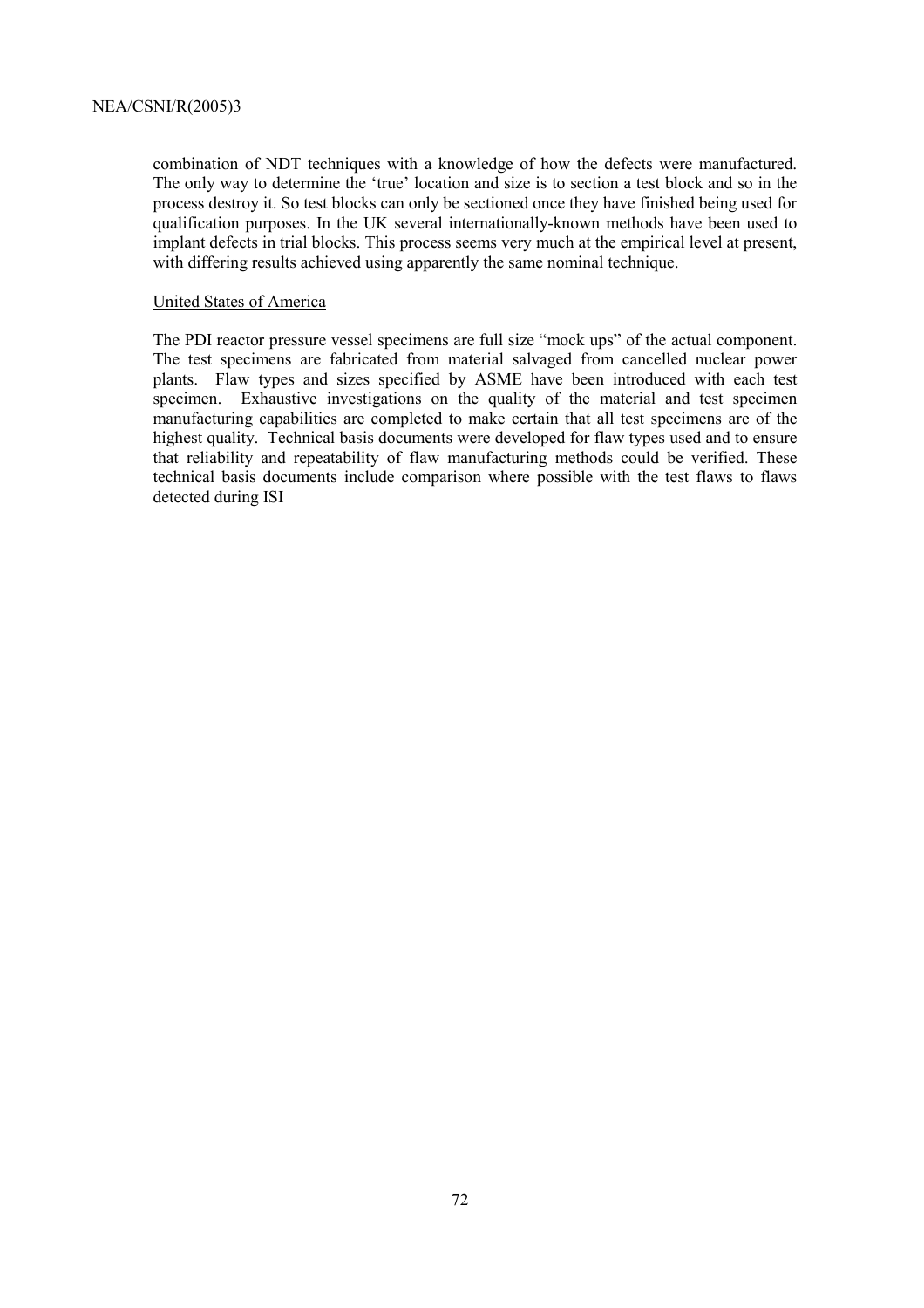# **2.9 What are the general experiences so far, from a regulatory point of view, of applied NDT qualification/performance demonstration approaches in your country? Do you foresee any changes in the near future?**

### Belgium

Stricto sensu, there is no qualification body in Belgium, but the Working Group is actually playing the role of a qualification body; for instance the approval of all qualification activities is in the scope of the Working Group.

Belgium is not such a large country that many people are working on NDT in nuclear industry. In order to pool the knowledge and be efficient, it has been considered wise that the licensee, the architect/engineer and the authorised organisations are members of the same Working Group in charge of NDT system qualification. Further, regular meetings take place between NDT experts of Belgian and foreign Safety Authorities, in particular BCCN from France, in order to exchange views on the approaches followed in both countries.

The experience gained during the qualification activities in relation with RPV inspection has shown some benefit to the approach followed for organising these activities: the authorised organisations are involved in the full process of qualification and, if some confrontations arise, they take place during the development phase of the qualification process, and not only at the end, allowing a better proactivity.

Therefore, no changes are foreseen in the near future. Moreover, in order to avoid a loss of critical sense by being too much involved in the qualification activities, the work is divided as follows: a follow up of every step by the inspection specialists of the ANII and only a review by AVN, keeping in mind the safety objectives of the inspection.

There are some experiences of the use of qualifications from foreign countries, mainly because the vendors are foreign companies. In particular, for UT inspection qualification of RPV, the results of practical trials performed in France, by EDF, on mockups are used: the mockups are representative of the geometry of one of the Belgian vessel and contain real or artificial defects; these results are complemented by modelling and technical justification; the integrated qualification programme was submitted by the vendor for approval to the licensee and to the authorised organisations.

#### Canada

Very favourable. VT to be addresses soon.

### Czech republic

Due to the NDT qualifications performed in a systematic way according to national, ENIQ and IAEA methodologies there is a brief review of achievements:

- better understanding and trust in NDT techniques applied (participation of Safety Authority, Qualification Body and utility personnel at practical trials)
- verified NDT techniques capabilities including application of advanced techniques
- given evidence to meet ISI/qualification quantitative objectives determined based on knowledge of critical sizes of defects and damage mechanisms
- transparent, optimised and clearly written inspection procedures.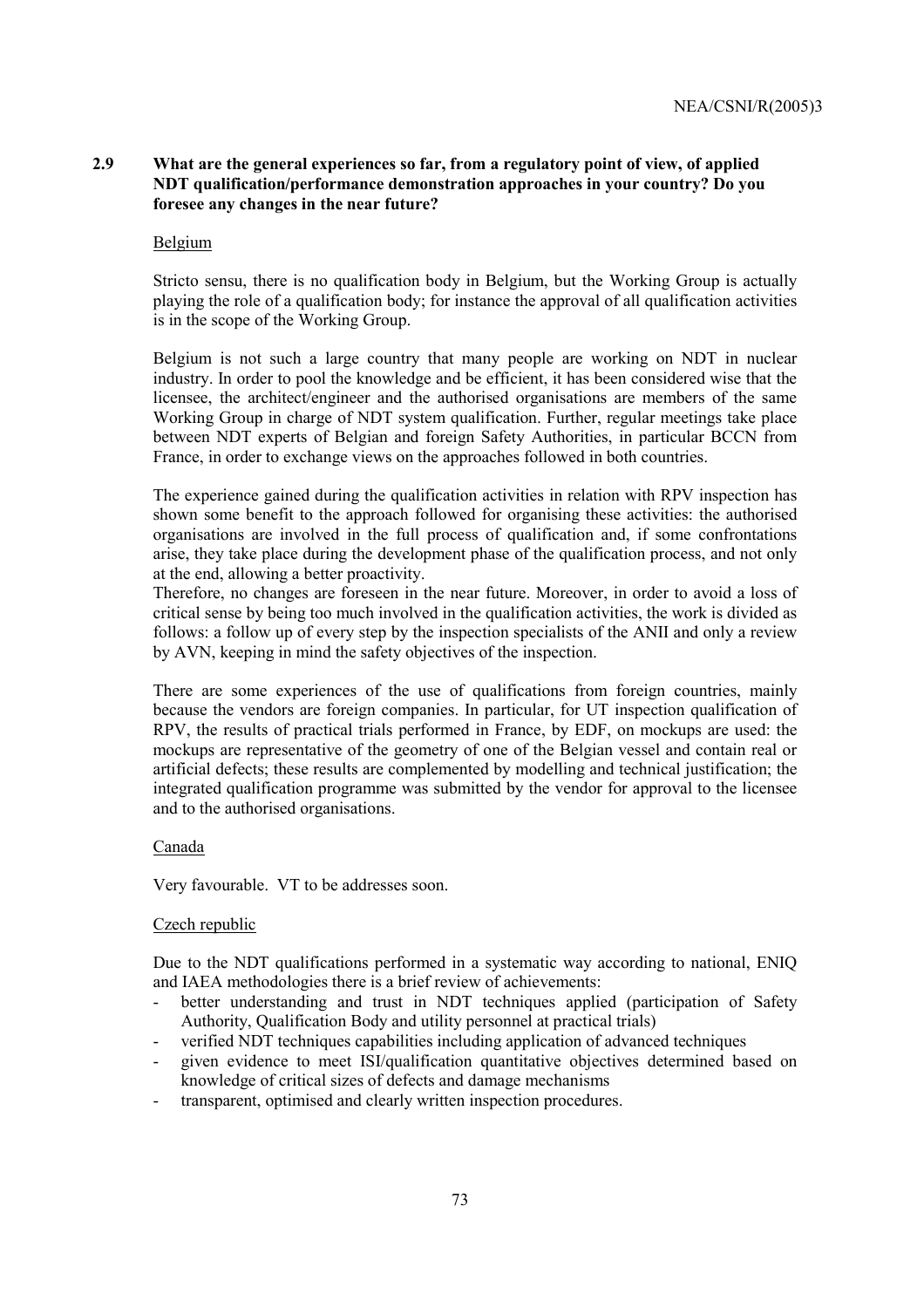## Finland

The licensees have generally referenced the European qualification methodology and the ENIQ recommended practices as a basis for qualification activities, but a lot of discussions against the details of those documents have arisen among the licensees.

The utilities have often started the qualification projects too late and timetables of inspection vendors have lengthened. Therefore, there may be period of waiting due to the lack of personnel resources at the qualification body. Qualification projects may take several years before final results.

Actions planned to be taken in our country to improve the effectiveness of qualifications are under discussion. A new revision of Finnish Regulatory Guide YVL 3.8 "Nuclear Power Plant Pressure Equipment. Inservice Inspections" is in the course of preparation.

#### France

No changes, go on

### Germany

### Hungary

Changes are under way as it is described in 2.2 and 2.8. Formally from regulatory point of view there will be an addition to "Safety requirements for operation of NPPs Ch. 9: In-service inspection requirements" and a new edition of Guideline 4.1: "In-service inspection of NPPs' equipment" will be issued.

#### Japan

No answer because the question is not applicable to our country.

# Korea

We performed some round robin tests for the NDT qualification using piping and studs and bolt specimen. The results showed that the training is very important in the NDT qualification and the new UT techniques are needed for the cast stainless steel and bi-material piping. We will enhance the requirement on the training with the specimen.

#### Netherlands

#### Spain

So far, we have not applied qualified NDT in Spain in the terms established in ENIQ methodology or in Appendix VIII. We follow ASME XI and ASME V as references. When pilot study VENDE will be finished, then the licensees must begin the qualification of NDT applied in their in-service inspection activities. See 2.10 below.

#### Sweden

The establishment of the infrastructure for qualification and the introduction of qualification requirements in Sweden have been very resource demanding and costly. The use of technical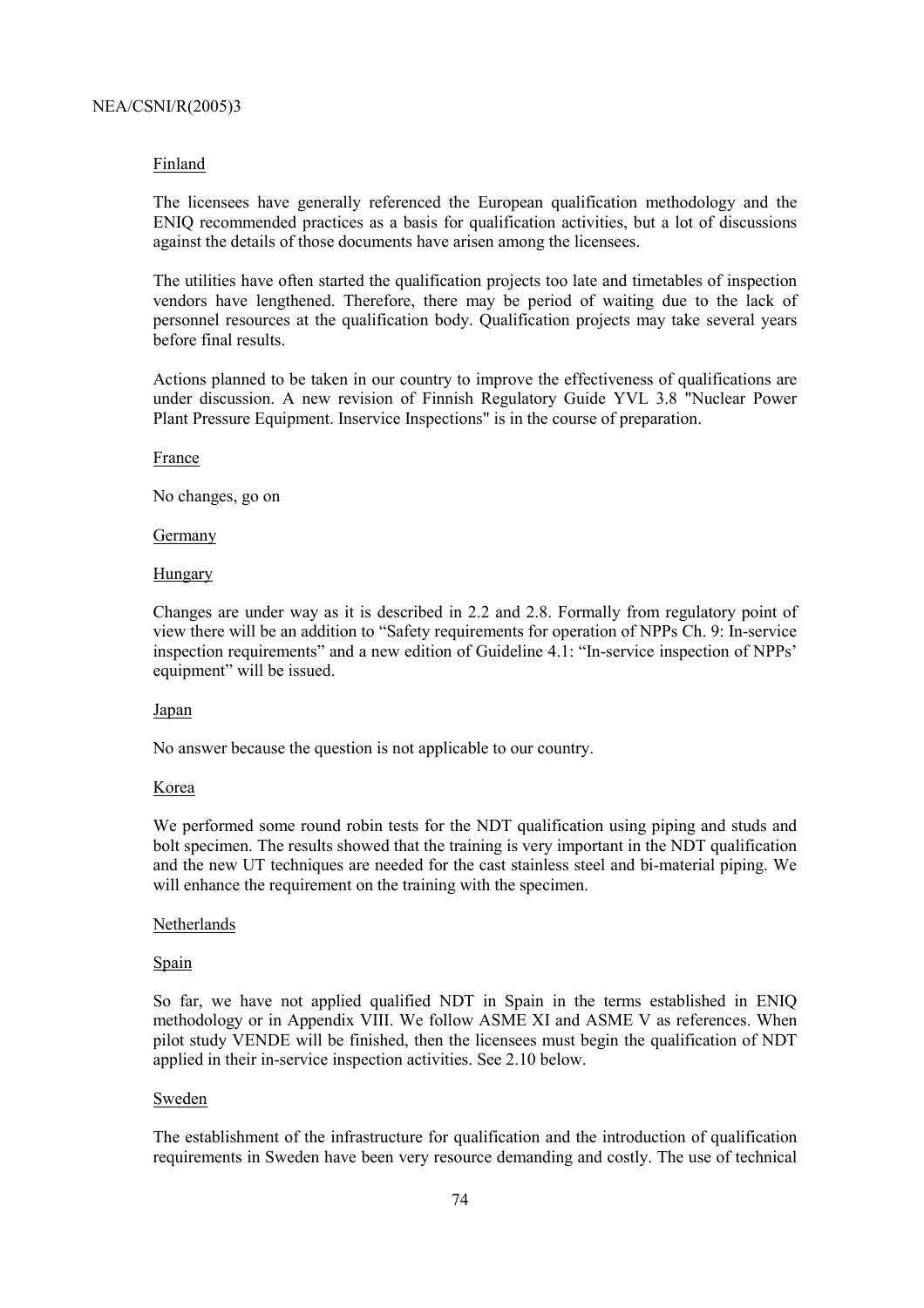justifications, e.g. as a mean to reduce the number of practical trials needed, have not been as frequent as intended with the European qualification approach. There are also several other technical problems to be solved before the established qualification scheme and infrastructure fully will produce effective NDT system and reliable inspections in cost-effective manner. However, as experiences have been gained the qualification activities have become more and more effective.

The change from previous prescriptive NDT regulation to a strategy where the purpose of the inspection direct the NDT effectiveness needed is a complex issue which also have affected both the licensee and their inspection companies in many areas.

#### Switzerland

The general experiences from a regulatory view are:

Qualification is useful and necessary. The workload is high. It is a difficult task to bring together a qualification body that has the necessary ability and the required independence.

#### United Kingdom

#### United States of America

The early and accurate detection of flaws in plants is important for maintaining structural integrity and ensuring the safety function of safety-related systems and components. Appendix VIII is an improvement over previous ISI requirements, and NRC staff finds that Appendix VIII criteria, as implemented by the PDI program, provides UT results that are generally superior to those of the 1989 (and earlier) Edition of Section XI of the ASME Code.

There may be possible changes in the future with the recent events of control rod drive mechanism (CRDM) cracking. Conclusions regarding the most recent event at Davis Besse is raising a concern that there may need to be further review of the present inspection process for certain components of the plant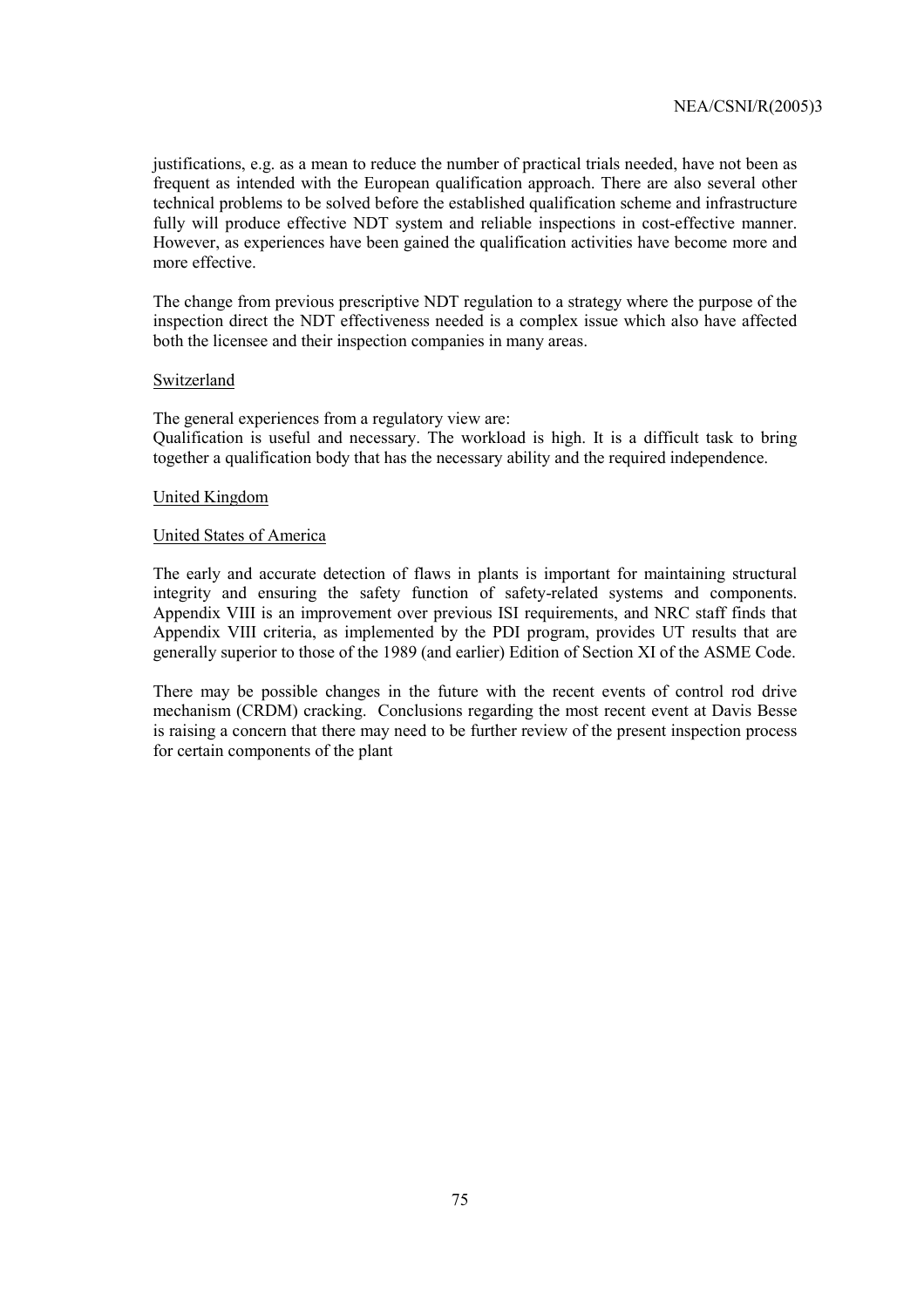# **2.10 What are the experiences so far of using qualified NDT systems for in-service inspection activities in the plants?**

### Belgium

The most important qualification project under way is the project for inspection qualification of RPV welds; it is a huge project, which started in 1998 and should end in 2002; it is obvious that, in the, the long term licensee will benefit from the results of the project: the amount of inspections (mainly reinspections of indications) carried out will certainly decrease due to the improved efficiency and effectiveness of the methods used, leading to a better knowledge of the indications.

A follow up of every step of the inspection procedures and of their application on site during ISI is performed by the inspection specialists of the ANII.

Qualifications are completed for the following components :

- reactor pressure vessels : nozzle welds, flange to shell welds, safe ends, circular shell welds, nozzle inside radii
- ferritic and wrought austenitic piping welds
- cast austenitic stainless steel : primary piping circular welds
- steam generator and pressuriser safe ends
- thick ferritic welds (for instance of the steam generator shell)
- all bolting, including RPV studs

A lot of experience has been gained with ECT inspection of old steam generators; NDT methods were adapted in function of results of destructive examinations of extracted tubes; due to SG replacement in 5 of the 7 units, this remains applicable only to the oldest units of Doel 1 and 2.

### Canada

Generally good. Licensees are oriented toward broader use of remote inspection technologies.

# Czech republic

In majority only inspection procedures for mechanised UT examinations known as "inspection procedures qualified within simulations of qualification as parts of PHARE projects" are used at present for in-service inspections. These inspection procedures are applied on site at Dukovany NPP with success on austenitic primary piping (complex geometries including T- pieces) and dissimilar welds. Advantages appreciated: transparent inspection procedures, very good results of geometrical indications analysis, substantial improvement of defect sizing capabilities. UT/ET qualification of other inspection procedures will be completed in the period 2002-2003 and applied on site.

#### Finland

We haven't experiences so far of using qualified NDT systems for in-service inspection activities in the plants.

### France

For activities on the plant it-self, no changes.

The changes occur due to the law in the relationship between the regulator/NOP/ND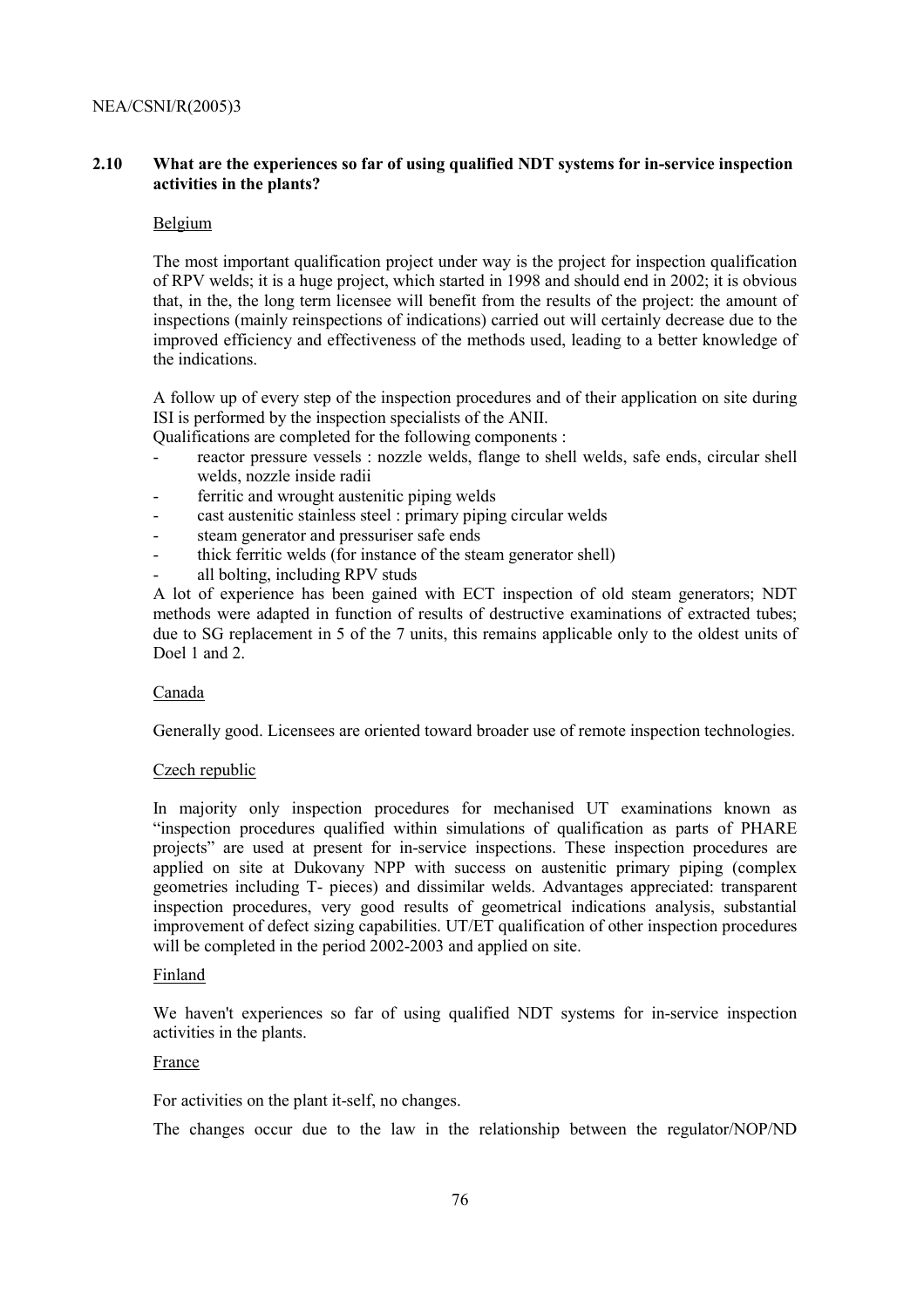Engineering department, and the introduction of the IQB as new partner.

Germany

# Hungary

There is no reliable experience of using qualified NDT systems yet.

# Japan

No answer because the question is not applicable to our country.

# Korea

We will apply the NDT qualification from 2004.

# Netherlands

# Spain

None following either PDI or ENIQ Qualification Methodologies. However, a significant number of inspection areas of Spanish nuclear power plants have been inspected according to ad-hoc qualification schemes defined by the utilities and the ISI vendor in a case by case situation.

# Sweden

Qualified NDT systems have now been used in Sweden since the requirements became mandatory in 1996. It is a common view that the quality of in-service inspections has increased. In several cases have qualified NDT systems detected cracks that previously were missed by non qualified NDT systems.

However, inspection failures with qualified NDT systems have also been observed. These failures were mostly caused by circumstances not considered during the qualification process. This was the case for the inspection in Ringhals 3 and 4 during 2000 when a qualified eddycurrent system failed to detect the very tight inter dendritic stress corrosion cracks in the Alloy-182 safe-end welds. Such tight cracks was not expected and therefore not included in the qualification test blocks.

# Switzerland

The experience of using qualified NDT systems for ISI activities in the plants is good. The systems, in general, performed well. There is confidence in their capability and reliability. Decisionmaking is transparent and more convincing. In some cases, an iteration in the qualification process was necessary as a result of feedback from the examination on site.

# United Kingdom

Finding defects is a rare event, there is not much experience of this. There is even less experience of finding defects of structural concern.

There is an example where a Technical Justification was based on a defect specification which in the event was incomplete. Subsequent sectioning of plant items removed from service revealed this. Due to an assumption about the maximum credible defect depth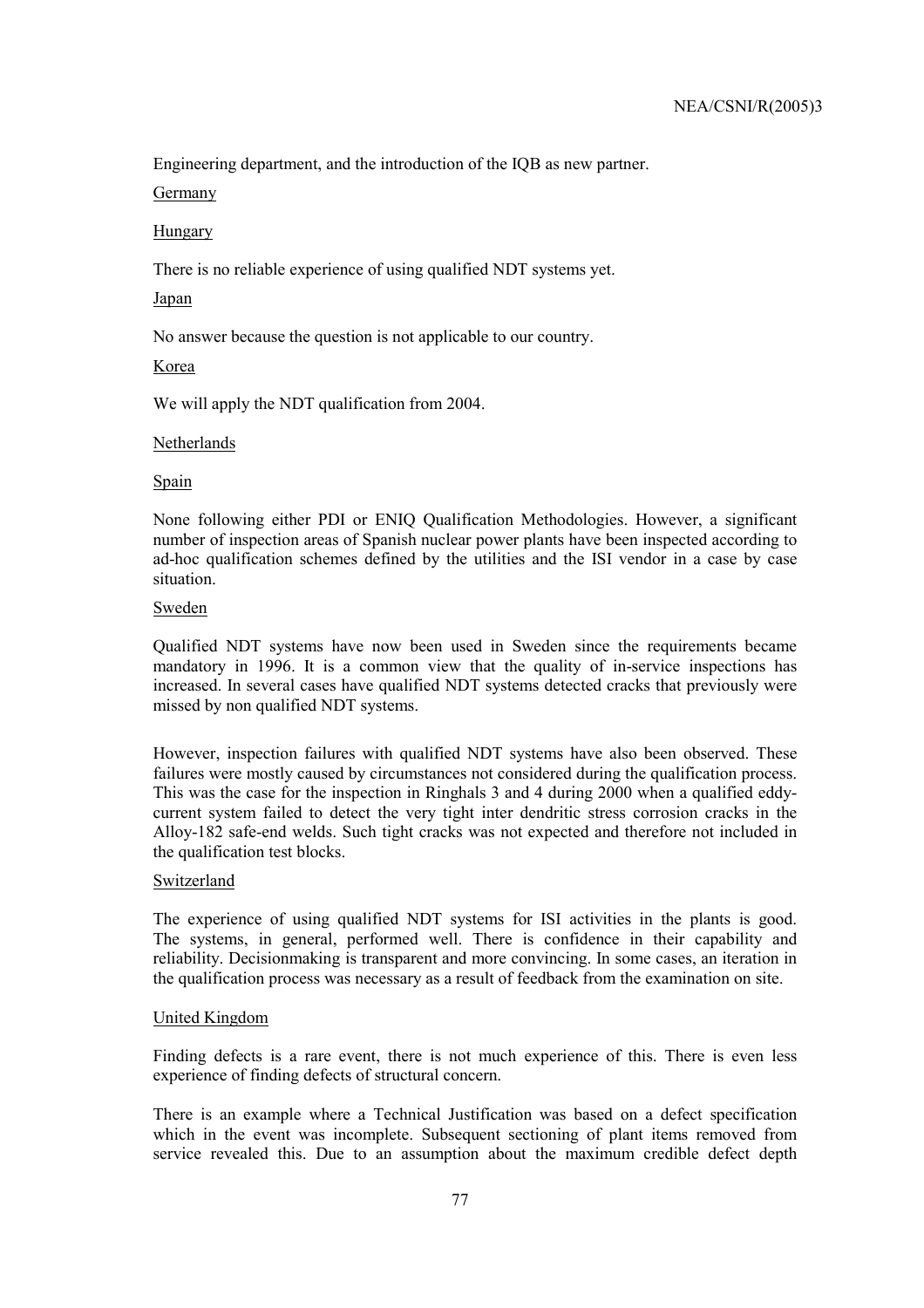through-wall, the inspection procedure was established to detect and size defects to a certain depth. Some defects were beyond this depth. Some indications associated with the defects beyond the supposed maximum depth were identified but were not characterised as cracking (of the three probe angles used only one was able to detect the deeper cracking).

Following the destructive examination of components removed from service and the discovery of deeper cracking, the inspection procedure was revised and the Technical Justification amended. This particular experience does not reveal shortcomings in the qualification process itself, but rather the input information to the process and then application of the inspection procedure.

### United States of America

Inspections are being conducted at higher sensitivities than the prescriptive DAC based procedures that were implemented to meet ASME Code requirements prior to Appendix VIII. The consequence of this is that there are many indications that must be evaluated. However, the Appendix VIII qualified procedures provide detailed guidance on how to conduct these evaluations. Therefore, very high quality ISI is being conducted in a systematic and consistent manner but the data analysis time has increased because of the many indications that must be evaluated.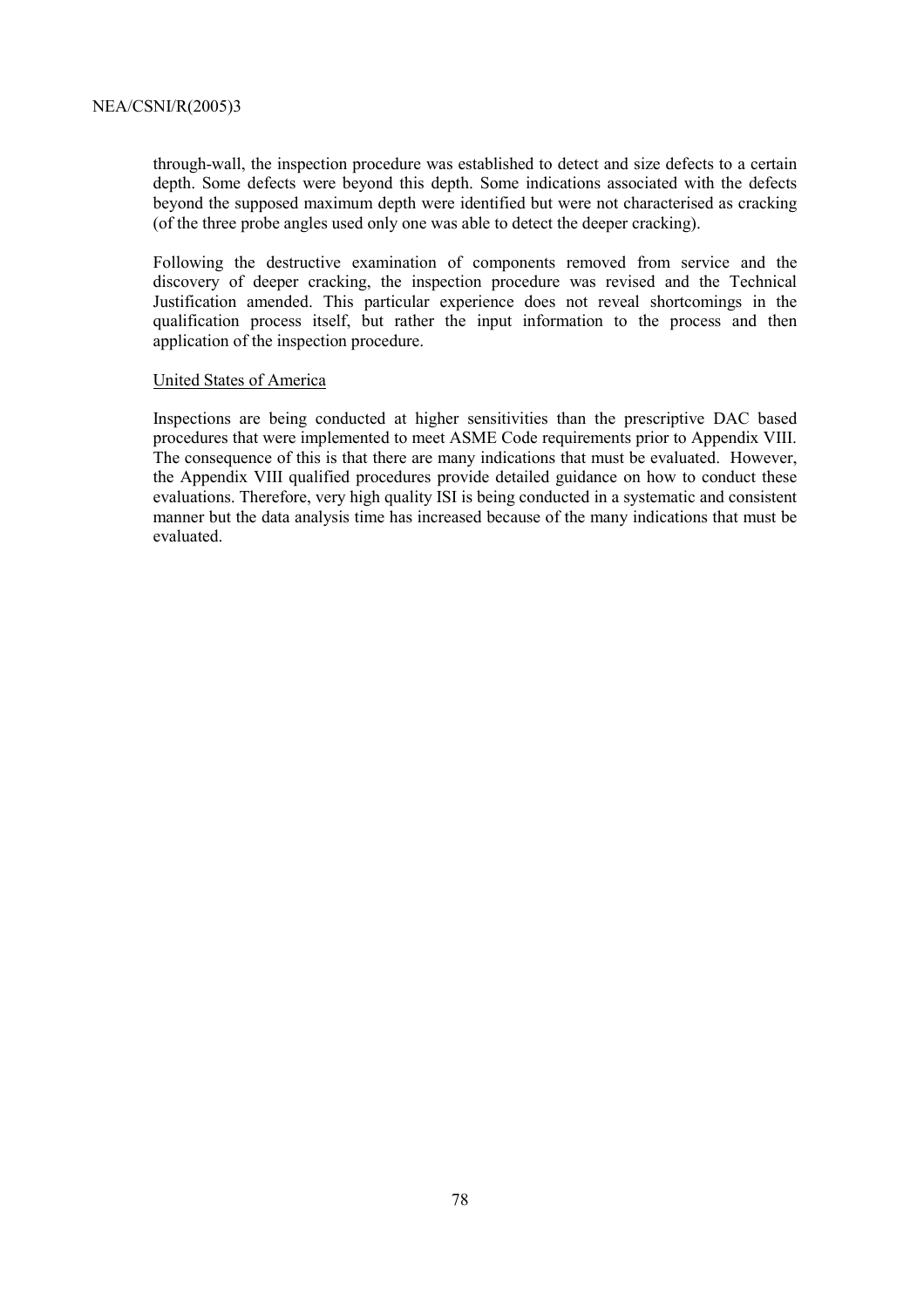# **2.11 Discuss what further actions and developments that are needed to improve (from safety, cost-effective point of view, etc) the application of NDT qualification requirements?**

**Indicate also aspects that can be appropriate for further discussions in IAGE or its subgroups.** 

# Belgium

It is believed that an adequate and flexible organisation has been developed in Belgium to deal with the problem of inspection qualification; the policy of the Belgian licensee fully endorsed by the Working Group is to stay open to various qualification methodologies in order to take advantage of all possibilities of tailoring qualification to specific cases (taking into account the technological evolution) and therefore to suit the quality of the inspection to the safety requirements.

The Working Group is a standing committee, which can meet rapidly on request and take the appropriate decisions. Actually, a qualification project can start as soon as a problem occurs, because the qualification is usually performed by the vendor, who has an interest to get things moving forward; of course, it can take a long time before a qualified procedure is available for site application.

No particular actions are envisaged at the present time to improve further the application of NDT qualification requirements.

### Canada

Remote inspection technologies and techniques to reduce radiological exposure.

# Czech republic

The following measures are being gradually introduced in both directions in the region among Czech and Slovak NPPs , partially with PAKS (Hungary) and KOZLODUY (Bulgaria) NPPs:

- sharing available documentation and test blocks designed and manufactured within the PHARE projects
- exchange of independent NDT experts hired by Qualification Bodies
- exchange/renting the test blocks for laboratory trials, inspection procedures optimisation examinations and qualification practical trials

a design of test blocks taking into account ISI/qualification requirements, criteria, opinions of several operators (a high level – shared design and expenses)

Aspects for further discussion:

Ways to NDT qualification cost reduction

a) a review of NDT qualifications

- A simple database containing a brief description of performed NDT qualifications with references in Europe
- b) test blocks with intended defects
	- IAGE should support a potential meaning in future of databases of test blocks applicable for NDT qualification created by ENIQ and IAEA Vienna

c) technical justifications

Similarly it is suggested to consider similar common sources of information and data applicable within elaboration of technical justifications – "handbooks of NDT evidence (no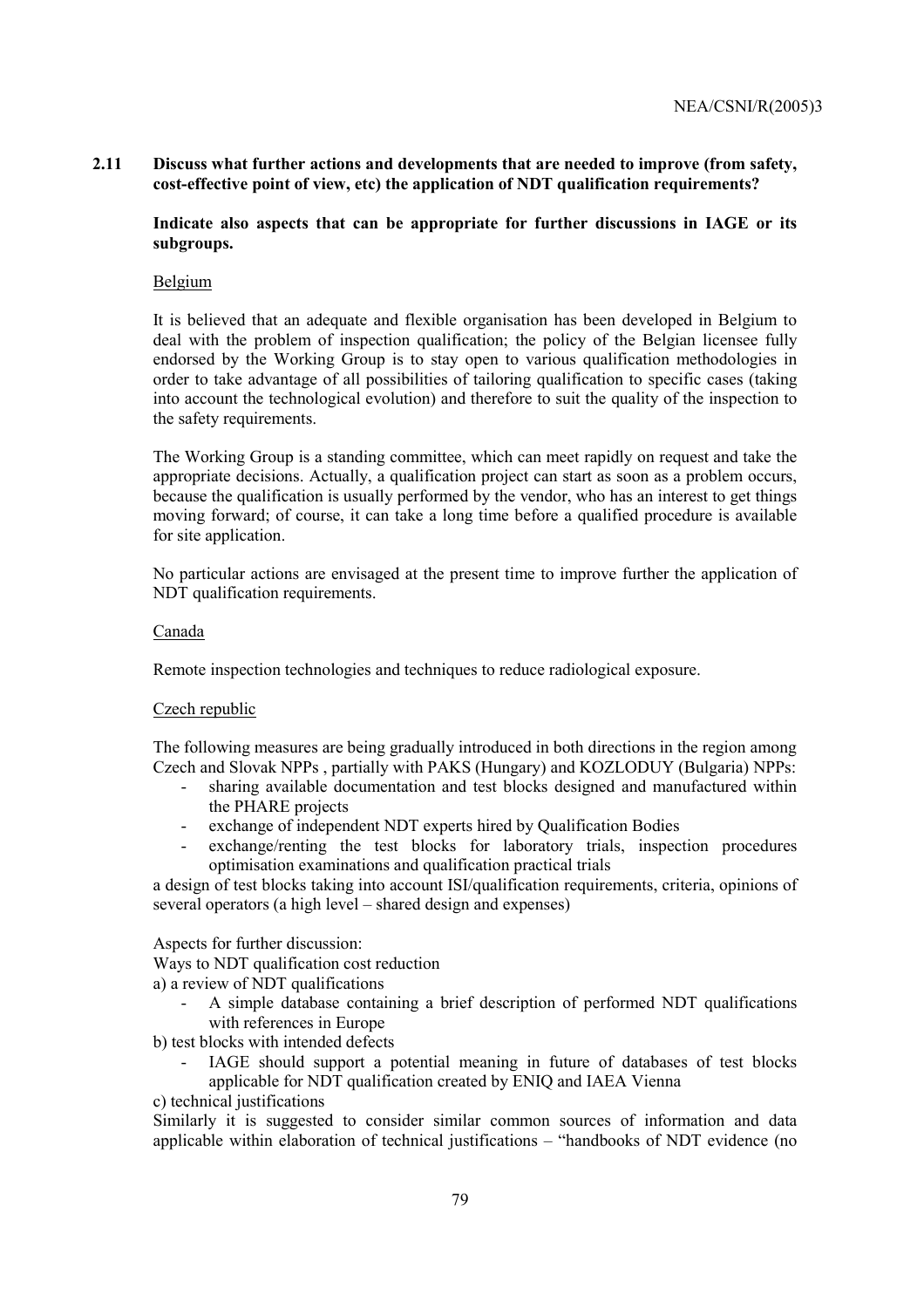expensive sophisticated databases, but a simple "storage" of data on internet)

### Finland

In Finland procedures and documentation of qualifications shall be improved. The use of an ad hoc type qualification body affects the qualification process, which at least so far hasn't been according to ENIQ in detail.

We have found it difficult to write reliable technical justification, especially to find evidences from the reliable sources and use them in the correct way.

It would be of advantage to co-ordinate the R&D activities in an international level.

### France

The efficiency of the requirements based on realistic request compare to the NDE capability What is the goal of the qualification?

- a) to pass an exam (ASME practice)
- b) to increase the knowledge level about NDE practice (ENIQ rules)

Clarify how to define the qualification performances; not the best you can do

### **Germany**

### **Hungary**

Further actions needed are described in 2.2. and 2.8.

#### Japan

To set up a place for making discussion to establish NDT qualification system in Japan.

# Korea

Followings are needed to improve the application of NDT qualification;

- To develop New UT techniques for the cast stainless steel and bi-material piping
- To develop the manufacturing techniques of the crack in the specimen
- To encourage the training with the specimen

### Netherlands

### Spain

We identify as further actions, in the field of NDT qualification, to share national initiatives in order to obtain a feedback of practical experiences. Also, a database identifying all qualification test specimens with their features and their owners could be of great interest in order to share them for qualification purposes, upon agreement. Mutual recognition between countries (licensees and regulators) will also be cost-effective and time-saving.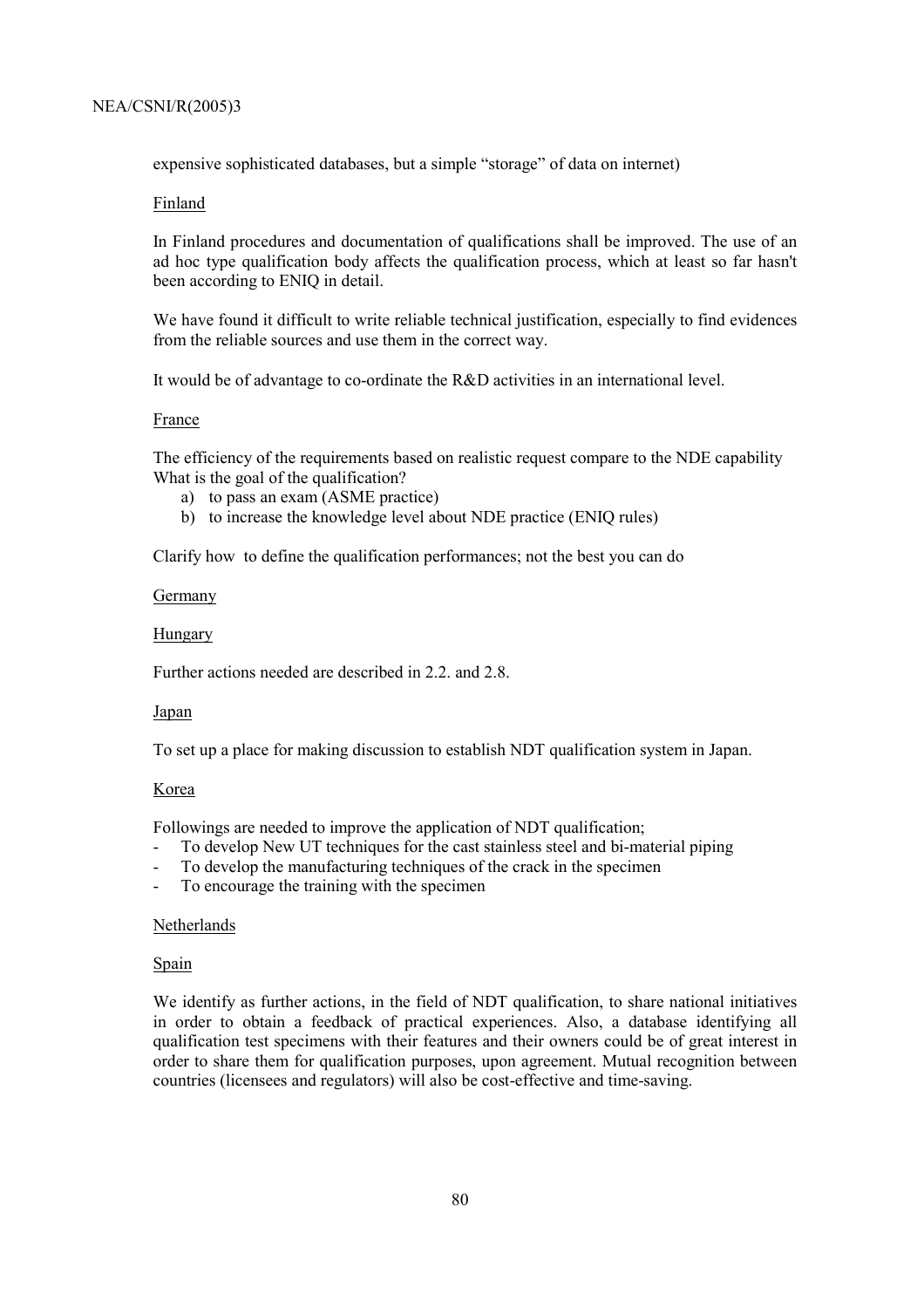### Sweden

Examples of areas for further development are defect simulations to be used in qualification exercises, the use of parametric studies and modelling in technical justifications to optimise practical open and blind demonstrations, and the strategies for qualification of NDT operators. A more general validity is needed for these qualifications, which then have to be based on systematic assessments of tasks in frequently used NDT-procedures.

There is also a need for more comprehensive surveys of the nature of real defects. This type of information is necessary to guide both further development works in the area of defect simulation production and the assessments of technical justifications.

#### Switzerland

International collaboration should be intensified (e. g. exchange of test pieces, mutual assistance, joint projects). The realistic simulation of service-induced flaws is a key issue of the qualification methodology; research efforts are necessary in this area. It should be considered whether mutual recognition of qualifications could be promoted by some level of standardisation.

#### United Kingdom

Qualification of inspection has a reputation for being expensive and time consuming and to be fraught with difficulty: for instance what happens if the inspection fails qualification? Perhaps qualification needs to be de-mystified so that it can come to be seen as a more common-place tool.

Qualification is in essence an administrative or project activity which provides a platform for combining knowledge of:

- physical technique information
- and human performance
- at a point in time to produce an inspection process (equipment, procedures, personnel) which has received a degree of care in its creation.

The qualification activity in many ways provides a vehicle for learning during the process of evolving the inspection process. It is perhaps least helpful to view qualification in terms of a pass/fail process.

#### United States of America

There are several areas where further improvements are needed. The inspection of cast stainless steels and the far side inspection of austenitic stainless steels are coarse grained anisotropic materials that need to be reliably inspected and current technology does not provide this capability.

Because of the prohibitive cost of quantifying the performance of a given inspection system (personnel, equipment and procedure) the testing is based on screening tests. Fortunately, most procedures and equipment combinations are used by a number of inspectors and thus, insights into true performance can be determined by collapsing the test data across the inspectors.